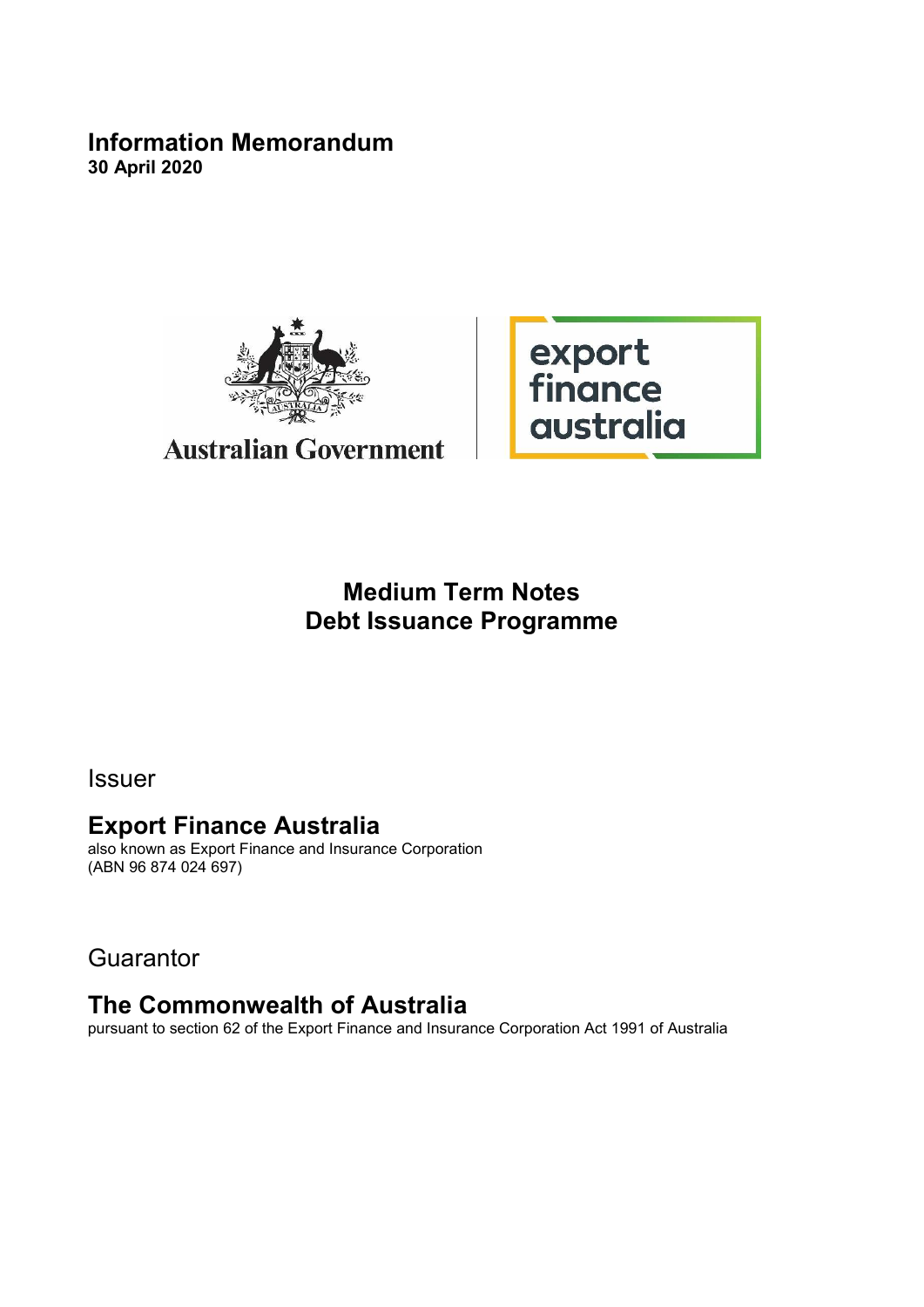# **Contents**

| Important notices                      | 1  |
|----------------------------------------|----|
| 1. Programme summary                   | 3  |
| 2. Selling restrictions                | 8  |
| 3. Summary of certain taxation matters | 11 |
| 4. Other important matters             | 13 |
| 5. Conditions of the Notes             | 14 |
| 6. Form of Pricing Supplement          | 33 |
| 7. Glossary                            | 37 |
| Directory                              | 39 |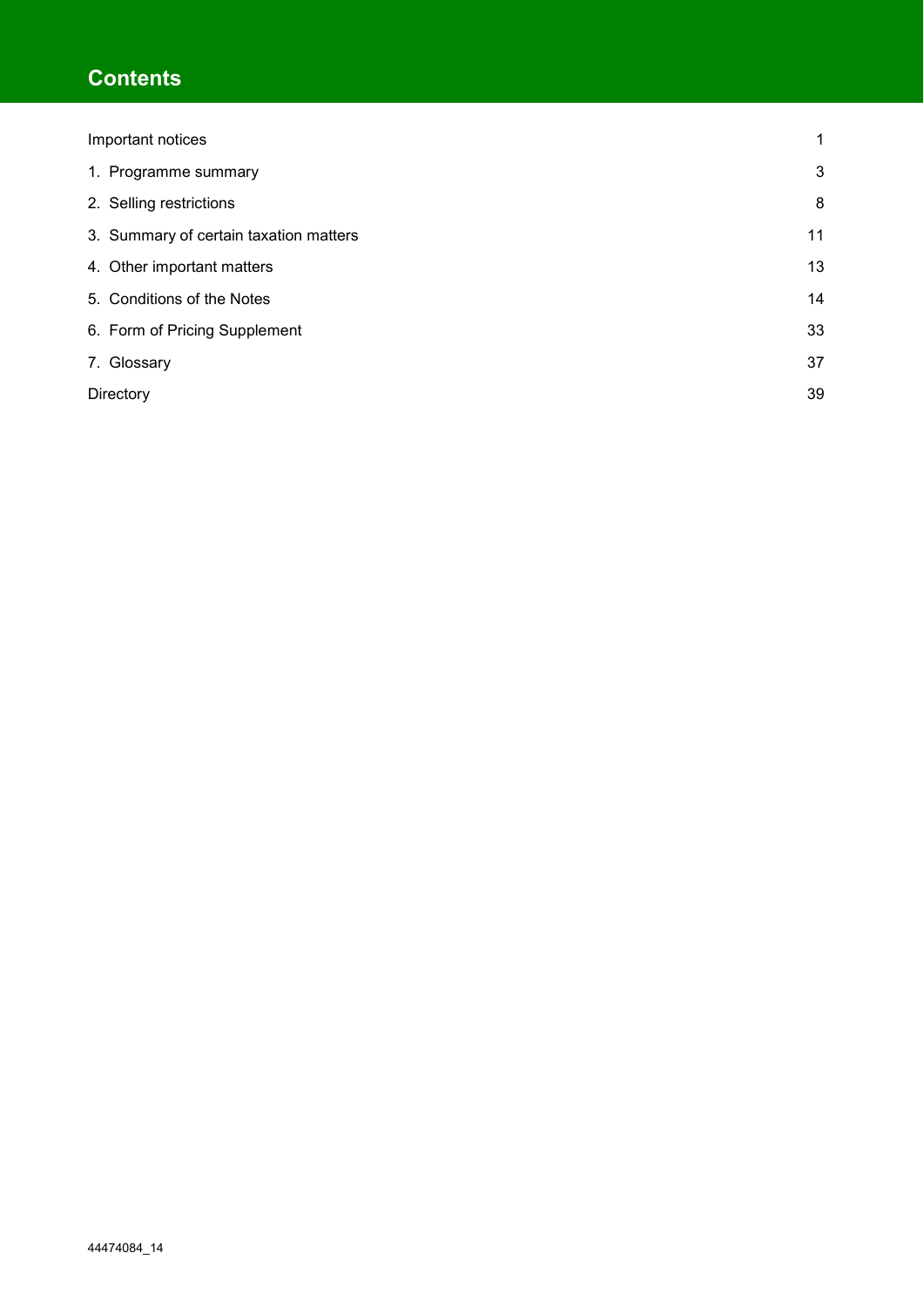*This Information Memorandum replaces in its entirety the Information Memorandum dated 18 November 2008 issued in the name of Export Finance and Insurance Corporation.*

#### **This Information Memorandum**

This Information Memorandum relates to the Issuer's medium term notes debt issuance programme ("**Programme**") under which it may issue Notes from time to time. This Information Memorandum has been prepared by, and is issued with the authority of, the Issuer.

The Issuer accepts responsibility for the information contained in this Information Memorandum (other than the Programme Participant Information provided by the Programme Participants).

Terms used in this Information Memorandum but not otherwise defined have the meanings given to them in section 7 (*Glossary*) and/or will otherwise be interpreted as provided in the Conditions.

#### **Guarantee**

Notes issued under the Programme are guaranteed by the Commonwealth of Australia pursuant to section 62 of the EFIC Act.

## **Place of issuance**

Subject to applicable laws and directives, the Issuer may issue Notes in any country including Australia and countries in Europe and Asia but (subject to the below) not in the United States. The Notes have not been, and will not be, registered under the U.S. Securities Act and, accordingly, the Notes may not be offered, sold, delivered or transferred, at any time, within the United States or to, or for the account or benefit of, U.S. persons, except in a transaction exempt from the registration requirements of the U.S. Securities Act.

This Information Memorandum does not, and is not intended to, constitute an offer or invitation by or on behalf of the Issuer or any Programme Participant to any person in any jurisdiction to subscribe for, purchase or otherwise deal in any Notes.

The distribution and use of this Information Memorandum, including any Issue Materials, and the offer or sale of Notes may be restricted by law in certain jurisdictions and intending purchasers and other investors should inform themselves about them and observe any such restrictions.

In particular:

- this Information Memorandum is not a prospectus or other disclosure document for the purposes of the Corporations Act. Neither this Information Memorandum nor any other disclosure document in relation to the Notes has been, or will be, lodged with ASIC; and
- no action has been taken by any of the Issuer or any Programme Participant Party which would permit a public offering of any Notes or distribution of this

Information Memorandum or any Issue Materials in any jurisdiction where action for that purpose is required (including circumstances that would require disclosure under Part 6D.2 or 7.9 of the Corporations Act).

For a description of certain restrictions on offers, sales and deliveries of the Notes, and on distribution of this Information Memorandum and any other Issue Materials, see section 2 (*Selling restrictions*).

#### **No independent verification**

The only role of each of the Programme Participants in the preparation of this Information Memorandum has been to confirm to the Issuer that the Programme Participant Information relating to itself is accurate as at the Preparation Date.

Apart from the foregoing, no Programme Participant Party has independently verified any information contained in this Information Memorandum and each such person disclaims any responsibility for such information. No representation, warranty or undertaking, express or implied, is made, and no responsibility or liability is accepted, by any of them, in relation to the accuracy or completeness of this Information Memorandum, any Issue Materials or any further information supplied by the Issuer in connection with the Programme or any Notes.

Each Programme Participant expressly does not undertake to review the financial condition or affairs of the Issuer or the Guarantor or any of their affiliates at any time or to advise any Noteholder or any other person of any information coming to their attention with respect to the Issuer and makes no representations as to the ability of the Issuer to comply with its obligations under the Notes. No Programme Participant makes any representation as to the performance of the Issuer or the Guarantor, the maintenance of capital or any particular rate of return, nor does any Programme Participant guarantee the payment of capital or any particular rate of capital or income return, in each case, on any Notes.

#### **Investors to make independent investment decision and obtain professional advice**

This Information Memorandum contains only summary information concerning the Notes. Neither the information contained in this Information Memorandum nor any other information supplied in connection with the Programme or the issue of any Notes (1) is intended to provide the basis of any credit or other evaluation and should not be considered or relied on as a recommendation or a statement of opinion (or a report of either of those things) by the Issuer or any Programme Participant Party that any recipient of this Information Memorandum or any other information supplied in connection with the Programme or the issue of any Notes should subscribe for, purchase or otherwise deal in any Notes or any rights in respect of any Notes, or (2) describes the risks of an investment in any Notes.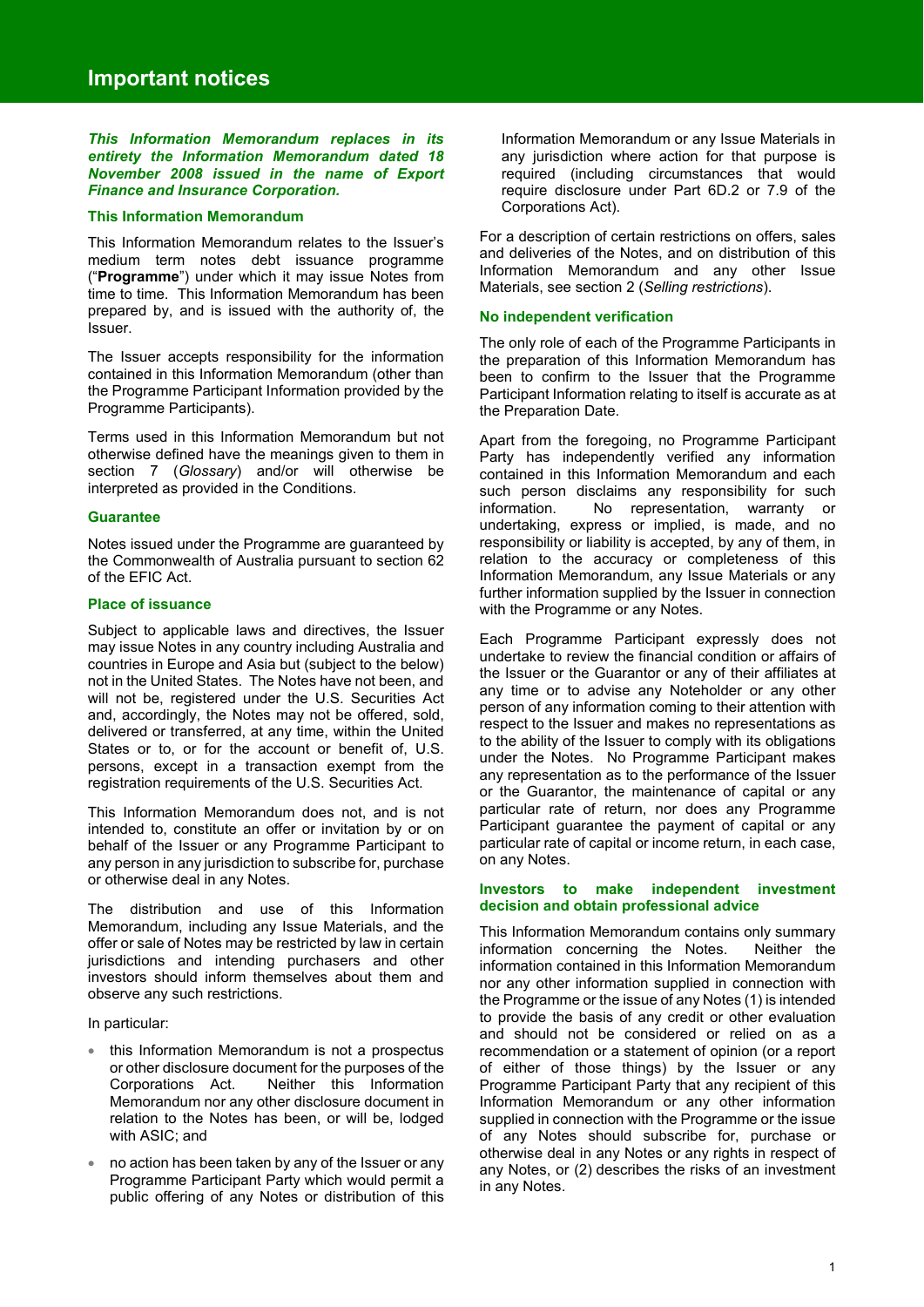Each investor contemplating subscribing for, purchasing or otherwise dealing in any Notes or any rights in respect of any Notes should:

- make and rely upon (and shall be taken to have made and relied upon) its own independent investigation of the financial condition and affairs of, and its own appraisal of the creditworthiness of, the Issuer and the Guarantor and the risks of an investment in any Notes;
- determine for themselves the relevance of the information contained in this Information Memorandum (including all information incorporated by reference and forming part of this Information Memorandum) and any other information supplied in connection with the Programme or the issue of any Notes, and must base their investment decision solely upon their independent assessment and such investigations as they consider necessary; and
- consult their own financial, legal, tax and professional advisers about risks associated with an investment in any Notes and the suitability of investing in the Notes in light of their particular circumstances.

No accounting, regulatory, investment, legal, tax or other professional advice is given in respect of an investment in any Notes or rights in respect of them.

#### **Forward looking statements**

To the extent that any forward looking statements are made in this Information Memorandum, those statements reflect the views of the Issuer as at the Preparation Date. Such statements involve known and unknown risks, uncertainties, assumptions and other important factors that could cause the actual results, performance or achievements of the Issuer to differ materially from the results, performance or achievements expressed, implied or projected in this Information Memorandum.

Neither the Issuer nor any of its officers or any other party associated with the preparation of this Information Memorandum make any representation or warranty (either express or implied) as to the accuracy or likelihood of any forward looking statement or any events or results expressed or implied in any forward looking statement. Neither the Issuer nor any of its officers or any other party associated with the preparation of this Information Memorandum guarantee that any specific objective of the Issuer will be achieved.

## **Notification under Section 309B(1)(c) of the Securities and Futures Act (Chapter 289 of Singapore)**

Unless otherwise stated in the Pricing Supplement in respect of any Notes, all Notes issued or to be issued under the Programme shall be "prescribed capital markets products" (as defined in the Securities and Futures (Capital Markets Products) Regulations 2018) and Excluded Investment Products (as defined in the MAS Notice SFA 04-N12: Notice on the Sale of

Investment Products and MAS Notice FAA-N16: Notice on Recommendations on Investment Products).

## **MiFID II Product Governance / Target Market**

The Pricing Supplement in respect of any Notes may include a legend entitled "MiFID II Product Governance" which will outline the target market assessment in respect of the Notes and which channels for distribution of the Notes are appropriate. Any person subsequently offering, selling or recommending the Notes (a "**distributor**") should take into consideration the target market assessment; however, a distributor subject to MiFID II is responsible for undertaking its own target market assessment in respect of the Notes (by either adopting or refining the target market assessment) and determining appropriate distribution channels.

A determination will be made in relation to each issue about whether, for the purpose of the MiFID Product Governance rules under EU Delegated Directive 2017/593 (the "**MiFID Product Governance Rules**"), any Dealer subscribing for any Notes is a manufacturer in respect of such Notes, but otherwise none of the Dealers or any of their respective affiliates will be a manufacturer for the purpose of the MiFID Product Governance Rules.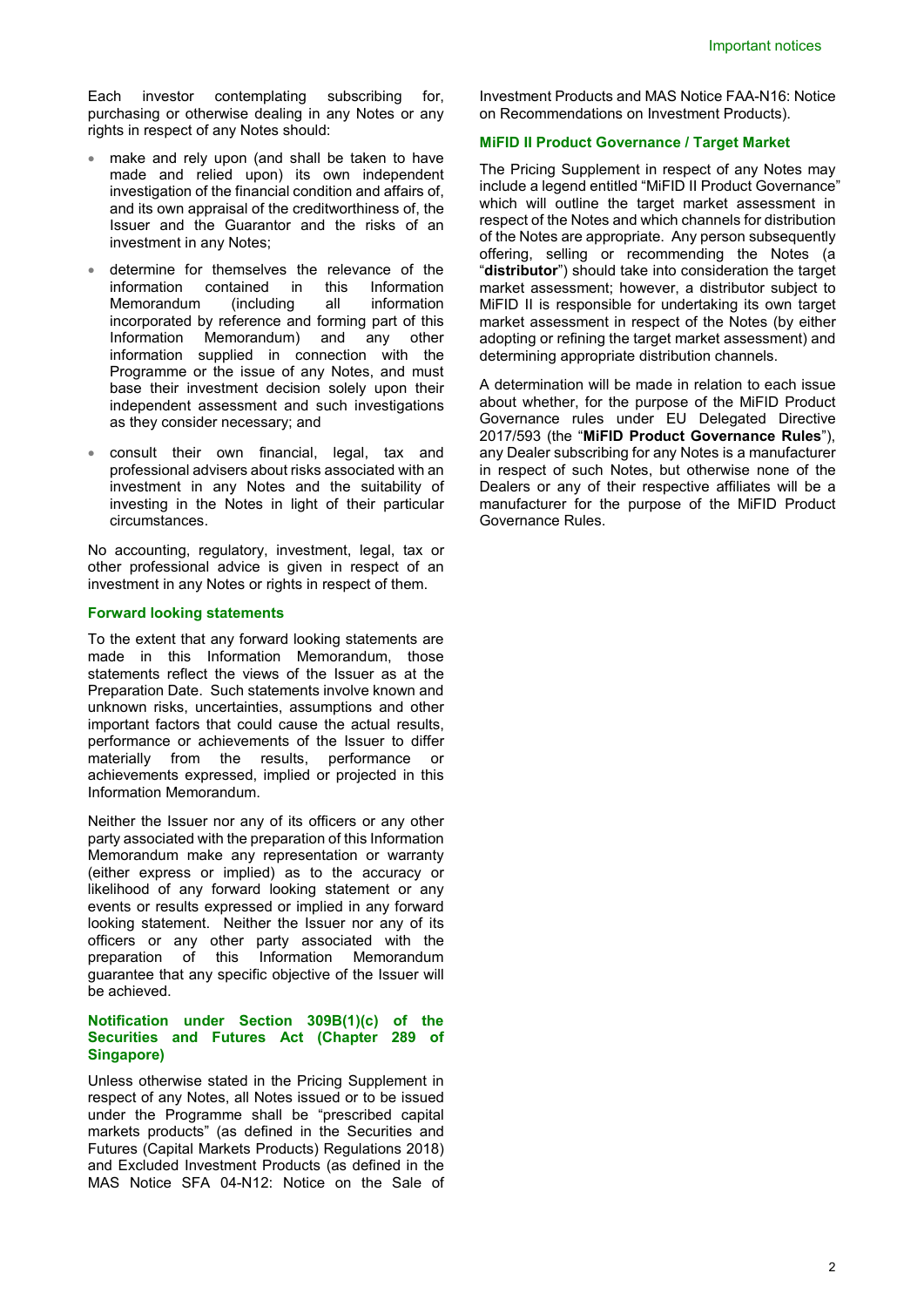## **1. Programme summary**

*The following is a brief summary only and should be read in conjunction with the rest of this Information Memorandum*  and, in relation to any Notes, the applicable Conditions and relevant Pricing Supplement. A term used below but *not otherwise defined has the meaning given to it in the Glossary section and/or will otherwise be interpreted as provided in the Conditions. A reference to a "Pricing Supplement" does not limit the provisions or features of this Programme which may be supplemented, amended, modified or replaced by a Pricing Supplement in relation to a particular Series of Notes.* 

| <b>The Programme</b>          |                                                                                                                                                                                                                                                                                                                                                                                                                                                                                                         |  |  |  |
|-------------------------------|---------------------------------------------------------------------------------------------------------------------------------------------------------------------------------------------------------------------------------------------------------------------------------------------------------------------------------------------------------------------------------------------------------------------------------------------------------------------------------------------------------|--|--|--|
| <b>Issuer</b>                 | Export Finance Australia (ABN 96 874 024 697) (LEI: 213800XAAULSUYWPBB61)                                                                                                                                                                                                                                                                                                                                                                                                                               |  |  |  |
|                               | The Issuer is a statutory corporation of the Commonwealth of Australia constituted under<br>the EFIC Act. The Issuer is Australia's official export credit agency.                                                                                                                                                                                                                                                                                                                                      |  |  |  |
| Guarantor                     | The Commonwealth of Australia                                                                                                                                                                                                                                                                                                                                                                                                                                                                           |  |  |  |
| Programme<br>description      | A non-underwritten debt issuance programme under which, subject to applicable laws and<br>directives, the Issuer may elect to issue Notes in registered uncertificated form in an<br>aggregate principal amount up to the Programme Amount.                                                                                                                                                                                                                                                             |  |  |  |
| Guarantee                     | Notes issued under the Programme are guaranteed by the Commonwealth of Australia<br>pursuant to section 62 of the EFIC Act.                                                                                                                                                                                                                                                                                                                                                                             |  |  |  |
| Programme amount              | A\$5,000,000,000 (or its equivalent in other currencies, and as that amount may be<br>increased from time to time).                                                                                                                                                                                                                                                                                                                                                                                     |  |  |  |
| Programme term                | The Programme continues until terminated by the Issuer.                                                                                                                                                                                                                                                                                                                                                                                                                                                 |  |  |  |
| <b>Programme Participants</b> |                                                                                                                                                                                                                                                                                                                                                                                                                                                                                                         |  |  |  |
| <b>Dealers</b>                | Dealers may be appointed by the Issuer from time to time for a specific Tranche of Notes<br>in accordance with the Dealer Common Terms Deed Poll dated 30 April 2020 ("Dealer<br>Common Terms Deed Poll"). Details of such appointment will be set out in the relevant<br>Pricing Supplement.                                                                                                                                                                                                           |  |  |  |
| Australian Registrar          | Austraclear Services Limited (ABN 28 003 284 419). Details of the appointment of any<br>alternative or additional Registrar in respect of a Tranche or Series will be notified in the<br>relevant Pricing Supplement.                                                                                                                                                                                                                                                                                   |  |  |  |
| Offshore Agent                | Citibank, N.A., London Branch as the initial Offshore Agent. Details of the appointment of<br>any other person appointed by the Issuer to act as registrar, issuing agent and/or paying<br>agent on the Issuer's behalf from time to time outside Australia in respect of a Tranche or<br>Series will be notified in the relevant Pricing Supplement.                                                                                                                                                   |  |  |  |
| <b>Calculation Agent</b>      | If a Calculation Agent is required for the purpose of calculating any amount or making any<br>determination under any Tranche or Series, such appointment will be notified in the relevant<br>Pricing Supplement.                                                                                                                                                                                                                                                                                       |  |  |  |
|                               | Where no Calculation Agent is appointed, the calculation of interest, principal and other<br>payments in respect of the relevant Notes will be made by the Issuer.                                                                                                                                                                                                                                                                                                                                      |  |  |  |
| Additional agents             | Details of the appointment of any alternative or additional Registrar, Issuing and Paying<br>Agent, Offshore Agent or Calculation Agent in respect of a Series of Notes will be notified<br>in the relevant Pricing Supplement.                                                                                                                                                                                                                                                                         |  |  |  |
| <b>The Notes</b>              |                                                                                                                                                                                                                                                                                                                                                                                                                                                                                                         |  |  |  |
| Offer and issue               | Notes will be issued in Series. Each Series may comprise one or more Tranches having<br>one or more Issue Dates and on conditions that are otherwise identical (other than, to the<br>extent relevant, in respect of the Issue Price, Issue Date and the first payment of interest).<br>The Notes of each Tranche of a Series are intended to be fungible with the other Tranches<br>of Notes of that Series. A Pricing Supplement will be issued by the Issuer in respect of<br>each Tranche of Notes. |  |  |  |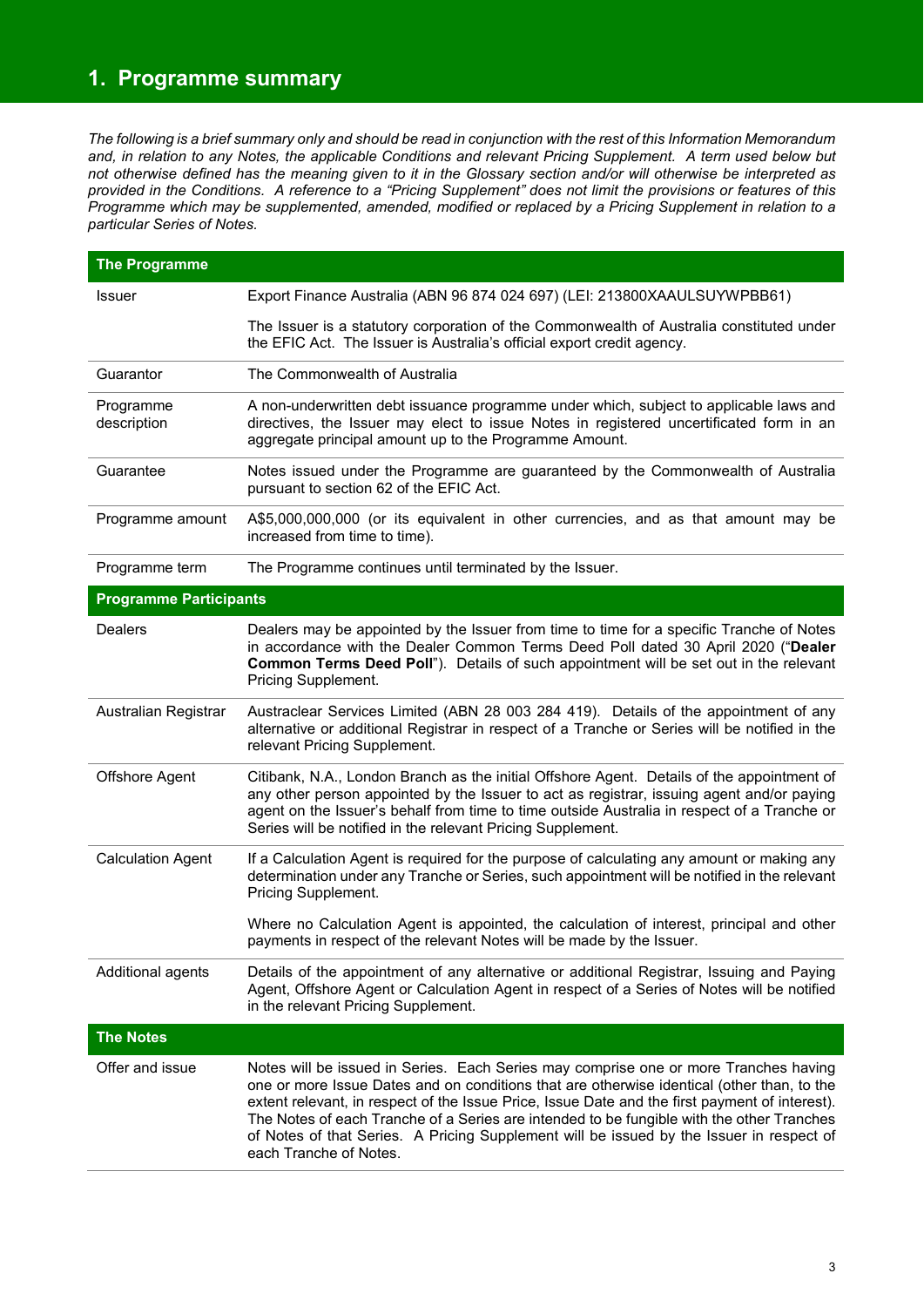| Form                                      | Notes will be issued in registered form by entry in the Register.                                                                                                                                                                                                                                                                                                                                        |
|-------------------------------------------|----------------------------------------------------------------------------------------------------------------------------------------------------------------------------------------------------------------------------------------------------------------------------------------------------------------------------------------------------------------------------------------------------------|
|                                           | Notes are debt obligations of the Issuer constituted by, and owing under, the Deed Poll and<br>the details of which are recorded in, and evidenced by entry in, the Register.                                                                                                                                                                                                                            |
| Status and ranking                        | The Notes are direct, unconditional, unsubordinated and unsecured obligations of the<br>Issuer and (subject as aforesaid) rank and will rank pari passu without any preference<br>among themselves, and at least equally with all other present and future outstanding<br>unsubordinated and unsecured obligations of the Issuer (subject to mandatorily preferred<br>obligations under applicable law). |
| No negative pledge                        | The Notes do not include a negative pledge.                                                                                                                                                                                                                                                                                                                                                              |
| <b>Events of Default</b>                  | The terms of the Notes provide for events of default as further described in Condition 13.1<br>("Events of Default").                                                                                                                                                                                                                                                                                    |
| <b>Maturities</b>                         | Notes may have any maturity as specified in the relevant Pricing Supplement.                                                                                                                                                                                                                                                                                                                             |
| Currencies                                | Notes will be denominated in Australian dollars or in such other currency specified in the<br>relevant Pricing Supplement.                                                                                                                                                                                                                                                                               |
| <b>Issue Price</b>                        | Notes may be issued at any price as specified in the relevant Pricing Supplement.                                                                                                                                                                                                                                                                                                                        |
| Interest                                  | Notes may bear interest at a rate which is fixed or floating. Any reference rate applicable<br>to floating rate notes will be specified in the relevant Pricing Supplement.                                                                                                                                                                                                                              |
| Denomination                              | Notes will be issued in such denominations as may be specified in the relevant Pricing<br>Supplement.                                                                                                                                                                                                                                                                                                    |
| <b>Title</b>                              | Entry of the name of the person in the Register in respect of a Note constitutes the obtaining<br>or passing of title and is conclusive evidence that the person so entered is the registered<br>holder of that Note subject to correction for fraud or proven error.                                                                                                                                    |
|                                           | Title to Notes which are held in a Clearing System will be determined in accordance with<br>the rules and regulations of the relevant Clearing System. Notes which are held in the<br>Austraclear System will be registered in the name of Austraclear.                                                                                                                                                  |
|                                           | Certificates in respect of Notes will only be issued if the Issuer determines that certificates<br>should be available or it is required to do so pursuant to any applicable law or directive.                                                                                                                                                                                                           |
|                                           | A global Note certificate will be issued if Notes are lodged in and held on behalf of a Clearing<br>System outside Australia.                                                                                                                                                                                                                                                                            |
|                                           | Title to other Notes which are not lodged in a Clearing System will depend on the form of<br>those Notes as specified in the relevant Pricing Supplement.                                                                                                                                                                                                                                                |
| Payments and<br><b>Record Date</b>        | Payments to persons who hold Notes through a Clearing System will be made in<br>accordance with the rules and regulations of the relevant Clearing System.                                                                                                                                                                                                                                               |
|                                           | If Notes are not lodged in a Clearing System, then payments in respect of those Notes will<br>be made as set out in the Conditions.                                                                                                                                                                                                                                                                      |
|                                           | The Record Date for payments of principal and interest is 5.00 pm in the place where the<br>Register is maintained on the eighth calendar day before a payment date.                                                                                                                                                                                                                                     |
| <b>Transactions relating to the Notes</b> |                                                                                                                                                                                                                                                                                                                                                                                                          |
| <b>Clearing Systems</b>                   | Notes may be transacted either within or outside any Clearing System as specified in the<br>relevant Pricing Supplement.                                                                                                                                                                                                                                                                                 |
|                                           | The Issuer will not be responsible for the operation of the clearing arrangements which is a<br>matter for the clearing institutions, their nominees, their participants and the investors.                                                                                                                                                                                                              |
|                                           | Austraclear                                                                                                                                                                                                                                                                                                                                                                                              |
|                                           | The Issuer may apply to Austraclear for approval for any Notes to be traded on the<br>Austraclear System. Upon approval, those Notes will be traded through Austraclear in<br>accordance with the rules and regulations of the Austraclear System. Such approval is not<br>a recommendation or endorsement by Austraclear of such Notes.                                                                 |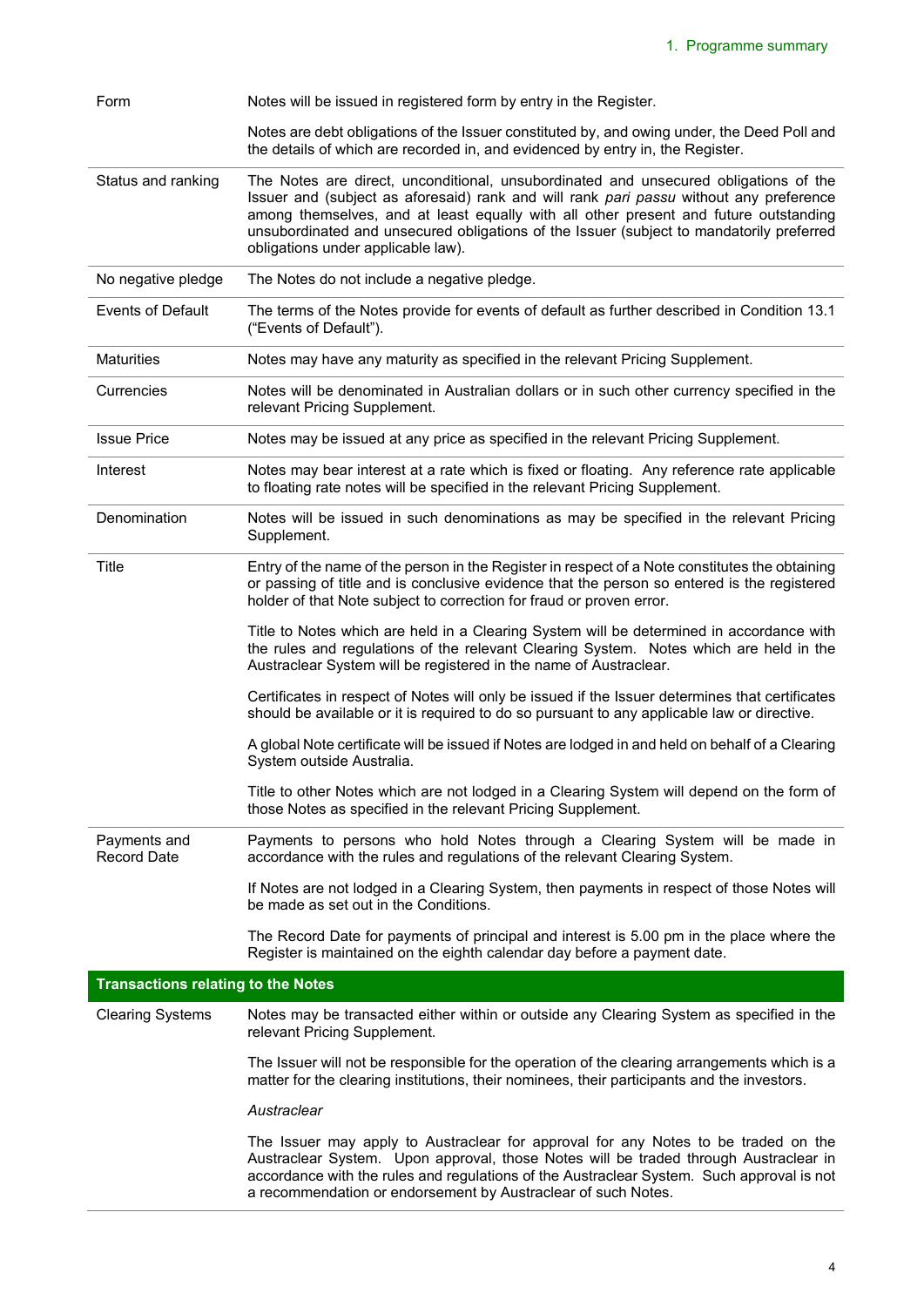Transactions relating to interests in the Notes may also be carried out through Euroclear, or Clearstream, Luxembourg or any other clearing system outside Australia specified in the relevant Pricing Supplement.

Interests in the Notes traded in the Austraclear System may be held for the benefit of Euroclear or Clearstream, Luxembourg. In these circumstances, entitlements in respect of holdings of interests in Notes in Euroclear would be held in the Austraclear System by a nominee of Euroclear (currently HSBC Custody Nominees (Australia) Limited (ABN 43 003 094 568) while entitlements in respect of holdings of interests in Notes in Clearstream, Luxembourg would be held in the Austraclear System by J.P. Morgan Nominees Australia Pty Limited (ABN 75 002 899 961) as nominee of Clearstream, Luxembourg.

The rights of a holder of interests in a Note held through Euroclear or Clearstream, Luxembourg are subject to the respective rules and regulations for accountholders of Euroclear and Clearstream, Luxembourg, the terms and conditions of agreements between Euroclear and Clearstream, Luxembourg and their respective nominee and the rules and regulations of the Austraclear System. In addition, any transfer of interests in a Note, which is held through Euroclear or Clearstream, Luxembourg will, to the extent such transfer will be recorded on the Austraclear System, be subject to the Corporations Act and the requirements for minimum consideration as set out in the Conditions.

## *Euroclear / Clearstream, Luxembourg*

The Issuer may also apply to Euroclear and/or Clearstream, Luxembourg for approval for any Notes to be traded on the Euroclear and/or Clearstream, Luxembourg systems. Upon approval, those Notes will be traded through Euroclear and/or Clearstream, Luxembourg in accordance with the rules and regulations of those systems. Such approval is not a recommendation or endorsement by Euroclear and/or Clearstream, Luxembourg of such Notes.

Where Notes are to be cleared in Euroclear and/or Clearstream, Luxembourg, on or before the issue date for the Notes, a "**Registered Note Certificate**" will be deposited with a "**Common Depositary**" for Euroclear and Clearstream, Luxembourg. The Notes that are to be credited to Euroclear and/or Clearstream on issue will be registered in the name of nominees or a common nominee for such clearing systems. The form of Registered Note Certificate will be set out in the relevant Agency Agreement.

The relevant Clearing System(s) will maintain records of the beneficial interests in the Registered Note Certificate. While the Notes are represented by the Registered Note Certificate, investors will be able to trade their beneficial interests only through the Clearing Systems. While the Notes are represented by the Registered Note Certificate, the Issuer will discharge its payment obligations under the Notes by making payments to the Common Depositary for Euroclear and Clearstream, Luxembourg, for distribution to their account holders. A holder of a beneficial interest in the Notes must rely on the procedures of the relevant Clearing System(s) to receive payments under those Notes. The Issuer has no responsibility or liability for the records relating to, or payments made in respect of, beneficial interests in the Notes.

For the purposes of Condition 18 ("Notices"), and for so long as any Registered Note Certificate is held in its entirety on behalf of Euroclear and/or Clearstream, Luxembourg, notices or communications may also be delivered to Euroclear and/or Clearstream, Luxembourg for communication by them to the holders of the Notes. Any such notice or communication shall be deemed to have been given to the holders of the Notes on the day after the day on which the said notice or communication was given to Euroclear and/or Clearstream, Luxembourg, as appropriate.

Selling restrictions The offer, sale and delivery of Notes, and the distribution of this Information Memorandum and Issue Materials, are subject to such restrictions as may apply in any jurisdiction in connection with the offer and sale of a particular Tranche or Series. Certain restrictions are described in section 2 (*Selling restrictions*).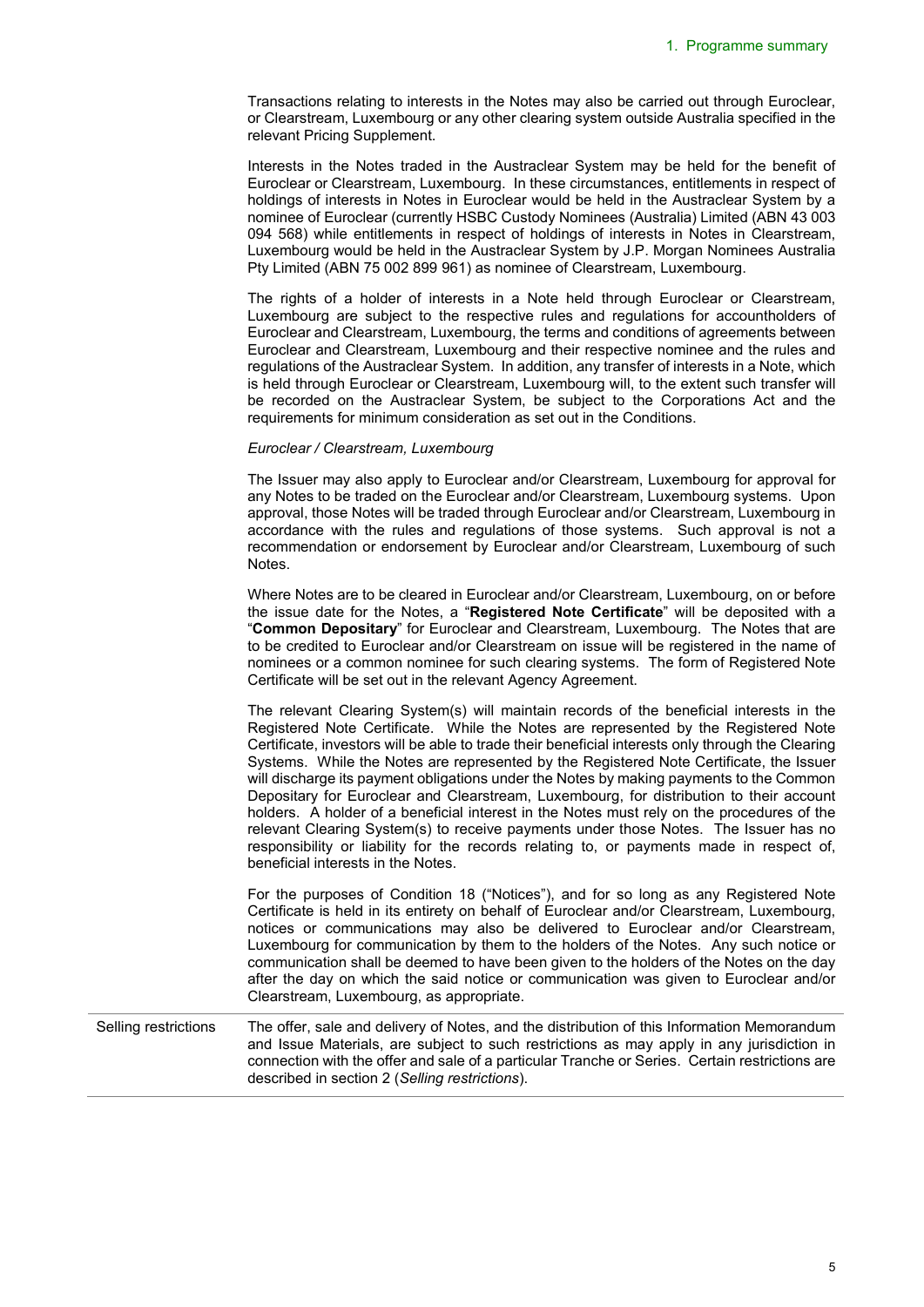| Transfer procedure                               | Notes may only be transferred in whole and in accordance with the Conditions.                                                                                                                                                                                                                                                                                                                                                                                                                                                                                                                                                                                                                                                                                                                                                                                                                                      |
|--------------------------------------------------|--------------------------------------------------------------------------------------------------------------------------------------------------------------------------------------------------------------------------------------------------------------------------------------------------------------------------------------------------------------------------------------------------------------------------------------------------------------------------------------------------------------------------------------------------------------------------------------------------------------------------------------------------------------------------------------------------------------------------------------------------------------------------------------------------------------------------------------------------------------------------------------------------------------------|
|                                                  | In particular, Notes may only be transferred if:                                                                                                                                                                                                                                                                                                                                                                                                                                                                                                                                                                                                                                                                                                                                                                                                                                                                   |
|                                                  | in the case of Notes to be transferred in, or into, Australia:                                                                                                                                                                                                                                                                                                                                                                                                                                                                                                                                                                                                                                                                                                                                                                                                                                                     |
|                                                  | the offer or invitation giving rise to the transfer is for an aggregate consideration of<br>at least A\$500,000 (or its equivalent in an alternative currency and, in either case,<br>disregarding moneys lent by the transferor or its associates) or does not otherwise<br>require disclosure to investors under Parts 6D.2 or 7.9 of the Corporations Act; and                                                                                                                                                                                                                                                                                                                                                                                                                                                                                                                                                  |
|                                                  | the transfer is not to a "retail client" for the purposes of section 761G of the<br>$\bullet$<br>Corporations Act; and                                                                                                                                                                                                                                                                                                                                                                                                                                                                                                                                                                                                                                                                                                                                                                                             |
|                                                  | at all times, the transfer complies with applicable laws and directives of the jurisdiction<br>where the transfer takes place.                                                                                                                                                                                                                                                                                                                                                                                                                                                                                                                                                                                                                                                                                                                                                                                     |
|                                                  | Transfers of Notes held in a Clearing System will be made in accordance with the rules and<br>regulations of the relevant Clearing System.                                                                                                                                                                                                                                                                                                                                                                                                                                                                                                                                                                                                                                                                                                                                                                         |
| <b>Other matters</b>                             |                                                                                                                                                                                                                                                                                                                                                                                                                                                                                                                                                                                                                                                                                                                                                                                                                                                                                                                    |
| <b>Documents</b><br>incorporated by<br>reference | The following documents (including any that are published or issued from time to time after<br>the date of this Information Memorandum) are incorporated in, and taken to form part of,<br>this Information Memorandum:                                                                                                                                                                                                                                                                                                                                                                                                                                                                                                                                                                                                                                                                                            |
|                                                  | the most recently published audited annual accounts of the Issuer (as delivered to the<br>$\bullet$<br>Australian National Audit Office) available on request and published free of charge at<br>www.exportfinance.gov.au,                                                                                                                                                                                                                                                                                                                                                                                                                                                                                                                                                                                                                                                                                         |
|                                                  | all supplements or amendments to this Information Memorandum circulated by the<br>Issuer from time to time;                                                                                                                                                                                                                                                                                                                                                                                                                                                                                                                                                                                                                                                                                                                                                                                                        |
|                                                  | for an issue of Notes, the relevant Pricing Supplement and all documents stated therein<br>$\bullet$<br>to be incorporated in this Information Memorandum; and                                                                                                                                                                                                                                                                                                                                                                                                                                                                                                                                                                                                                                                                                                                                                     |
|                                                  | all other documents issued by the Issuer and stated to be incorporated in this Information<br>Memorandum by reference.                                                                                                                                                                                                                                                                                                                                                                                                                                                                                                                                                                                                                                                                                                                                                                                             |
| Taxes, withholdings<br>and deductions            | All payments in respect of the Notes will be made free and clear of, and without withholding<br>or deduction for or on account of, any present or future Taxes unless such withholding or<br>deduction is required by law. In the event that any withholding or deduction on payments<br>in respect of the Notes for or on account of any present or future Taxes is required to be<br>deducted or withheld by Australia or any political subdivision or authority in Australia, the<br>Issuer will, except in certain limited circumstances provided in Condition 11 ("Taxation"), be<br>required to pay such additional amounts so that, after making the deduction (and further<br>deductions applicable to additional amounts payable under the Conditions) each<br>Noteholder is entitled to receive the amount it would have received if no such deductions or<br>withholdings had been required to be made. |
|                                                  | It is the intention that Notes issued by the Issuer will be issued in a manner which satisfies<br>the public offer test in section 128F of the Income Tax Assessment Act 1936 of Australia.                                                                                                                                                                                                                                                                                                                                                                                                                                                                                                                                                                                                                                                                                                                        |
|                                                  | A brief overview of the Australian withholding tax treatment of payments of interest on Notes<br>for non-residents of Australia that do not act through a permanent establishment in<br>Australia, and certain other matters, and of FATCA and the OECD Common Reporting<br>Standard is set out in section 3 (Summary of certain taxation matters).                                                                                                                                                                                                                                                                                                                                                                                                                                                                                                                                                                |
| <b>TFNs and ABNs</b>                             | The Issuer may deduct amounts from payments of interest to be made under the Notes at<br>the prescribed rate if a Tax File Number ("TFN"), (in certain circumstances) an Australian<br>Business Number ("ABN") or exemption details (as appropriate) have not been quoted to<br>enable the payment to be made without withholding or deduction.                                                                                                                                                                                                                                                                                                                                                                                                                                                                                                                                                                    |
| Listing                                          | It is not currently intended that the Notes will be listed on any stock or securities exchange<br>or quoted on a quotation system.                                                                                                                                                                                                                                                                                                                                                                                                                                                                                                                                                                                                                                                                                                                                                                                 |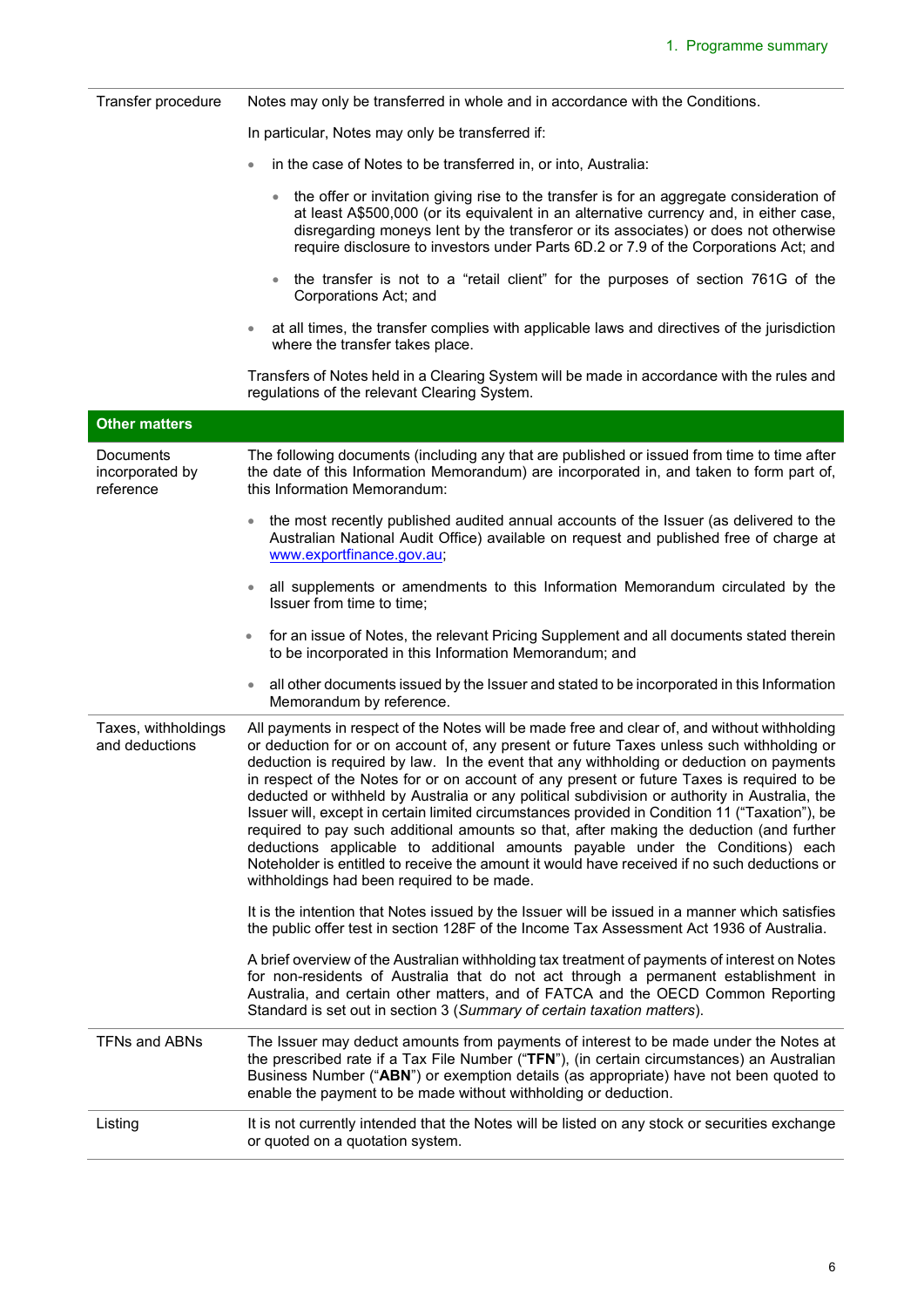|                                                                                                         | An application may be made for the Issuer to be admitted to the official list of, and/or Notes<br>of a particular Series to be quoted on, the ASX or on any other stock or securities exchange<br>or quotation system (in accordance with applicable laws and directives).                                                                                                                                                                                                                                 |
|---------------------------------------------------------------------------------------------------------|------------------------------------------------------------------------------------------------------------------------------------------------------------------------------------------------------------------------------------------------------------------------------------------------------------------------------------------------------------------------------------------------------------------------------------------------------------------------------------------------------------|
|                                                                                                         | The applicable Pricing Supplement in respect of the issue of any Tranche of Notes will<br>specify whether or not such Notes will be quoted on any stock or securities exchange.                                                                                                                                                                                                                                                                                                                            |
| Credit ratings                                                                                          | Notes may be rated by one or more rating agencies. The credit rating of an individual Series<br>of Notes will be specified in the relevant Pricing Supplement for those Notes.                                                                                                                                                                                                                                                                                                                             |
| Meetings                                                                                                | The Conditions and the Deed Poll contain provisions for calling meetings of Noteholders to<br>consider matters affecting their interests generally, and for the passing of resolutions by a<br>vote or circulating resolution. These provisions permit defined majorities to bind all<br>Noteholders of a Series, including Noteholders who did not attend and vote at the relevant<br>meeting or did not sign a circulating resolution and Noteholders who voted in a manner<br>contrary to the majority. |
| Governing law                                                                                           | The Notes and all related documentation will be governed by the laws of New South Wales,<br>Australia.                                                                                                                                                                                                                                                                                                                                                                                                     |
| <b>Other Notes</b>                                                                                      | The Issuer may from time to time issue Notes in a form not specifically contemplated in this<br>Information Memorandum. Terms applicable to any other type of Note will be set out in the<br>relevant Pricing Supplement or another supplement to this Information Memorandum.                                                                                                                                                                                                                             |
| Investors to obtain<br><i>independent</i><br>advice with<br>respect to<br>investment and<br>other risks | This Information Memorandum does not describe the risks of an investment in any<br>Notes. Prospective investors should consult their own financial, legal, tax and other<br>professional advisers about risks associated with an investment in any Notes and<br>the suitability of investing in the Notes in light of their particular circumstances.                                                                                                                                                      |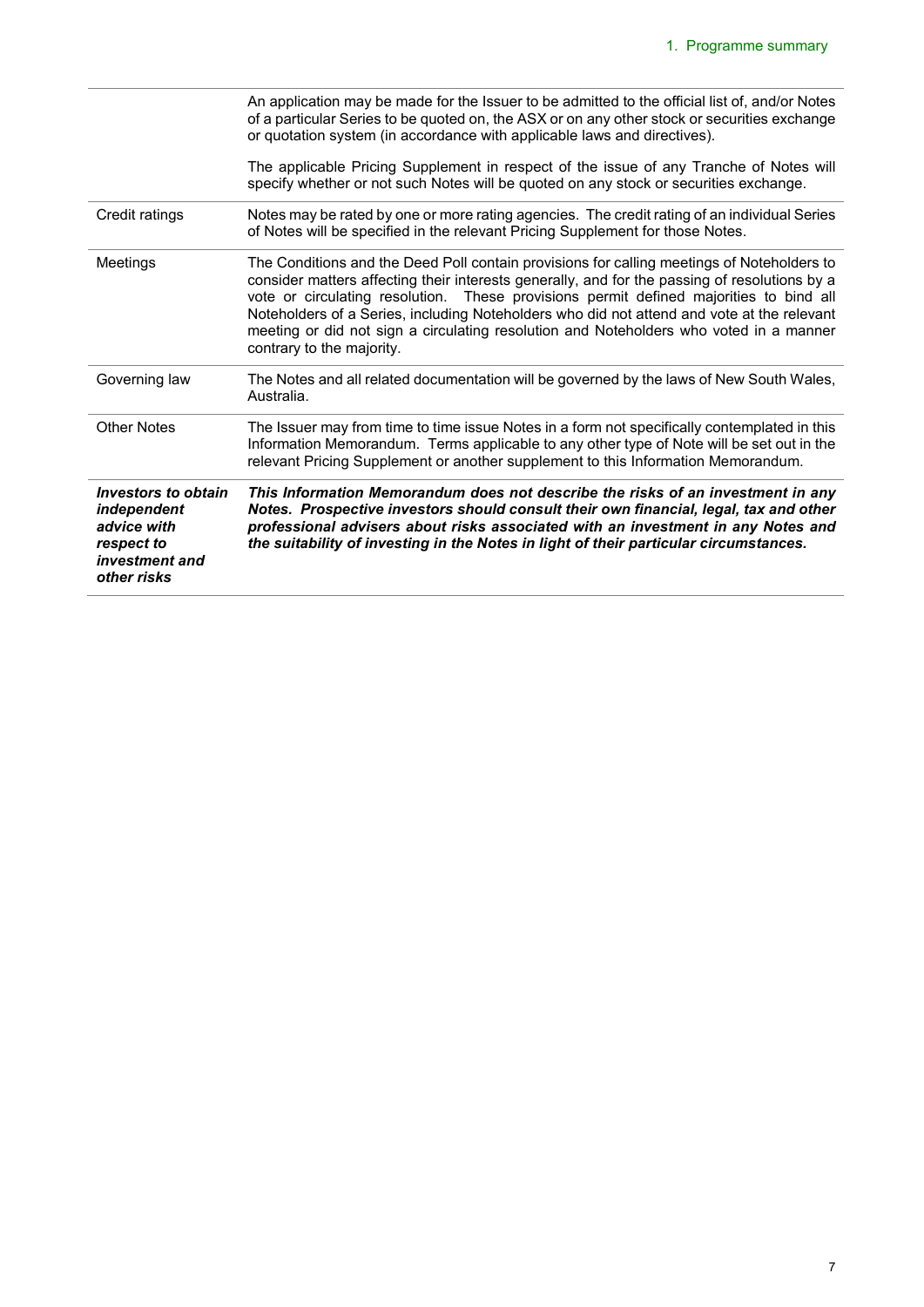A person may not (directly or indirectly) offer for subscription or purchase or issue an invitation to subscribe for or buy Notes, nor distribute or publish this Information Memorandum or any other Issue Materials except if the offer or invitation, or distribution or publication, complies with all applicable laws and directives.

None of the Issuer, the Guarantor or any Programme Participant has represented that any Notes may at any time lawfully be offered or sold, or that this Information Memorandum or any Issue Materials may be distributed, in compliance with any applicable registration or other requirements in any jurisdiction, or in accordance with any available exemption, or assumes any responsibility for facilitating that sale or distribution.

In addition to the above, the following selling and distribution restrictions apply.

## **1 General**

No action has been taken in any jurisdiction that would permit a public offering of any of the Notes, or possession or distribution of the Information Memorandum or any other offering material in any country or jurisdiction where action for that purpose is required.

Persons into whose hands this Information Memorandum comes are required by the Issuer, the Guarantor and each Dealer to comply with all applicable laws and directives in each country or jurisdiction in which they purchase, offer, sell, resell, reoffer or deliver Notes or have in their possession or distribute or publish the Information Memorandum or other offering material and to obtain any authorisation, consent, approval or permission required by them for the purchase, offer, sale, resale, reoffer or delivery by them of any Notes under any applicable law or directive in force in any jurisdiction to which they are subject or in which they make such purchases, offers, sales, resales, reoffers or deliveries, in all cases at their own expense, and none of the Issuer, the Guarantor or any Dealer has responsibility for such matters. In accordance with the above, any Notes purchased by any person which it wishes to offer for sale or resale may not be offered in any jurisdiction in circumstances which would result in the Issuer being obliged to register any further prospectus or corresponding document relating to the Notes in such jurisdiction.

In particular, there are restrictions on the offer or sale of Notes and on the distribution of this Information Memorandum in Australia, the United States, the United Kingdom, Hong Kong, Japan and Singapore and a prohibition of sales to European Economic Area and United Kingdom retail investors as follows.

#### **2 Australia**

No prospectus or other disclosure document (as defined in the Corporations Act) in relation to the Programme or any Notes has been, or will be, lodged with ASIC.

Each Dealer appointed under the Programme will be required to represent and agree that it:

- (a) has not made or invited, and will not make or invite, an offer of the Notes for issue or sale in Australia (including an offer or invitation which is received by a person in Australia); and
- (b) has not distributed or published, and will not distribute or publish, any Information Memorandum or any other offering material or advertisement relating to any Notes in Australia,

#### unless:

- (i) the aggregate consideration payable by each offeree is at least A\$500,000 (or its equivalent in an alternate currency, in either case, disregarding moneys lent by the offeror or its associates) or the offer or invitation does not otherwise require disclosure to investors under Parts 6D.2 or 7.9 of the Corporations Act;
- (ii) the offer or invitation does not constitute an offer to a "retail client" as defined for the purposes of section 761G of the Corporations Act;
- (iii) such action complies with any applicable laws and directives in Australia; and
- (iv) such action does not require any document to be lodged with, or registered by, ASIC.

#### **3 United States**

Neither the Notes nor the Guarantee have been, and nor will they be, registered under the U.S. Securities Act or with any securities regulatory authority of any state or other jurisdiction of the United States.

Terms used in the following four paragraphs have the meanings given to them by Regulation S.

The Notes may not be offered or sold within the United States or to, or for the account or benefit of, U.S. persons except in accordance with Regulation S or in transactions exempt from the registration requirements of the U.S. Securities Act.

Each Dealer appointed under the Programme will be required to represent and agree that it, its affiliates and any person acting on its or their behalf will not offer or sell the Notes constituting part of its allotment within the United States, or to, or for the account or benefit of, U.S. persons, or engage in "directed selling efforts" (as such term is defined in Regulation S):

(a) as part of its distribution at any time; and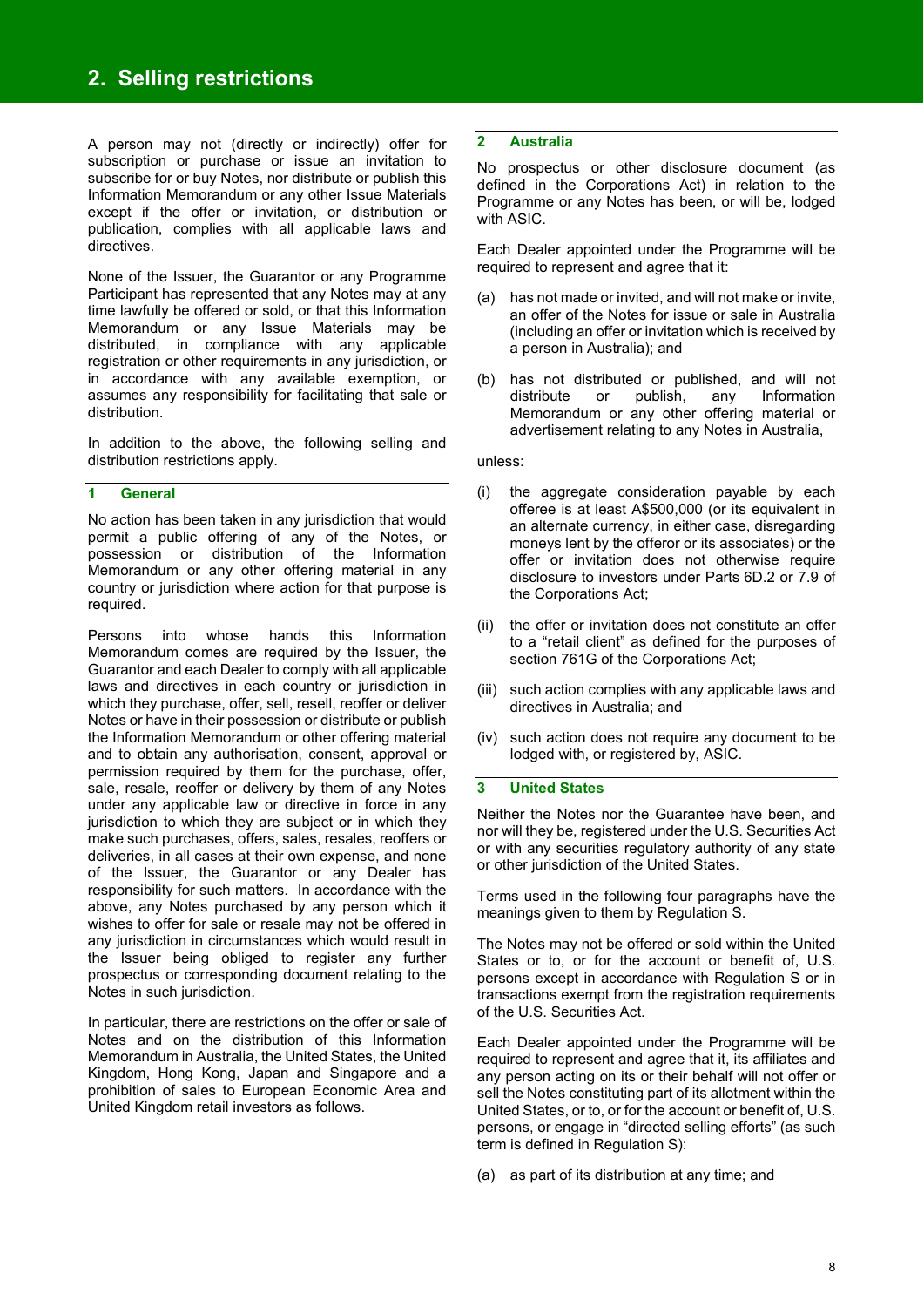(b) otherwise until 40 days after completion of the distribution, as determined and certified by the relevant Dealer or, in the case of an issue of Notes on a syndicated basis, the lead manager,

except in an offshore transaction in accordance with Rule 903 of Regulation S.

Each Dealer appointed under the Programme will be required to represent and agree that it will have sent to each distributor, dealer or person receiving a selling concession, fee or other remuneration that purchases Notes from it during the distribution compliance period a confirmation or other notice substantially to the following effect:

"*The Notes covered hereby have not been and will not be registered under the U.S. Securities Act of 1933, as amended (the "Securities Act"), and may not be offered or sold within the United States or to, or for the account or benefit of, U.S. persons (i) as part of such Dealer's distribution at any time or (ii) otherwise until 40 days after the completion of the distribution of the Tranche of Notes of which such Notes are a part, except in either case in accordance with Rule 903 of Regulation S under the Securities Act. Terms used above have the meanings given to them by Regulation S*."

Until 40 days after the completion of the distribution of all Notes of the Tranche of which those Notes are a part, an offer or sale of Notes within the United States by any Dealer acting in relation to that Tranche or other distributor (whether or not participating in the offering) may violate the registration requirements of the U.S. Securities Act if such offer or sale is made otherwise than in accordance with an applicable exemption from registration under the U.S. Securities Act.

## **4 United Kingdom**

Each Dealer appointed under the Programme will be required to represent and agree that:

- (a) it has complied and will comply with all applicable provisions of the FSMA with respect to anything done by it in relation to any Notes in, from or otherwise involving the United Kingdom; and
- (b) it has only communicated or caused to be communicated and will only communicate or cause to be communicated any invitation or inducement to engage in investment activity (within the meaning of section 21 of the FSMA) received by it in connection with the issue or sale of such Notes in circumstances in which section 21(1) of the FSMA would not, if it was not an authorised person, apply to the Issuer or the Guarantor.

## **5 Hong Kong**

Each Dealer appointed under the Programme will be required to represent and agree that:

(a) it has not offered or sold, and will not offer or sell, in Hong Kong Special Administrative Region of the People's Republic of China ("**Hong Kong**"), by means of any document, any Notes other than:

- (i) to "professional investors" as defined in the SFO and any rules made under the SFO; or
- (ii) in other circumstances which do not result in the document being a "prospectus" as defined in the Companies (Winding Up and Miscellaneous Provisions) Ordinance (Cap. 32) of Hong Kong (as amended) (the "**C(WUMP)O**") or which do not constitute an offer to the public within the meaning of the C(WUMP)O; and
- (b) it has not issued, or had in its possession for the purposes of issue, and will not issue or have in its possession for the purposes of issue, (in each case whether in Hong Kong or elsewhere) any advertisement, invitation, other offering material or other document relating to the Notes, which is directed at, or the contents of which are likely to be accessed or read by, the public in Hong Kong (except if permitted to do so under the securities laws of Hong Kong) other than with respect to Notes which are or are intended to be disposed of only to persons outside Hong Kong or only to "professional investors" as defined in the SFO and any rules made under the SFO.

## **6 Japan**

The Notes have not been and will not be registered under the Financial Instruments and Exchange Act and, accordingly, each Dealer appointed under the Programme will be required to represent and agree that it has not offered or sold, and will not offer or sell, any Notes directly or indirectly in Japan or to, or for the benefit of, any resident of Japan (as defined under Item 5, Paragraph 1, Article 6 of the Foreign Exchange and Foreign Trade Act (Act No. 228 of 1949, as amended)) or to others for re-offering or resale, directly or indirectly, in Japan or to, or for the benefit of, any resident of Japan except pursuant to an exemption from the registration requirements of, and otherwise in compliance with, the Financial Instruments and Exchange Act and any other applicable laws, directives and ministerial guidelines of Japan.

#### **7 Singapore**

Each Dealer appointed under the Programme will be required to acknowledge that this Information Memorandum has not been registered as a prospectus with the Monetary Authority of Singapore.

Accordingly, each Dealer appointed under the Programme will be required to represent, warrant and agree that it has not offered or sold any Notes or caused the Notes to be made the subject of an invitation for subscription or purchase and will not offer or sell any Notes or cause the Notes to be made the subject of an invitation for subscription or purchase, and has not circulated or distributed, nor will it circulate or distribute, this Information Memorandum or any other document or material in connection with the offer or sale, or invitation for subscription or purchase, of the Notes, whether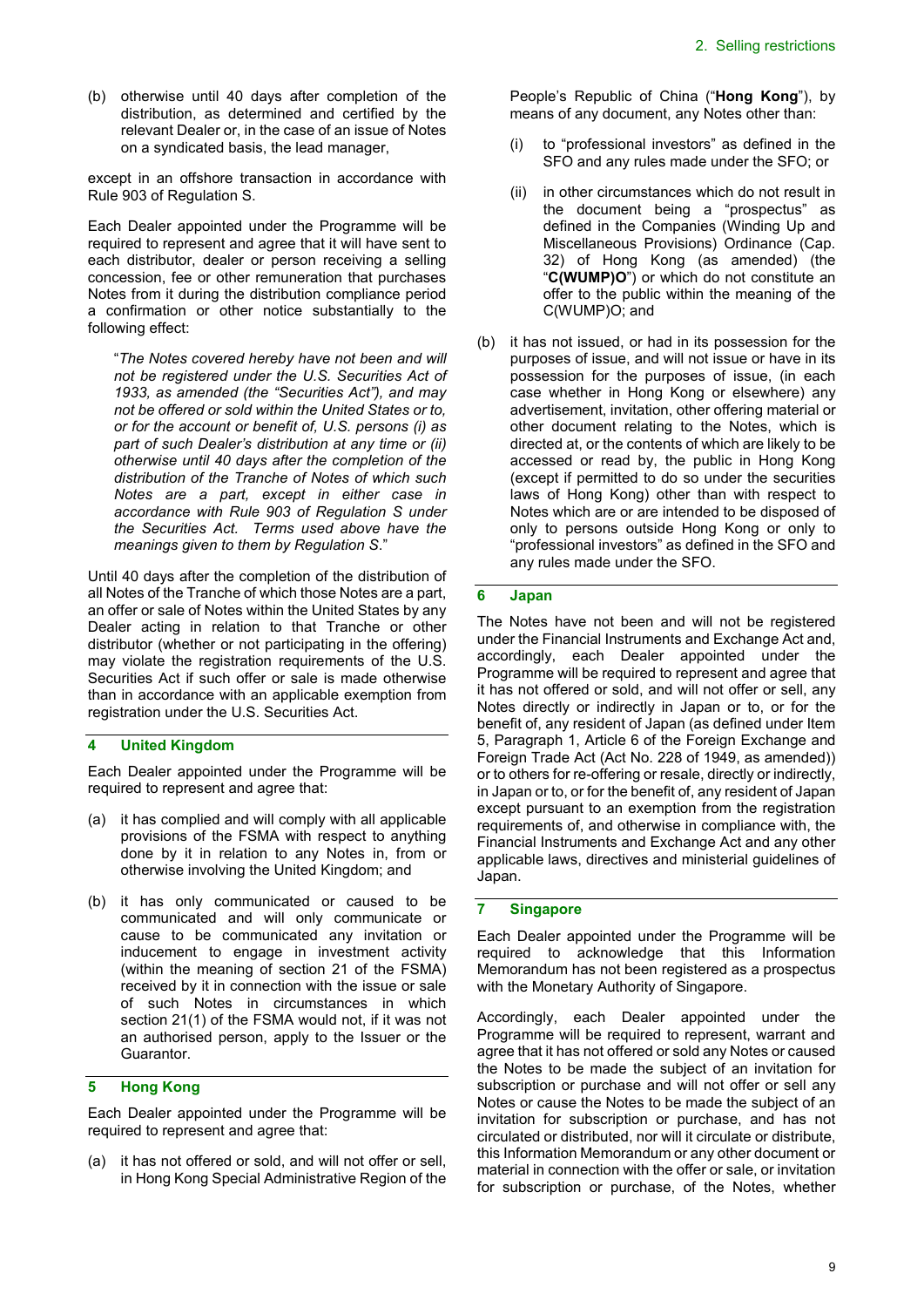directly or indirectly, to any person in Singapore other than:

- (a) to an institutional investor (as defined in Section 4A of the SFA) pursuant to Section 274 of the SFA;
- (b) to a relevant person (as defined in Section 275(2) of the SFA) pursuant to Section 275(1) of the SFA, or any person pursuant to Section 275(1A) of the SFA, and in accordance with the conditions specified in Section 275 of the SFA; or
- (c) otherwise pursuant to, and in accordance with the conditions of, any other applicable provision of the SFA.

Where the Notes are subscribed or purchased under Section 275 of the SFA by a relevant person which is:

- (1) a corporation (which is not an accredited investor (as defined in Section 4A of the SFA)) the sole business of which is to hold investments and the entire share capital of which is owned by one or more individuals, each of whom is an accredited investor; or
- (2) a trust (where the trustee is not an accredited investor) whose sole purpose is to hold investments and each beneficiary of the trust is an individual who is an accredited investor,

securities or securities-based derivatives contracts (each term as defined in Section 2(1) of the SFA) of that corporation or the beneficiaries' rights and interest (howsoever described) in that trust shall not be transferred within 6 months after that corporation or that trust has acquired the Notes pursuant to an offer made under Section 275 of the SFA except:

- (i) to an institutional investor or to a relevant person, or any person arising from an offer referred to in Section 275(1A) or Section 276(4)(i)(B) of the SFA;
- (ii) where no consideration is, or will be, given for the transfer;
- (iii) where the transfer is by operation of law;
- (iv) as specified in Section 276(7) of the SFA; or
- (v) as specified in Regulation 37A of the Securities and Futures (Offers of Investments) (Securities and Securities-based Derivatives Contracts) Regulations 2018.

## **8 European Economic Area**

#### *Prohibition of sales to EEA and UK retail investors*

Each Dealer appointed under the Programme will be required to represent and agree that it has not offered, sold or otherwise made available and will not offer, sell or otherwise make available any Notes which are the subject of the offering contemplated by this Information Memorandum as completed by the Pricing Supplement in relation thereto to any retail investor in the EEA or in the UK. For the purposes of this provision:

- (a) the expression "**retail investor**" means a person who is one (or more) of the following:
	- (i) a retail client as defined in point (11) of Article 4(1) of MiFID II; or
	- (ii) a customer within the meaning of Directive (EU) 2016/97 (as amended or superseded), where that customer would not qualify as a professional client as defined in point (10) of Article 4(1) of MiFID II; or
	- (iii) not a qualified investor as defined in the Prospectus Regulation; and
- (b) the expression "**offer**" includes the communication in any form and by any means of sufficient information on the terms of the offer and the Notes to be offered so as to enable an investor to decide to purchase or subscribe for the Notes.

### **9 Variation**

These selling restrictions may be amended, varied, replaced or otherwise updated from time to time in accordance with the Dealer Common Terms Deed Poll. Any change may be set out in a Pricing Supplement or in another supplement to this Information Memorandum.

#### **10 Arrangements with Dealers**

Under the Dealer Common Terms Deed Poll and subject to the Conditions of the Notes, it is intended that Notes will be offered by the Issuer through a Dealer. The Issuer is entitled to appoint one or more financial institutions as a Dealer for a particular Tranche of Notes. At the time of any appointment, each such financial institution will be required to represent and agree to the selling restrictions applicable at that time.

Each Dealer appointed under the Programme will be required to agree to comply with any applicable law or directive in any jurisdiction in which it subscribes for, offers, sells or transfers Notes and that it will not, directly or indirectly, subscribe for, offer, sell or transfer Notes or distribute any Information Memorandum or other offering material in relation to the Notes, in any jurisdiction, except in accordance with these selling restrictions, any additional restrictions which are set out in the Pricing Supplement or in another supplement to this Information Memorandum and any applicable law or directive of that jurisdiction.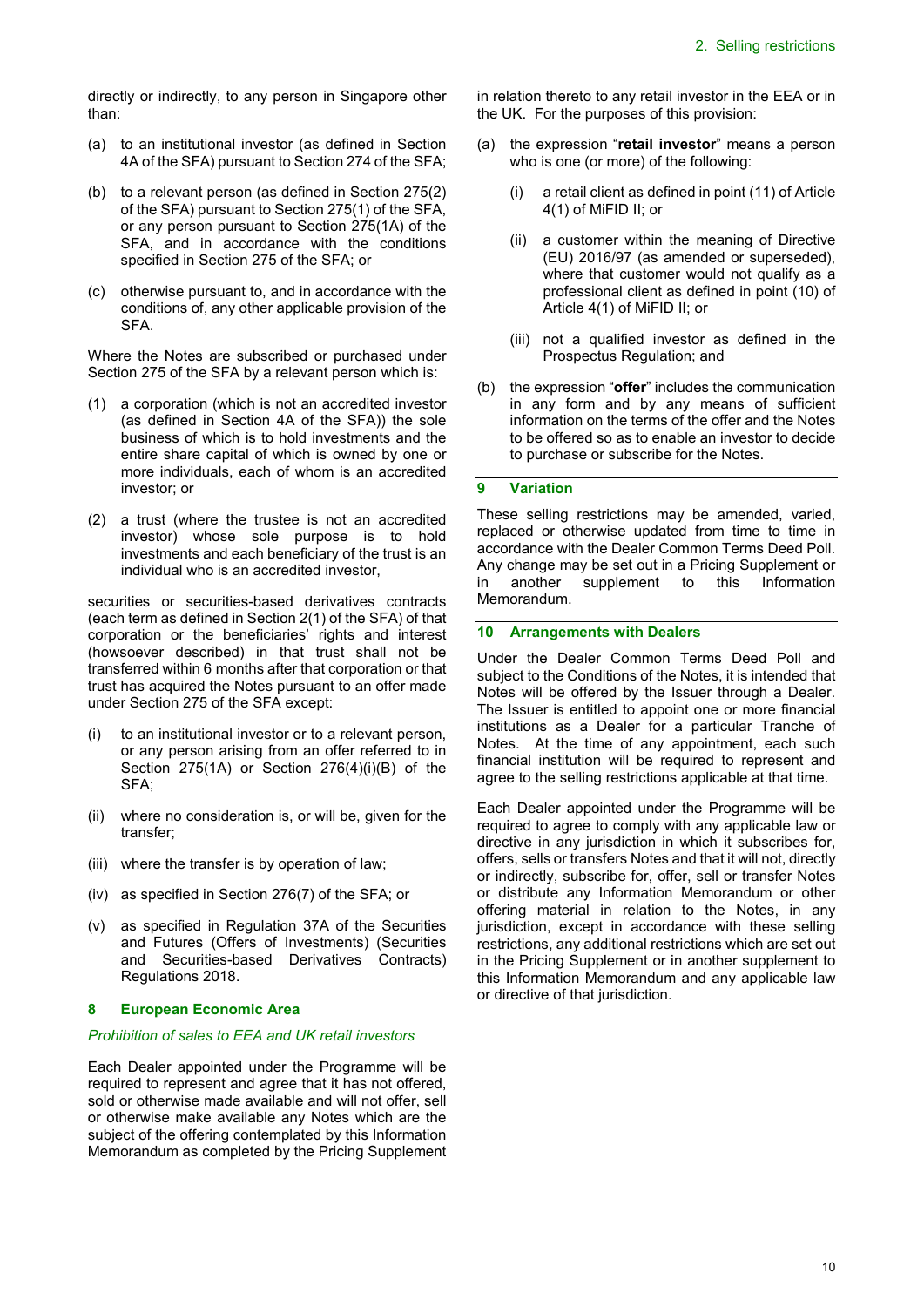### **Australian taxation**

*The following is a summary of the Australian withholding tax treatment under the Australian Tax Act and the Taxation Administration Act 1953 of Australia, at the date of this Information Memorandum, of payments of interest by the Issuer on the Notes to nonresidents of Australia for tax purposes that do not act through a permanent establishment in Australia and certain other Australian tax matters.* 

*The summary is not exhaustive and, in particular, does not deal with the position of certain classes of holders (including, without limitation, residents of Australia for tax purposes, non-residents of Australia that act through a permanent establishment in Australia or dealers in securities, custodians or other third parties who hold Notes on behalf of any person).* 

*Prospective holders of the Notes should also be aware that particular terms of issue of any Series of Notes may affect the tax treatment of that Series of Notes.* 

*This summary should not be construed as legal or tax advice to any particular holder of the Notes. Prospective holders of Notes should seek professional advice in relation to their particular circumstances.* 

#### *Australian interest withholding tax*

The Issuer intends to issue Notes which are to be characterised as both "debt interests" for the purposes of the tests contained in Division 974 and "debentures" and the returns paid on the Notes are to be "interest" for the purposes of section 128A(1AB) of the Income Tax Assessment Act 1936 ("**ITAA36**").

Australian interest withholding tax ("**Australian IWT**") is payable at a rate of 10% of the gross amount of interest paid by the Issuer to a non-Australian holder, unless an exemption is available.

#### *Section 128F exemption from Australian IWT*

An exemption from Australian IWT is available in respect of interest paid on the Notes issued by the Issuer if the requirements of section 128F of the ITAA36 are satisfied.

Unless otherwise specified in any relevant Pricing Supplement or supplement to this Information Memorandum, the Issuer intends to issue the Notes in a manner which will satisfy the requirements of section 128F of the ITAA36.

#### *Exemptions under certain double tax conventions*

The Australian Government has signed double tax conventions ("**Specified Tax Treaties**") with particular countries (each a "**Specified Country**") that contain certain exemptions from Australian IWT. The Specified Tax Treaties apply to interest derived by a resident of a Specified Country.

Broadly, the Specified Tax Treaties effectively prevent Australian IWT applying to interest derived by:

- governments of the Specified Countries and certain governmental authorities and agencies in a Specified Country; and
- a "financial institution" resident in a Specified Country which is unrelated to and dealing wholly independently with the Issuer. The term "financial institution" broadly refers to either a bank or any other enterprise which substantially derives its profits by carrying on a business of raising and providing finance.

#### *Payments under the Guarantee*

It is unclear whether or not any payment by the Guarantor under the Guarantee on account of interest owing by the Issuer in respect of the Notes would be subject to Australian IWT.

The Australian Taxation Office has published a Taxation Determination stating that payments by a guarantor in respect of debentures are entitled to the benefit of the exemption contained in section 128F if payments of interest in respect of those debentures by the Issuer are exempt from Australian IWT. However, there is some doubt as to whether the reasoning adopted in the Taxation Determination is strictly correct.

If such payments are characterised as "interest" for Australian withholding tax purposes, Australian IWT at the rate of 10% will be payable on payments of interest (as defined in section 128A(1AB) of the ITAA36) by the Commonwealth of Australia to a non-Australian holder, unless an exemption is available.

#### *Other Australian tax matters*

Under Australian laws as presently in effect:

 *TFN withholding* - withholding tax is imposed at the highest marginal rate plus the Medicare levy on the payment of interest on certain registered securities unless the relevant payee has quoted a TFN, (in certain circumstances) an ABN or proof of some other exception (as appropriate).

Assuming the requirements of section 128F of the ITAA36 are satisfied with respect to the Notes, then such withholding should not apply to payments to a non-Australian holder; and

 *garnishee directions by the Commissioner of Taxation* – the Commissioner of Taxation may give a direction requiring the Issuer to deduct from any payment to a holder of the Notes any amount in respect of Australian tax payable by the holder. If the Issuer is served with such a direction, then the Issuer will comply with that direction and make any deduction required by that direction.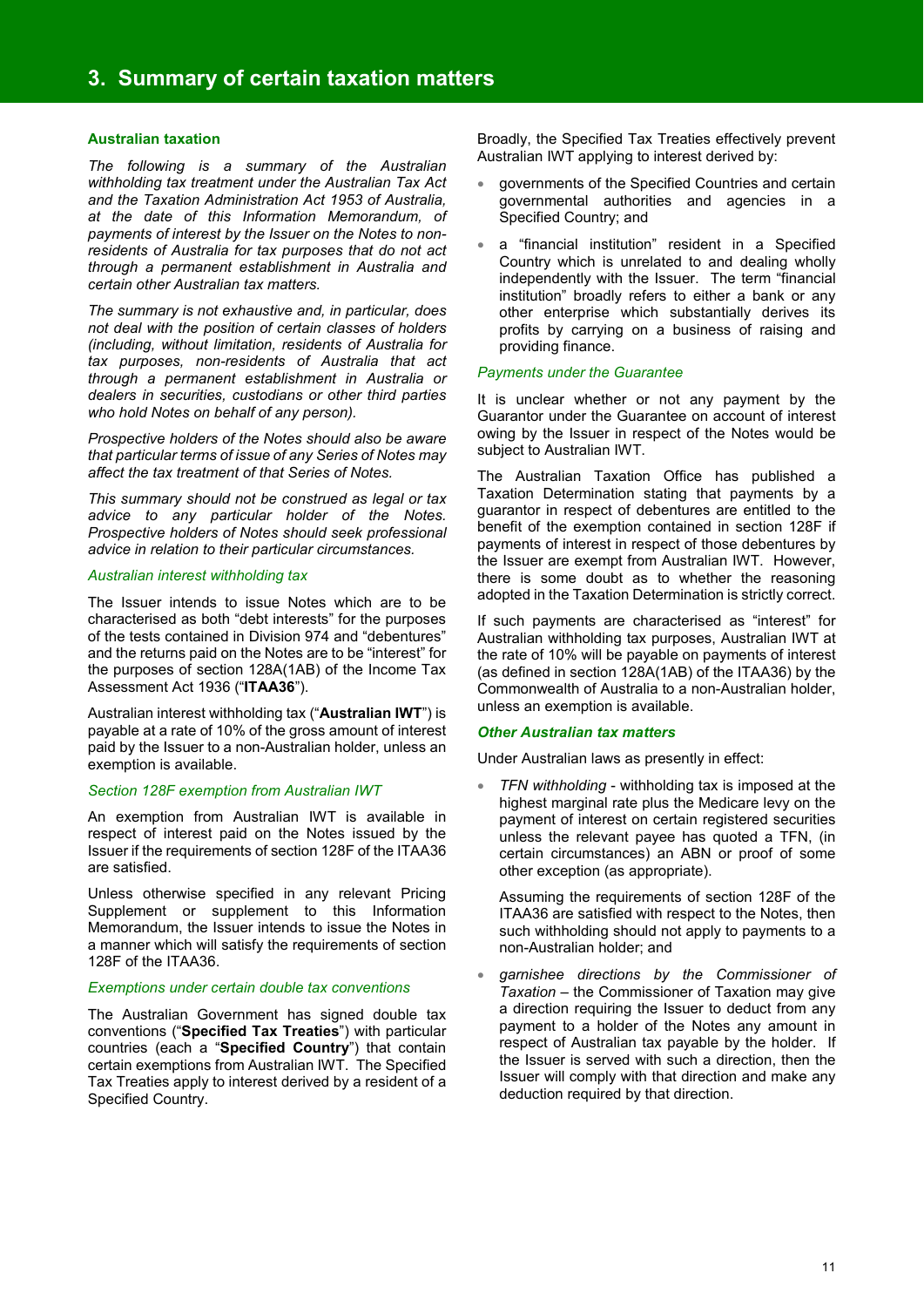## **U.S. Foreign Account Tax Compliance Act and OECD Common Reporting Standard**

#### *U.S. Foreign Account Tax Compliance Act*

Under sections 1471 through 1474 of the U.S. Internal Revenue Code of 1986 ("**FATCA**"), a 30% withholding ("**FATCA withholding**") may be required if (i)(A) an investor does not provide information sufficient for any non-U.S. financial institution ("**FFI**") through which payments on the Notes are made to determine the Noteholder's status under FATCA, or (B) an FFI to or through which payments on the Notes are made is a "non-participating FFI"; and (ii) the Notes are treated as debt for U.S. federal income tax purposes and the payment is made in respect of Notes issued or modified after the date that is six months after the date on which final regulations defining the term "foreign passthru payment" are filed with the U.S. Federal Register, or the Notes are treated as equity for U.S. federal income tax purposes, whenever issued.

FATCA withholding is not expected to apply on payments made before the date that is two years after the date on which final regulations defining the term "foreign passthru payment" are filed with the U.S. Federal Register.

Reporting Australian Financial Institutions ("**RAFIs**") under the Australia–U.S. FATCA Intergovernmental Agreement dated 28 April 2014 ("**Australian IGA**") must comply with specific due diligence procedures to identify their account holders and provide the Australian Taxation Office ("**ATO**") with information on financial accounts held by U.S. persons and recalcitrant account holders. The ATO is required to provide such information to the U.S. Internal Revenue Service. Consequently, Noteholders may be requested to provide certain information and certifications to any financial institutions through which payments on the Notes are made. A RAFI that complies with its obligations under the Australian IGA will not be subject to FATCA withholding on amounts it receives, and will not be required to deduct FATCA withholding from payments it makes, other than in certain prescribed circumstances.

## *OECD Common Reporting Standard*

The OECD Common Reporting Standard for Automatic Exchange of Financial Account Information ("**CRS**") requires certain financial institutions to report information regarding certain accounts (which may include the Notes) to their local tax authority and follow related due diligence procedures. Noteholders may be requested to provide certain information and certifications to ensure compliance with the CRS. A jurisdiction that has signed a CRS Competent Authority Agreement may provide this information to other jurisdictions that have signed the CRS Competent Authority Agreement.

The Australian Government has enacted legislation to give effect to the CRS.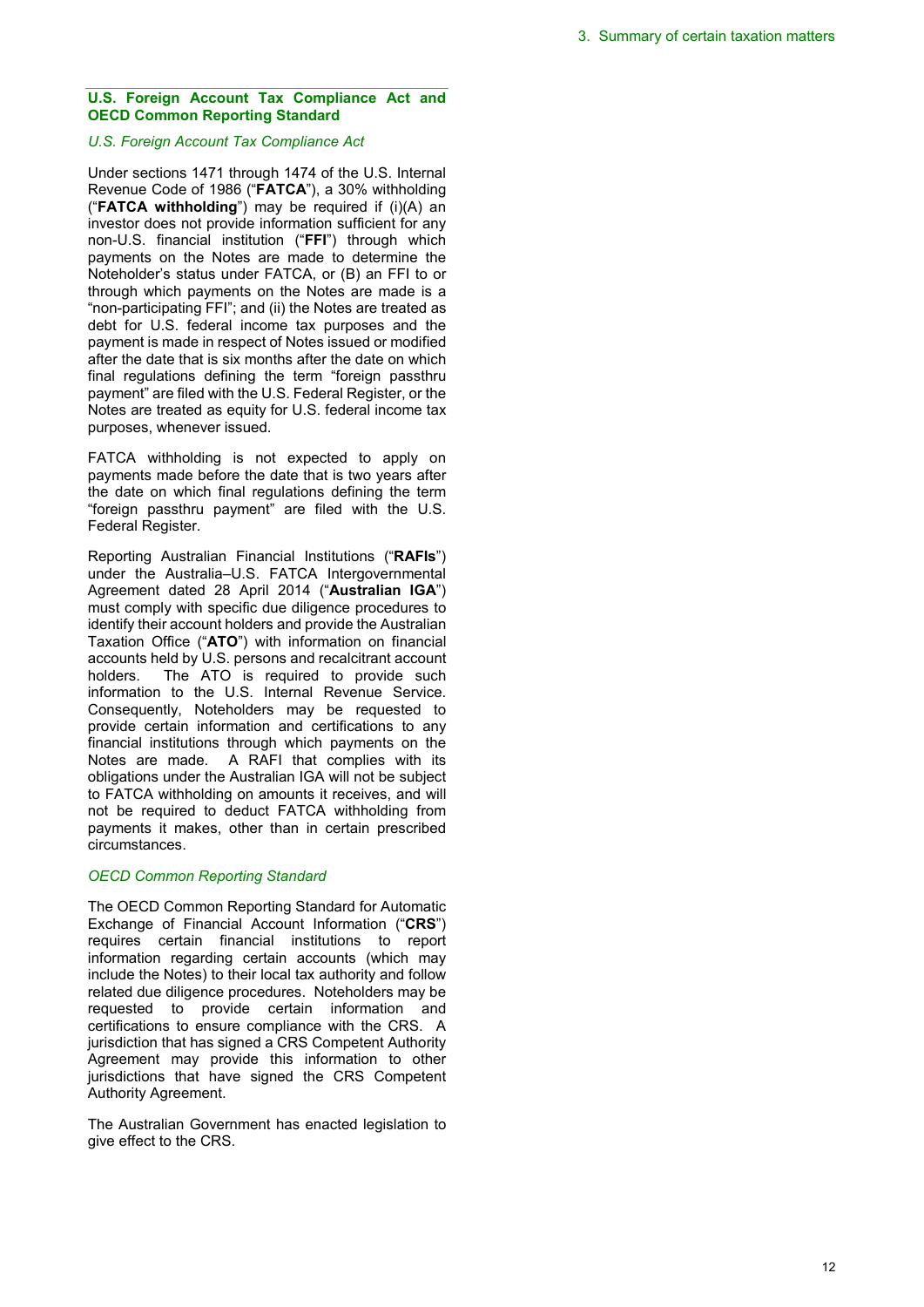## **Documents incorporated by reference**

This Information Memorandum is to be read in conjunction with all documents which are deemed to be incorporated into it by reference. It shall, unless otherwise expressly stated, be read and construed on the basis that such documents form part of this Information Memorandum. Any statement contained in this Information Memorandum shall be modified, replaced or superseded to the extent that a statement contained in any document subsequently incorporated by reference into this Information Memorandum modifies, replaces or supersedes such statement (including whether expressly or by implication or in whole or in part).

No other information, including any information in any document incorporated by reference in a document incorporated herein or documents or information that is publicly filed, is incorporated by reference into this Information Memorandum unless otherwise expressly stated. Any internet site addresses provided in this Information Memorandum are for reference only and, unless expressly stated otherwise, the content of any such internet site is not incorporated by reference into, and does not form part of, this Information Memorandum.

#### **Supplementing this document**

A Pricing Supplement or a supplement to this Information Memorandum may supplement, amend, modify or replace any statement or information set out in a Pricing Supplement or incorporated by reference in this Information Memorandum or a supplement to this Information Memorandum.

#### **Currency of information**

The information contained in this Information Memorandum is prepared as of its Preparation Date. Neither the delivery of this Information Memorandum nor any offer, issue or sale made in connection with this Information Memorandum at any time implies that the information contained in it is correct, that any other information supplied in connection with the Programme or the issue of Notes is correct or that there has not been any change (adverse or otherwise) in the financial conditions or affairs of the Issuer at any time subsequent to the Preparation Date. In particular, the Issuer is not under any obligation to any person to update this Information Memorandum at any time after an issue of Notes.

#### **No authorisation**

No person has been authorised to give any information or make any representations not contained in or consistent with this Information Memorandum in connection with the Issuer, the Programme or the issue or sale of the Notes and, if given or made, such information or representation must not be relied on as

having been authorised by the Issuer or any Programme Participant Party.

#### **Role of the Programme Participants**

Each Programme Participant is acting solely as an arm's length contractual counterparty and not as an advisor or fiduciary. Furthermore, neither the receipt of this Information Memorandum or any Issue Materials by any person nor any other matter shall be deemed to create or give rise to an advisory or fiduciary duty or relationship between the Programme Participant and that person.

The Programme Participant Parties or the funds which they manage or advise or the funds within which they may have a direct or indirect interest, may from time to time have long or short positions in, or buy and sell (on a principal basis or otherwise), or have pecuniary or other interests in, or act as a market maker in, the Notes or securities, derivatives, commodities, futures or options identical or related to the Notes. The Programme Participant Parties may receive fees, brokerage and commissions and may act as a principal in dealing in any Notes.

The Issuer has agreed to pay fees to the Agents for undertaking their respective roles and reimburse them for certain of their expenses incurred in connection with the Programme and the offer and sale of Notes.

The Issuer may also pay any Dealer a fee in respect of the Notes subscribed by it, may agree to reimburse the Dealers for certain expenses incurred in connection with the Programme and may indemnify the Dealers against certain liabilities in connection with the offer and sale of Notes.

#### **References to credit ratings**

There are references to credit ratings in this Information Memorandum. A credit rating is not a recommendation to buy, sell or hold securities and may be subject to revision, suspension or withdrawal at any time by the relevant assigning organisation. Each credit rating should be evaluated independently of any other credit rating.

Credit ratings are for distribution only to a person (a) who is not a "retail client" within the meaning of section 761G of the Corporations Act and is also a person in respect of whom disclosure is not required under Parts 6D.2 or 7.9 of the Corporations Act, and (b) who is otherwise permitted to receive credit ratings in accordance with applicable law in any jurisdiction in which the person may be located. Anyone who is not such a person is not entitled to receive this Information Memorandum and anyone who receives this Information Memorandum must not distribute it to any person who is not entitled to receive it.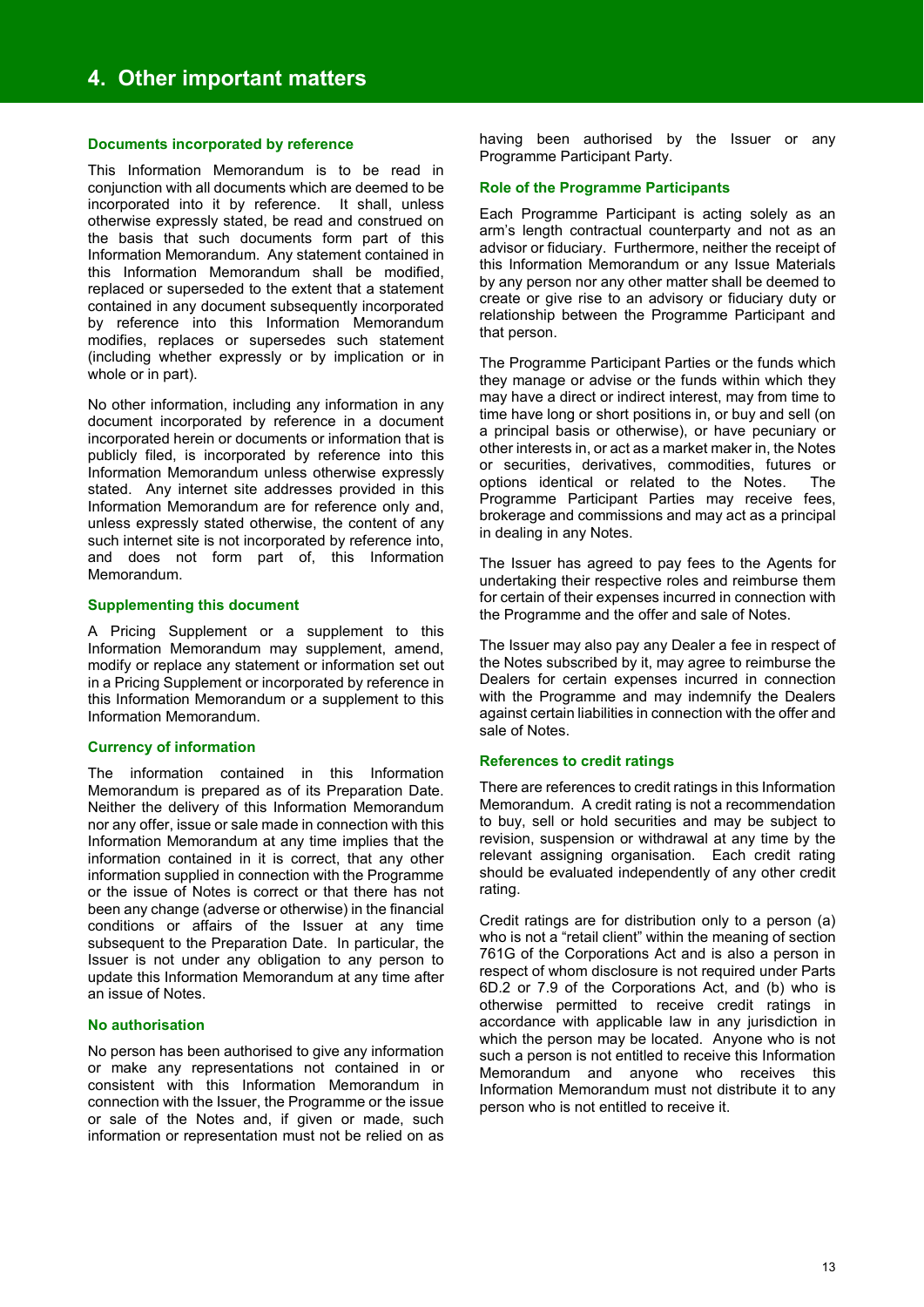## **5. Conditions of the Notes**

*The following are the Conditions which, as supplemented, amended, modified or replaced by an applicable Pricing Supplement, apply to each Note constituted by the Deed Poll (specified in the Pricing Supplement). References to the "Pricing Supplement" in these conditions do not limit the provisions which may be supplemented, amended, modified or replaced by the Pricing Supplement in relation to a particular Series of Notes. Each Noteholder, and each person claiming through or under each such Noteholder, is bound by and is deemed to have notice of, the Information Memorandum, the provisions of the Deed Poll, the Guarantee and these Conditions (including any Pricing Supplement). Copies of these documents are available for inspection upon request.* 

## **1 Interpretation**

## **1.1 Definitions**

In these Conditions the following expressions have the following meanings:

**Additional Amount** means an additional amount payable by the Issuer under Condition 11.2 ("Withholding tax");

#### **Agency Agreement** means:

- (a) the agreement entitled "The ASX Austraclear Registry and IPA Services Agreement" and dated 30 April 2020 between the Issuer and Austraclear Services Limited (ABN 28 003 284 419);
- (b) the agreement entitled "Offshore Agency and Registry Services Agreement" and dated on or around 30 April 2020 between the Issuer and Citibank, N.A., London Branch as the initial Offshore Agent;
- (c) any other agreement between the Issuer and a Registrar in relation to the establishment and maintenance of a Register (and/or the performance of any payment or other duties) for any issue of Notes; and/or
- (d) any other agency agreement between the Issuer and an Agent in connection with any issue of Notes;

**Agent** means each of the Registrar, the Issuing and Paying Agent, the Calculation Agent, the Offshore Agent and any additional agent appointed under an Agency Agreement, or any of them as the context requires;

**Austraclear** means Austraclear Ltd (ABN 94 002 060 773);

**Austraclear Regulations** means the regulations known as the "Austraclear Regulations", together with any instructions or directions, (as amended or replaced from time to time) established by Austraclear to govern the use of the Austraclear System and binding on the participants in that system;

**Austraclear System** means the clearing and settlement system operated by Austraclear in Australia for holding securities and electronic recording and settling of transactions in those securities between participants of that system;

**Australian Tax Act** means the Income Tax Assessment Acts of 1936 and 1997 of Australia;

#### **Business Day** means:

- (a) a day on which banks are open for general banking business in Sydney, Australia and in each (if any) Relevant Financial Centre specified in the Pricing Supplement (not being a Saturday, Sunday or public holiday in that place); and
- (b) if a Note to be held in a Clearing System is to be issued or a payment is to be made in respect of a Note held in any Clearing System on that day, a day on which each applicable Clearing System in which the relevant Note is lodged is operating:

**Business Day Convention** means a convention for adjusting any date if it would otherwise fall on a day that is not a Business Day and the following conventions, where specified in the Pricing Supplement in relation to any date applicable to any Note, have the following meanings:

- (a) "**Floating Rate Convention**" means that the date is postponed to the next following day which is a Business Day unless that day falls in the next calendar month, in which event:
	- (i) that date is brought forward to the first preceding day that is a Business Day; and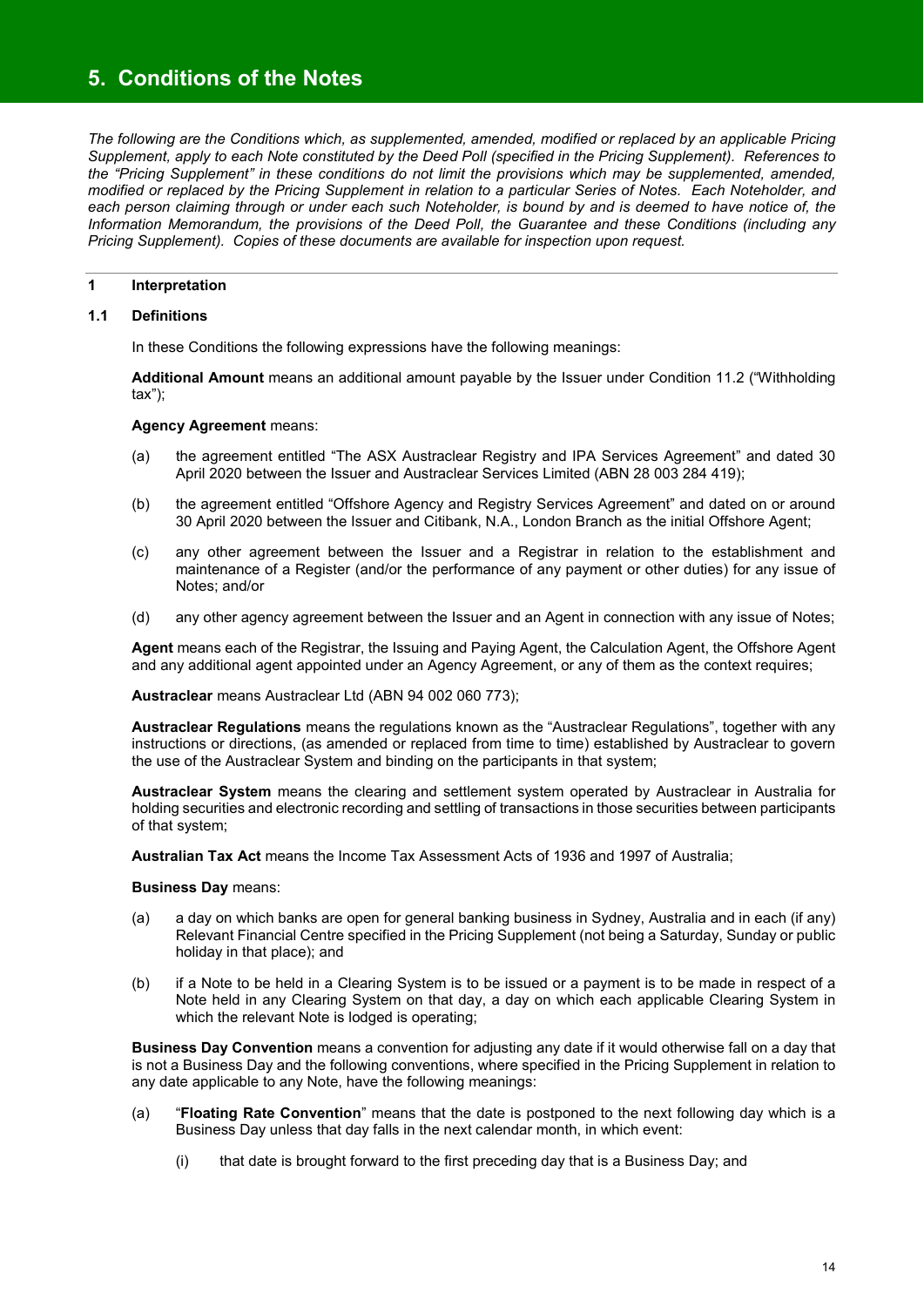- (ii) each subsequent Interest Payment Date is the last Business Day in the month which falls the number of months or other period specified as the Interest Period in the Pricing Supplement after the preceding applicable Interest Payment Date occurred;
- (b) "**Following Business Day Convention**" means that the date is postponed to the first following day that is a Business Day;
- (c) "**Modified Following Business Day Convention**" or "**Modified Business Day Convention**" means that the date is postponed to the first following day that is a Business Day unless that day falls in the next calendar month in which case that date is brought forward to the first preceding day that is a Business Day;
- (d) "**Preceding Business Day Convention**" means that the date is brought forward to the first preceding day that is a Business Day; and
- (e) "**No Adjustment**" means that the relevant date must not be adjusted in accordance with any Business Day Convention.

If no convention is specified in the Pricing Supplement, the Modified Following Business Day Convention applies. Different conventions may be specified in the Pricing Supplement in relation to, or apply to, different dates;

**Calculation Agent** means, in respect of a Note, the Issuer or such other person appointed by the Issuer and specified in the Pricing Supplement as the party responsible for calculating the Interest Rate and other amounts required to be calculated under these Conditions;

**Clearing System** means:

- (a) the Austraclear System;
- (b) Clearstream, Luxembourg;
- (c) Euroclear; or
- (d) any other clearing system specified in the Pricing Supplement;

**Clearing System Business Day** means a day on which the relevant Clearing System where the Note is held is open for business;

**Clearstream, Luxembourg** means the clearing and settlement system operated by Clearstream Banking S.A.;

**Conditions** means, in relation to a Note, these terms and conditions as amended, supplemented, modified or replaced by the Pricing Supplement applicable to such Note and references to a particular numbered Condition shall be construed accordingly;

**Day Count Fraction** means, in respect of the calculation of interest on a Note for any period of time ("**Calculation Period**"), the day count fraction specified in the Pricing Supplement and:

- (a) if "**Actual/365 (Fixed)**" is so specified, means the actual number of days in the Calculation Period divided by 365; and
- (b) if "**RBA Bond Basis**" or "**Australian Bond Basis**" is so specified, means one divided by the number of Interest Payment Dates in a year (or where the Calculation Period does not constitute an Interest Period, the actual number of days in the Calculation Period divided by 365 (or, if any portion of the Calculation Period falls in a leap year, the sum of:
	- (i) the actual number of days in that portion of the Calculation Period falling in a leap year divided by 366; and
	- (ii) the actual number of days in that portion of the Calculation Period falling in a non-leap year divided by 365));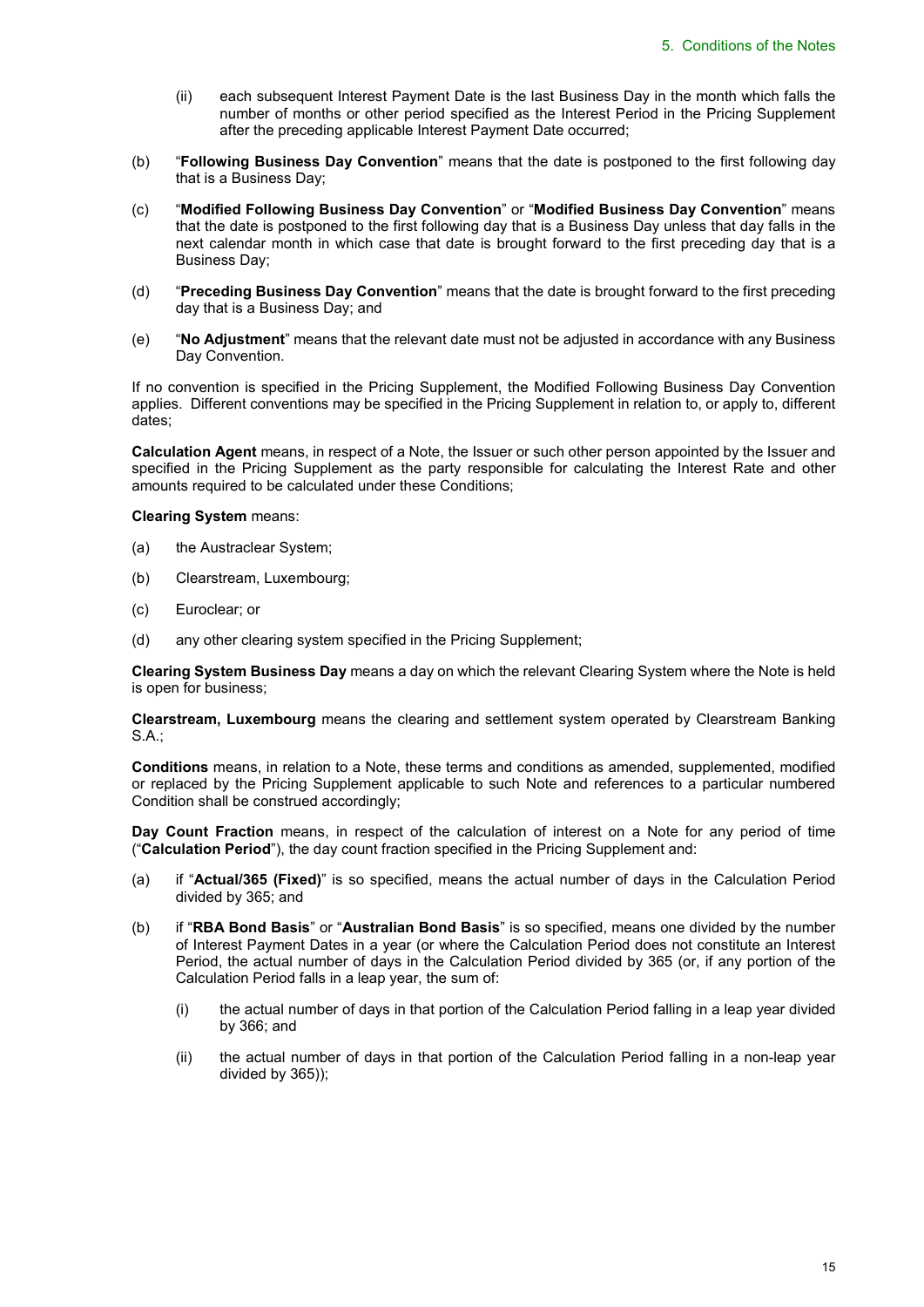#### **Deed Poll** means:

- (a) the deed poll entitled "Note Deed Poll" dated 30 April 2020; and
- (b) such other deed poll that supplements, amends, restates, modifies or replaces the deed poll referred to above, or which is otherwise acknowledged in writing to be a deed poll for the purposes of the Programme,

in each case, executed by the Issuer;

**Default Rate** means the rate specified in the Pricing Supplement;

**Denomination** means the notional face value of a Note specified in the Pricing Supplement;

**EFIC Act** means the Export Finance and Insurance Corporation Act 1991 of Australia;

**Euroclear** means the clearing and settlement system operated by Euroclear Bank SA/NV;

**Event of Default** means an event so described in Condition 13 ("Events of Default");

**Extraordinary Resolution** has the meaning given in the Meeting Provisions;

**FATCA** means:

- (a) sections 1471 to 1474 of the United States Internal Revenue Code of 1986 or any associated regulations or other official guidance;
- (b) any treaty, law, regulation or other official guidance enacted in any other jurisdiction, or relating to an intergovernmental agreement between the United States and any other jurisdiction, which (in either case) facilitates the implementation of paragraph (a) above; or
- (c) any agreement under the implementation of paragraphs (a) or (b) above, with the United States Internal Revenue Service, the United States government or any governmental or taxation authority in any other jurisdiction;

**Fixed Rate Note** means a Note on which interest is calculated at a fixed rate payable in arrear on each date specified in the Pricing Supplement;

**Floating Rate Note** means a Note on which interest is calculated at a floating rate payable in arrear on each date specified in the Pricing Supplement;

**Government Body** means any country, state or political subdivision or any government or central bank or any governmental semi-governmental, international, judicial, administrative, municipal, local government statutory, fiscal, monetary or supervisory authority, body or entity;

**Guarantee** means the guarantee provided under section 62 of the EFIC Act by the Guarantor;

**Guarantor** means the Commonwealth of Australia;

**Information Memorandum** means, in respect of a Note, the information memorandum or other offering document referred to in the Pricing Supplement, in each case, prepared by, or on behalf of, and approved in writing by, the Issuer in connection with the issue of that Note;

**Interest Commencement Date** means, in respect of a Note, the Issue Date of the Note or any other date so specified in the Pricing Supplement;

**Interest Determination Date** means each date so specified in, or determined in accordance with, the Pricing Supplement;

**Interest Payment Date** means each date so specified in, or determined in accordance with, the Pricing Supplement;

**Interest Period** means each period beginning on (and including) an Interest Payment Date and ending on (but excluding) the next Interest Payment Date. However:

- (a) the first Interest Period commences on (and includes) the Interest Commencement Date; and
- (b) the final Interest Period ends on (but excludes) the Maturity Date;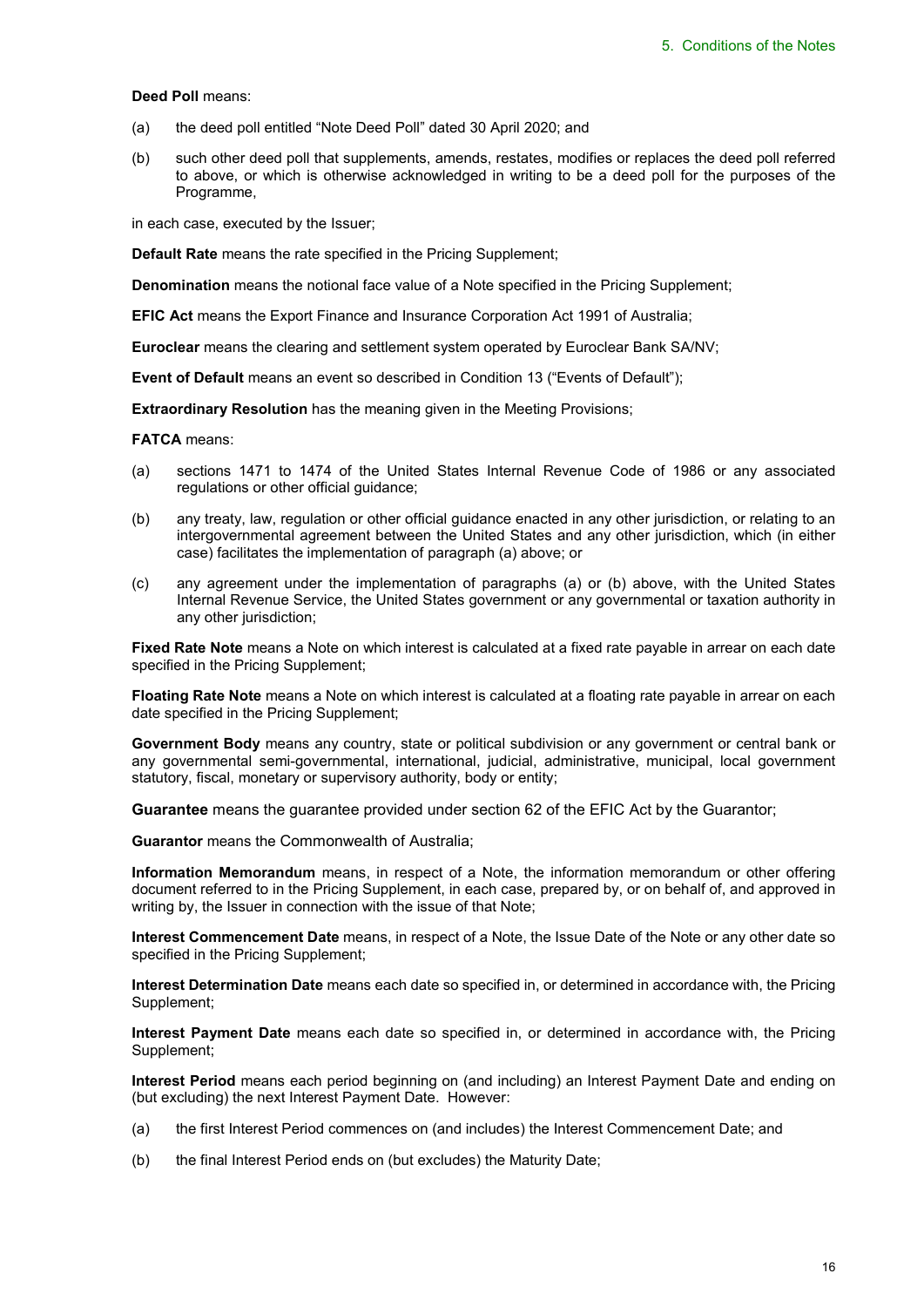**Interest Rate** means, in respect of a Note, the interest rate (expressed as a percentage per annum) payable in respect of that Note specified in the Pricing Supplement or calculated or determined in accordance with these Conditions and the Pricing Supplement;

**Issue Date** means, in respect of a Note, the date on which the Note is, or is to be, issued and as may be specified, or determined, in accordance with, the Pricing Supplement;

**Issue Price** means the price as set out in the Pricing Supplement;

**Issuer** means Export Finance Australia (ABN 96 874 024 697) and, pursuant to section 81 of the EFIC Act, also known as "**EFA**", "**EFIC**" or "**Export Finance and Insurance Corporation**";

**Issuing and Paying Agent** means the Issuer or any other person appointed by the Issuer under an Agency Agreement and specified in the relevant Pricing Supplement to perform issuing and paying agency functions on the Issuer's behalf with respect to a Series or Tranche of Notes;

**Margin** means the margin specified in, or determined in accordance with, the Pricing Supplement;

**Maturity Date** means, in respect of a Note, the date so specified in, or determined in accordance with, the Pricing Supplement as the date on which the Note is to be redeemed;

**Meeting Provisions** means the provisions relating to meetings of Noteholders and set out as a schedule to the Deed Poll;

**Note** means each form of bond, note, debt security, or debt obligation specified in an applicable Pricing Supplement and issued or to be issued by the Issuer which is constituted by, and owing under, the Deed Poll and the details of which are recorded in, and evidenced by entry in, the Register. References to any particular type of "**Note**" or "**Notes**" shall be read and construed accordingly. All references to "**Notes**" must, unless the context otherwise requires, be read and construed as references to the Notes of a particular Series;

**Noteholder** means, in respect of a Note, each person whose name is entered in the Register as the holder of that Note;

**Offshore Agent** means any person appointed by the Issuer under an Agency Agreement and specified in the relevant Pricing Supplement to perform registry and issuing and paying agency services outside of Australia on the Issuer's behalf with respect to a Series of Notes;

**Pricing Supplement** means, in respect of a Tranche, the supplement specifying the relevant issue details in relation to that Tranche and which may be substantially in the form set out in the Information Memorandum, duly completed and signed by the Issuer;

**Programme** means the Issuer's uncommitted Programme for the issuance of Notes described in the Information Memorandum;

**Record Date** means:

- (a) in respect of Notes lodged in the Austraclear System, 5.00 pm in the place where the Register is maintained on the date which is the 8th calendar day before the payment date; or
- (b) in respect of Notes lodged in a Clearing System other than the Austraclear System, the close of business (in the relevant Clearing System) on the Clearing System Business Day immediately before the payment date,

or such other time and date as may be specified in the Pricing Supplement;;

**Redemption Amount** means, for a Note, the outstanding principal amount as at the date of redemption, and also includes any other amount in the nature of a redemption amount specified in, or determined in accordance with, the Pricing Supplement or these Conditions;

**Redemption Date** means, in respect of a Note, such date on which the Note is redeemed prior to its Maturity Date in accordance with these Conditions;

**Reference Rate** means the rate specified in, or determined in accordance with, the Pricing Supplement;

**Register** means the register, including any branch register, of Noteholders established and maintained by the Issuer, or by a Registrar on its behalf under an Agency Agreement;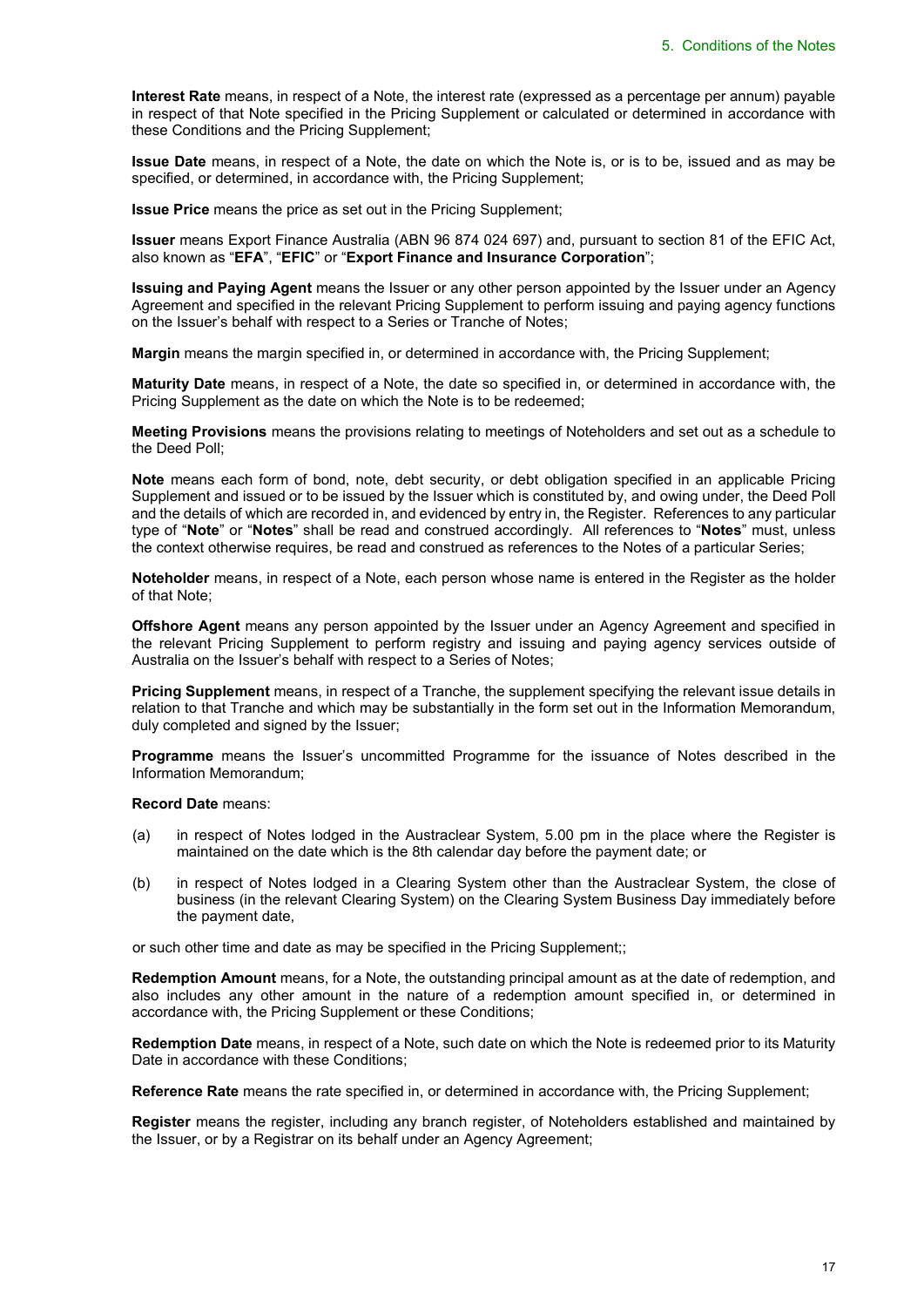#### **Registrar** means:

- (a) Austraclear Services Limited (ABN 28 003 284 419); and/or
- (b) any other person appointed by the Issuer under a relevant Agency Agreement to establish and maintain the Register in respect of a Tranche of Notes on the Issuer's behalf from time to time;

**Relevant Date** means, in relation to any payment, whichever is the later of:

- (a) the date on which the payment in question first becomes due; and
- (b) if the full amount payable has not been received in the financial centre of the currency of payment by the Issuing and Paying Agent on or prior to such due date, the date on which (the full amount having been so received) notice to that effect has been given to the Noteholders;

**Relevant Financial Centre** means Sydney, Australia and/or any other centre specified in the Pricing Supplement;

**Security Record** has the meaning given in the Austraclear Regulations;

**Series** means an issue of Notes made up of one or more Tranches all of which form a single Series and are issued on the same Conditions except that the Issue Price, Issue Date and first payment of interest may be different in respect of a different Tranche of a Series;

**Specified Office** means the office specified in the Information Memorandum or any other address notified to Noteholders from time to time;

**Tax Authority** means any government, state, municipal, local, federal or other fiscal, revenue, customs or excise authority, body or official, having power to tax to which the Issuer becomes subject in respect of payments made by it of principal or interest in respect of the Notes;

**Taxes** means taxes, levies, withholdings, deductions, assessments or governmental charges of whatever nature imposed or levied by any Tax Authority together with any related interest, penalties, fines and expenses in connection with them; and

**Tranche** means an issue of Notes specified as such in the Pricing Supplement issued on the same Issue Date and on the same Conditions.

#### **1.2 General interpretation**

Unless the contrary intention appears, a reference in these Conditions to:

- (a) a group of persons includes a reference to each of them individually;
- (b) a document (including these Conditions) includes its annexures and schedules and as that document (or these Conditions) may be amended, supplemented, restated, extended, replaced or novated from time to time;
- (c) "**law**" includes common law, principles of equity and any statute or other law made by any parliament (and laws made by parliament include federal or state laws and regulations and other instruments under them, and consolidations, amendments, re-enactments or replacements of any of them);
- (d) a "**directive**" includes a treaty, official directive, request, regulation, guideline or policy (whether or not having the force of law) with which responsible participants in the relevant market generally comply;
- (e) the "**Corporations Act**" is to the Corporations Act 2001 of Australia;
- (f) "**Australian dollars**", "**AUD**" or "**A\$**" is a reference to the lawful currency of Australia;
- (g) a time of day is a reference to time in Sydney, Australia;
- (h) a "**person**" includes an individual, group, company, corporation, partnership, joint venture, association, organisation, joint-stock company, trust, unincorporated organisation, limited liability company or government or any agency or political subdivision thereof, whether or not having separate legal personality;
- (i) a particular person includes a reference to the person's executors, administrators, successors, substitutes (including persons taking by novation) and assigns;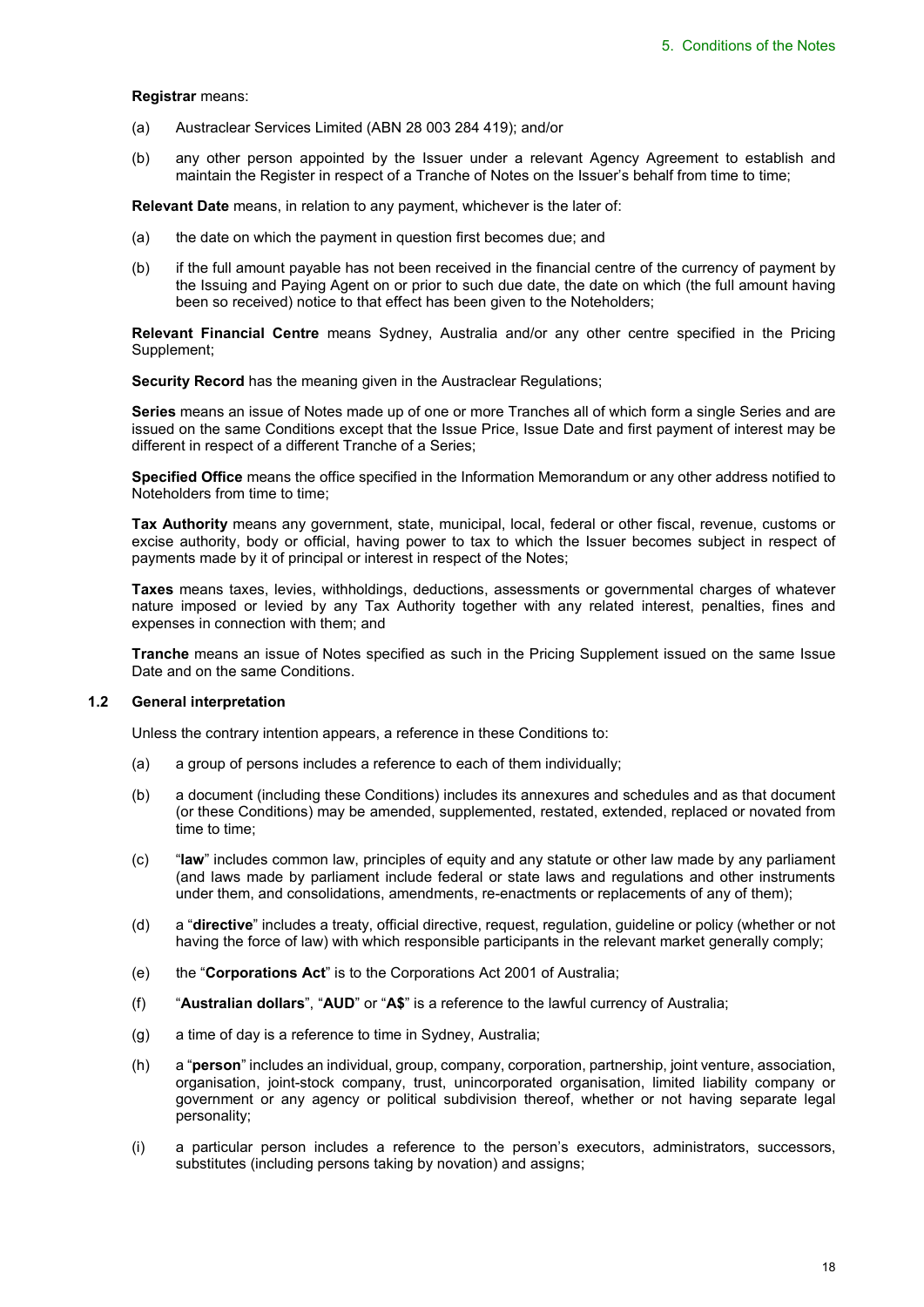- $(i)$  if a notice must be given within a certain period of days, the day on which the notice is given, and the day on which the thing is to happen, are not to be counted in calculating that period;
- (k) an agreement, representation or warranty in favour of two or more persons is for the benefit of them jointly and each of them individually;
- (l) the singular includes the plural and vice versa;
- (m) anything (including any amount) is a reference to the whole and each part of it; and
- (n) the words "**including**", "**for example**" or "**such as**" when introducing an example, do not limit the meaning of the words to which the example relates to that example or examples of a similar kind.

#### **1.3 References to particular terms**

Unless the contrary intention appears, in these Conditions:

- (a) a reference to an Agency Agreement is a reference to each Agency Agreement applicable to the Notes of the relevant Series;
- (b) a reference to an Agent is a reference to each Agent appointed to act in respect of Notes of the relevant Series;
- (c) a reference to the Deed Poll is a reference to the Deed Poll applicable to the Notes of the relevant Series;
- (d) a reference to a Note is a reference to a Note of a particular Series specified in the Pricing Supplement;
- (e) a reference to a Noteholder is a reference to the holder of Notes of a particular Series;
- (f) a reference to a Pricing Supplement is a reference to the Pricing Supplement applicable to the Notes of the particular Tranche specified in that Pricing Supplement; and
- (g) a reference to a particular date on which a payment is to be made is a reference to that date adjusted in accordance with the applicable Business Day Convention.

#### **1.4 References to principal and interest**

Unless the contrary intention appears, in these Conditions:

- (a) any reference to "**principal**" is taken to include the Redemption Amount, any additional amounts in respect of principal which may be payable under Condition 11 ("Taxation"), any premium payable by the Issuer in respect of a Note, and any other amount in the nature of principal payable in respect of the Notes under these Conditions;
- (b) the principal amount of a Note which is to vary by reference to a schedule or formula (where such determination has been previously made in accordance with these Conditions) is to be taken as at any time to equal its varied amount; and
- (c) any reference to "**interest**" is taken to include any Additional Amounts and any other amount in the nature of interest payable in respect of the Notes under these Conditions.

#### **1.5 Headings**

Headings (including those in brackets at the beginning of paragraphs) are for convenience only and do not affect the interpretation of these Conditions.

### **1.6 Terms defined in Pricing Supplement**

Terms which are defined in the Pricing Supplement as having a defined meaning have the same meaning when used in these Conditions but if the Pricing Supplement gives no meaning or specifies that the definition is "Not Applicable", then that definition is not applicable to the Notes.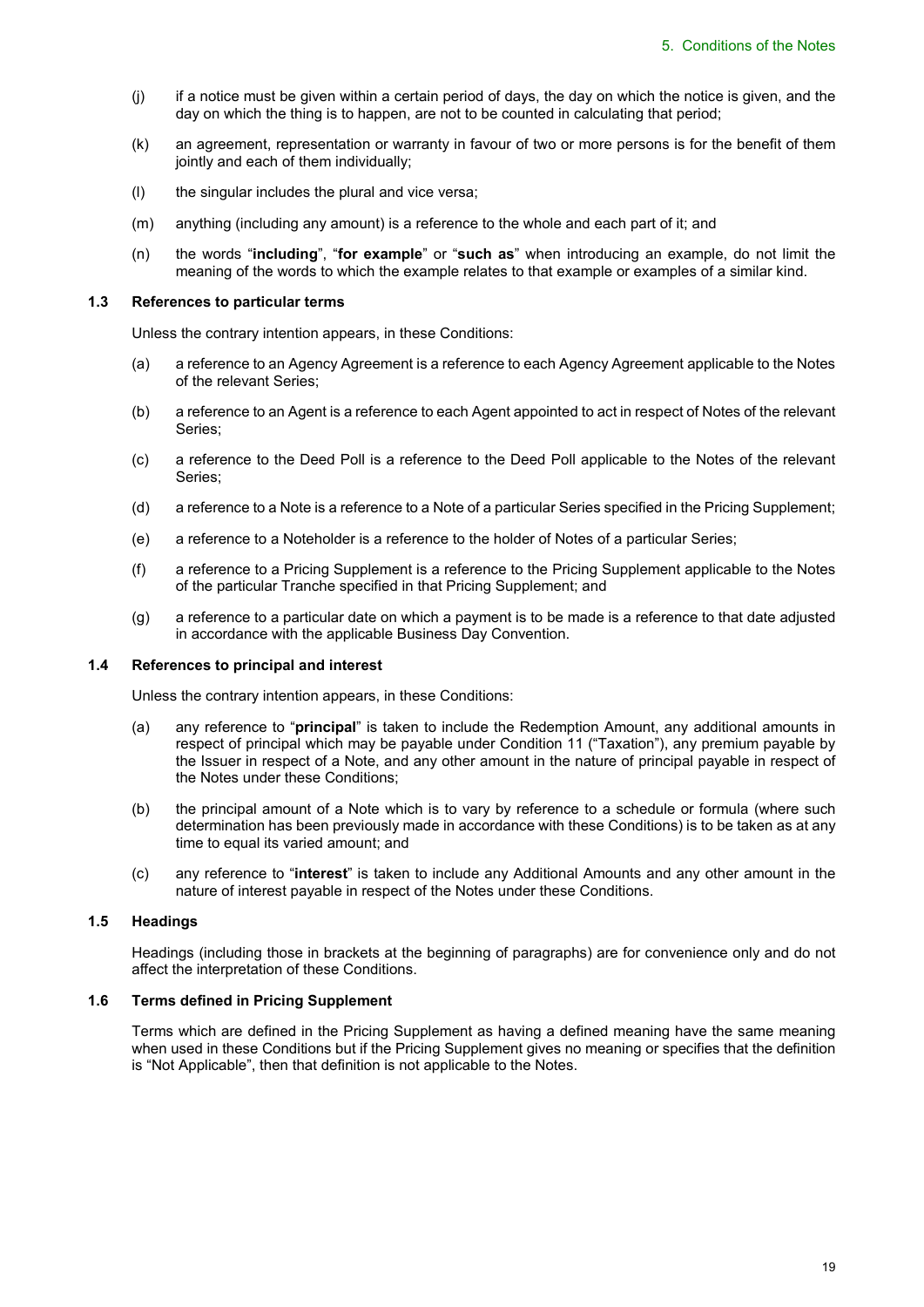## **2 The Notes**

## **2.1 Programme**

- (a) Notes are issued under the Programme.
- (b) Notes are issued in Series. A Series may comprise one or more Tranches having one or more Issue Dates and on conditions otherwise identical (other than, to the extent relevant, in respect of the Issue Price, Issue Date and the first payment of interest).
- (c) The Issuer will issue Notes on the terms set out in these Conditions as supplemented, amended, modified or replaced by the Pricing Supplement applicable to those Notes. If there is any inconsistency between these Conditions and the Pricing Supplement, the Pricing Supplement prevails.
- (d) Copies of the Pricing Supplement for a Tranche of Notes are available for inspection or upon request by a Noteholder or prospective Noteholder during normal business hours at the Specified Office of the Issuer or the Registrar or are otherwise available on reasonable request from the Issuer or the Registrar.
- (e) A Note is either:
	- (i) a Fixed Rate Note; or
	- (ii) a Floating Rate Note,

 or a combination of the above (or any other type of debt obligation), as specified in the relevant Pricing Supplement.

#### **2.2 Issue and transfer restrictions**

Notes may only be offered (directly or indirectly) for issue or transfer, or applications invited for the issue or transfer of Notes, and may only be issued or transferred if:

- (a) where the offer or invitation is made in, or into, Australia:
	- (i) the aggregate consideration payable to the Issuer or the transferor by the relevant subscriber or person acquiring the Notes is at least A\$500,000 (or its equivalent in an alternative currency and, in either case, disregarding moneys lent by the Issuer or its associates) or the offer or invitation (including any resulting issue) or transfer does not otherwise require disclosure to investors under Parts 6D.2 or 7.9 of the Corporations Act; and
	- (ii) the offer or invitation (including any resulting issue) or transfer does not constitute an offer to a "retail client" as defined for the purposes of section 761G of the Corporations Act; and
- (b) at all times, the offer or invitation (including any resulting issue) or transfer complies with all applicable laws and directives in the jurisdiction in which the offer, invitation, issue or transfer takes place.

## **2.3 Denomination**

Notes are issued in the Denomination specified in the Pricing Supplement.

## **2.4 Currency**

Subject to compliance with all applicable legal and regulatory requirements, Notes may be denominated in Australian dollars or such other currency or currencies specified in the Pricing Supplement.

## **2.5 Clearing Systems**

If the Notes are held in a Clearing System, the rights of a person holding an interest in those Notes are subject to the rules and regulations of the Clearing System including any removal, uplift or withdrawal (however described) of the Notes from that Clearing System or other action (including a transfer of the Notes) required by the rules and regulations of the Clearing System. The Issuer is not responsible for anything the Clearing System does or omits to do.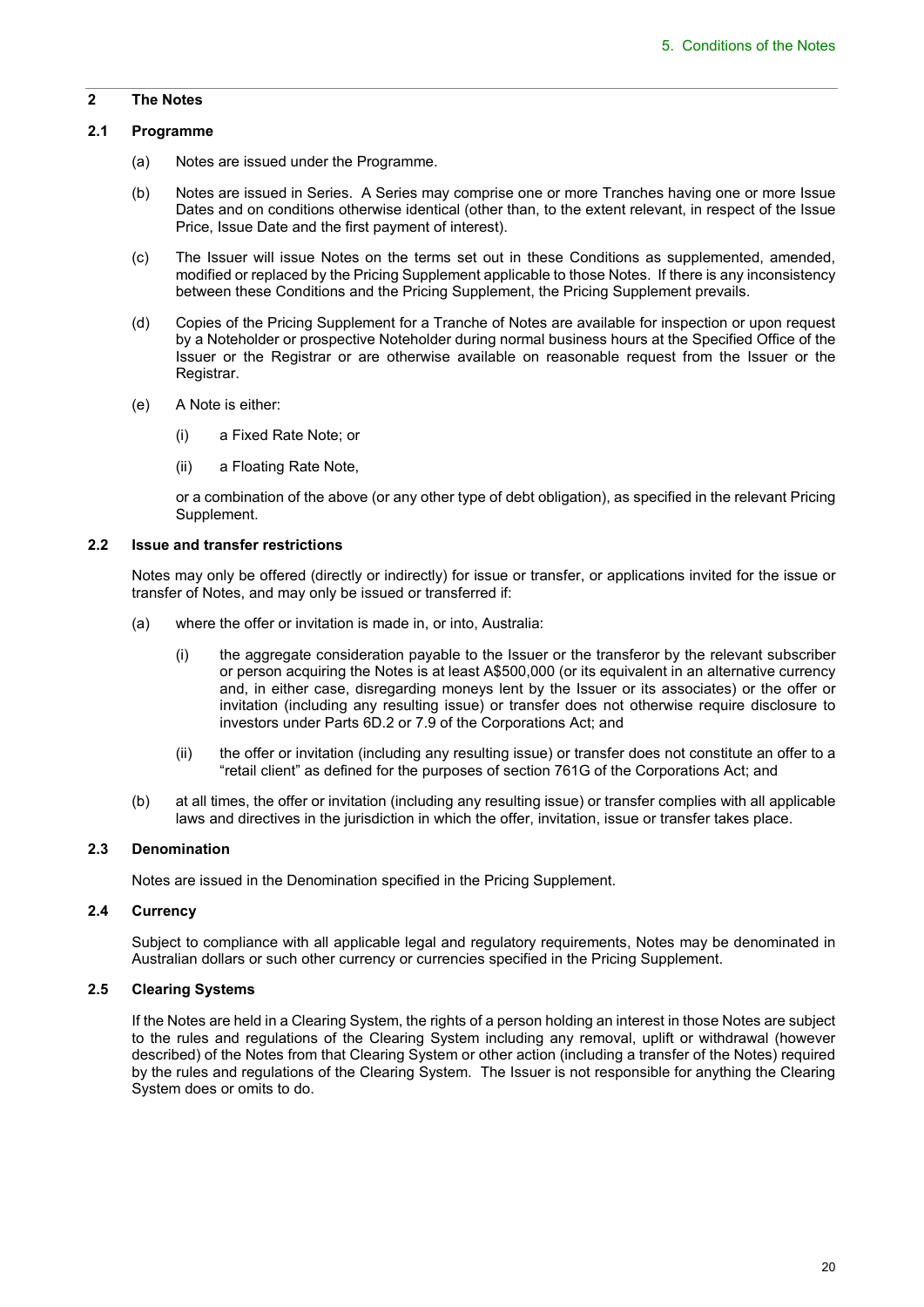## **3 Form**

#### **3.1 Constitution**

- (a) Notes are debt obligations of the Issuer constituted by, and owing under, the Deed Poll and the details of which are recorded in, and evidenced by entry in, the Register.
- (b) Noteholders are entitled to the benefit of, are bound by, and are deemed to have notice of all the provisions of the Deed Poll.

## **3.2 Form**

Notes are issued in registered uncertificated form by entry in the Register.

## **3.3 Certificates**

- (a) Certificates in respect of any Notes will only be issued to Noteholders if the Issuer determines that certificates should be available or are required by any applicable law or directive.
- (b) A global Note certificate will be issued in respect of any Notes issued into and held on behalf of a Clearing System outside Australia.

## **4 Status, ranking and guarantee**

#### **4.1 Status and ranking**

The Notes are direct, unconditional, unsubordinated and unsecured obligations of the Issuer and rank, and will rank, *pari passu* without any preference among themselves, and at least equally with all other present and future outstanding unsubordinated and unsecured obligations of the Issuer (subject to mandatorily preferred obligations under applicable laws).

#### **4.2 Guarantee**

The obligations of the Issuer in respect of the Notes are guaranteed by the Guarantor under the Guarantee in accordance with its terms.

*The Guarantee set out in section 62 of the EFIC Act provides as follows: "By force of this section, the due payment by EFIC of any money that becomes payable by EFIC to a person other than the Commonwealth is guaranteed by the Commonwealth."* 

## **5 Title and transfer of Notes**

#### **5.1 Title**

Title to a Note passes when details of the transfer are entered in the Register.

#### **5.2 Effect of entries in Register**

Each entry in the Register in respect of a Note constitutes:

- (a) an irrevocable undertaking by the Issuer to the Noteholder to:
	- (i) pay principal, any interest and any other amounts in accordance with these Conditions; and
	- (ii) otherwise to comply with the Conditions; and
- (b) an entitlement to the other benefits given to Noteholders under these Conditions in respect of the Note.

#### **5.3 Ownership and non-recognition of interests**

- (a) Entries in the Register in relation to a Note constitute conclusive evidence that the person so entered is the absolute owner of such Note subject to correction for fraud or proven error.
- (b) No notice of any trust or other interest in, or claim to, any Note will be entered in a Register. Neither the Issuer nor the Registrar need take notice of any trust or other interest in, or claim to, any Note, except as ordered by a court of competent jurisdiction or required by any applicable law or directive. This Condition 5.3(b) applies whether or not a Note is overdue.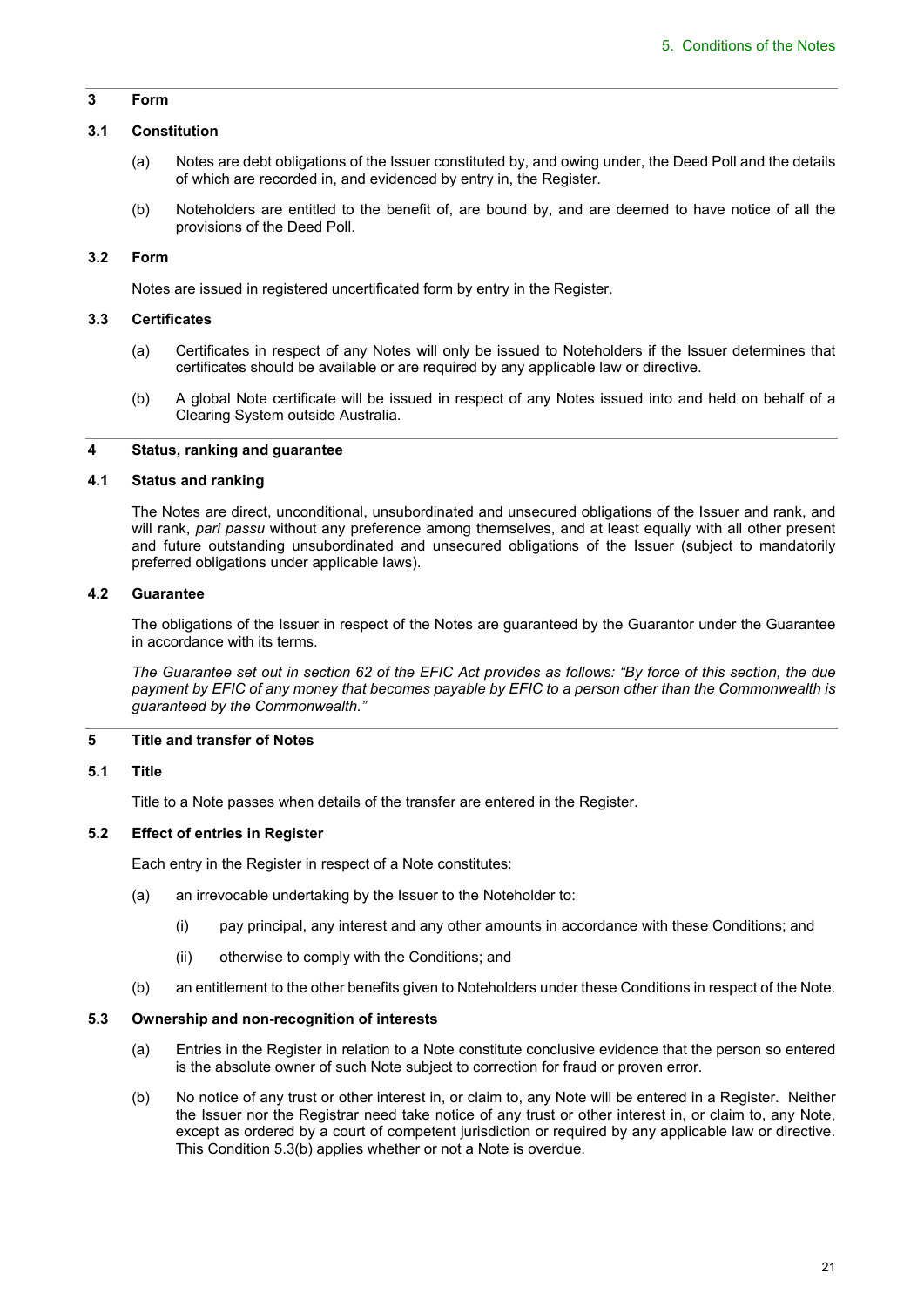### **5.4 Joint holders**

Where two or more persons are entered in the Register as the joint holders of a Note then they are taken to hold the Note as joint tenants with rights of survivorship, but the Registrar is not bound to register more than four persons as joint holders of a Note.

## **5.5 Transfer**

- (a) Noteholders may only transfer Notes in accordance with these Conditions.
- (b) Notes may be transferred in whole but not in part.

#### **5.6 Transfer procedures**

- (a) Interests in Notes held in a Clearing System will be transferable only in accordance with the rules and regulations of that Clearing System. If a Note is lodged in the Austraclear System, neither the Issuer nor the Registrar will recognise any such interest other than the interest of Austraclear as the Noteholder while that Note is lodged in the Austraclear System.
- (b) Application for the transfer of Notes not held in a Clearing System must be made by the lodgment of a transfer form with the Registrar at its Specified Office. Transfer forms must be in the form available from the Issuer or the Registrar (or such other person as may be specified in a Pricing Supplement) and:
	- (i) each transfer form must be:
		- (A) duly completed and stamped (if applicable);
		- (B) accompanied by any evidence the Registrar may require to establish that the transfer form has been duly executed; and
		- (C) signed by, or on behalf of, both the transferor and the transferee; and
	- (ii) transfers will be registered without charge provided all applicable Taxes have been paid.

#### **5.7 Austraclear as Noteholder**

If Austraclear is recorded in the Register as the Noteholder, each person in whose Security Record a Note is recorded is taken to acknowledge in favour of the Issuer, the Registrar and Austraclear that:

- (a) the Registrar's decision to act as the Registrar of that Note is not a recommendation or endorsement by the Registrar or Austraclear in relation to that Note, but only indicates that the Registrar considers that the holding of the Note is compatible with the performance by it of its obligations as Registrar under the Agency Agreement; and
- (b) the Noteholder does not rely on any fact, matter or circumstance contrary to paragraph (a).

## **5.8 Restrictions on transfers**

Transfers of Notes which are not lodged in a Clearing System cannot be made between a Record Date and the relevant Interest Payment Date if a redemption of such Note is to occur during that period in accordance with these Conditions.

#### **5.9 Effect of transfer**

Upon registration and entry of the transferee in the Register the transferor ceases to be entitled to future benefits under these Conditions in respect of the transferred Note and the transferee becomes so entitled in accordance with Condition 5.2 ("Effect of entries in Register").

## **5.10 CHESS**

Notes which are listed on the Australian Securities Exchange operated by ASX Limited (ABN 98 008 624 691) will not be transferred through, or registered on, the Clearing House Electronic Subregister System operated by ASX Settlement Pty Limited (ABN 49 008 504 532) and will not be "Approved Financial Products" for the purposes of that system.

## **5.11 Estates**

A person becoming entitled to a Note as a consequence of the death or bankruptcy of a Noteholder or of a vesting order or a person administering the estate of a Noteholder may, upon producing such evidence as to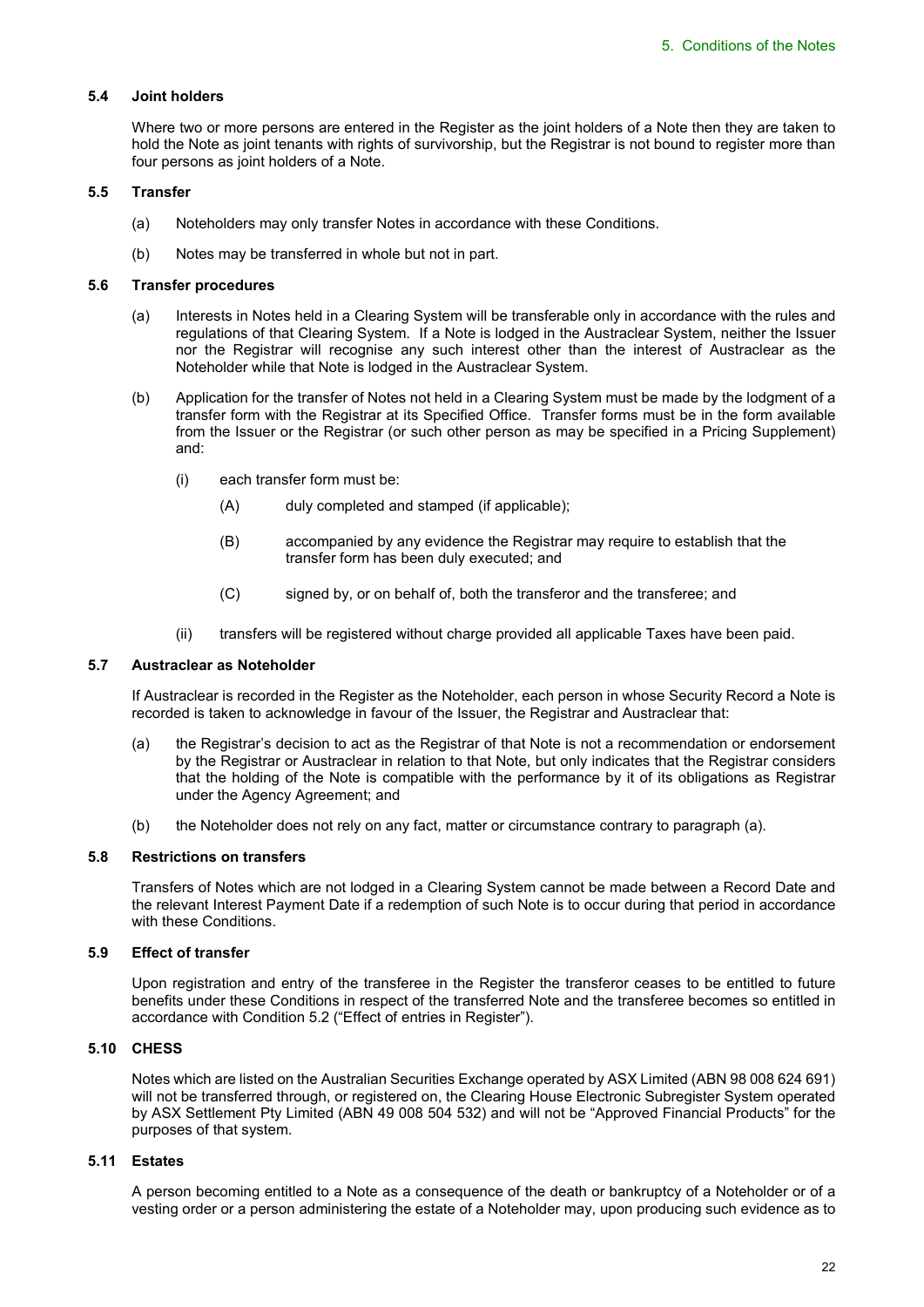that entitlement or status as the Registrar considers sufficient, transfer the Note or, if so entitled, become registered as the holder of the Note.

#### **5.12 Unincorporated associations**

A transfer of a Note to an unincorporated association is not permitted.

#### **5.13 Transfer of unidentified Notes**

If a Noteholder transfers some but not all of the Notes it holds and the transfer form does not identify the specific Notes transferred, the Registrar may choose which Notes registered in the name of Noteholder have been transferred. However, the aggregate principal amounts of the Notes registered as transferred must equal the aggregate principal amount of the Notes expressed to be transferred in the transfer form.

### **6 Fixed Rate Notes**

*This Condition 6 applies to the Notes only if the Pricing Supplement states that it applies.* 

#### **6.1 Interest on Fixed Rate Notes**

Each Fixed Rate Note bears interest on its outstanding principal amount from (and including) its Interest Commencement Date to (but excluding) its Maturity Date at the Interest Rate. Interest is payable in arrear on each Interest Payment Date.

#### **6.2 Fixed Coupon Amount**

Unless otherwise specified in the Pricing Supplement, the amount of interest payable on each Interest Payment Date in respect of the preceding Interest Period is the Fixed Coupon Amount specified in the Pricing Supplement.

## **6.3 Calculation of interest payable**

The amount of interest payable in respect of a Fixed Rate Note for any period for which a Fixed Coupon Amount is not specified in the Pricing Supplement is calculated by multiplying the Interest Rate for that period, by the outstanding principal amount of the Fixed Rate Note and by the applicable Day Count Fraction.

#### **7 Floating Rate Notes**

*This Condition 7 applies to the Notes only if the Pricing Supplement states that it applies.* 

#### **7.1 Interest on Floating Rate Notes**

Each Floating Rate Note bears interest on its outstanding principal amount from (and including) its Interest Commencement Date to (but excluding) its Maturity Date at the Interest Rate.

Interest is payable in arrear:

- (a) on each Interest Payment Date; or
- (b) if no Interest Payment Date is specified in the Pricing Supplement, on each date which falls the number of months or other period specified as the "Specified Period" in the Pricing Supplement after the preceding Interest Payment Date (or in the case of the first Interest Payment Date, after the Interest Commencement Date).

## **7.2 Interest Rate determination**

- (a) The Interest Rate payable in respect of a Floating Rate Note must be determined by the Calculation Agent in accordance with these Conditions.
- (b) The Pricing Supplement will specify the applicable Reference Rate for the purposes of determining the Interest Rate applicable to a Floating Rate Note.
- (c) Each Noteholder shall be deemed to acknowledge, accept and agree to be bound by, and consents to, any determination of, substitution for and adjustments made to, the Reference Rate, as applicable, in each case and any determination, substitution or adjustment will be binding on the Issuer, the Noteholder and each Agent.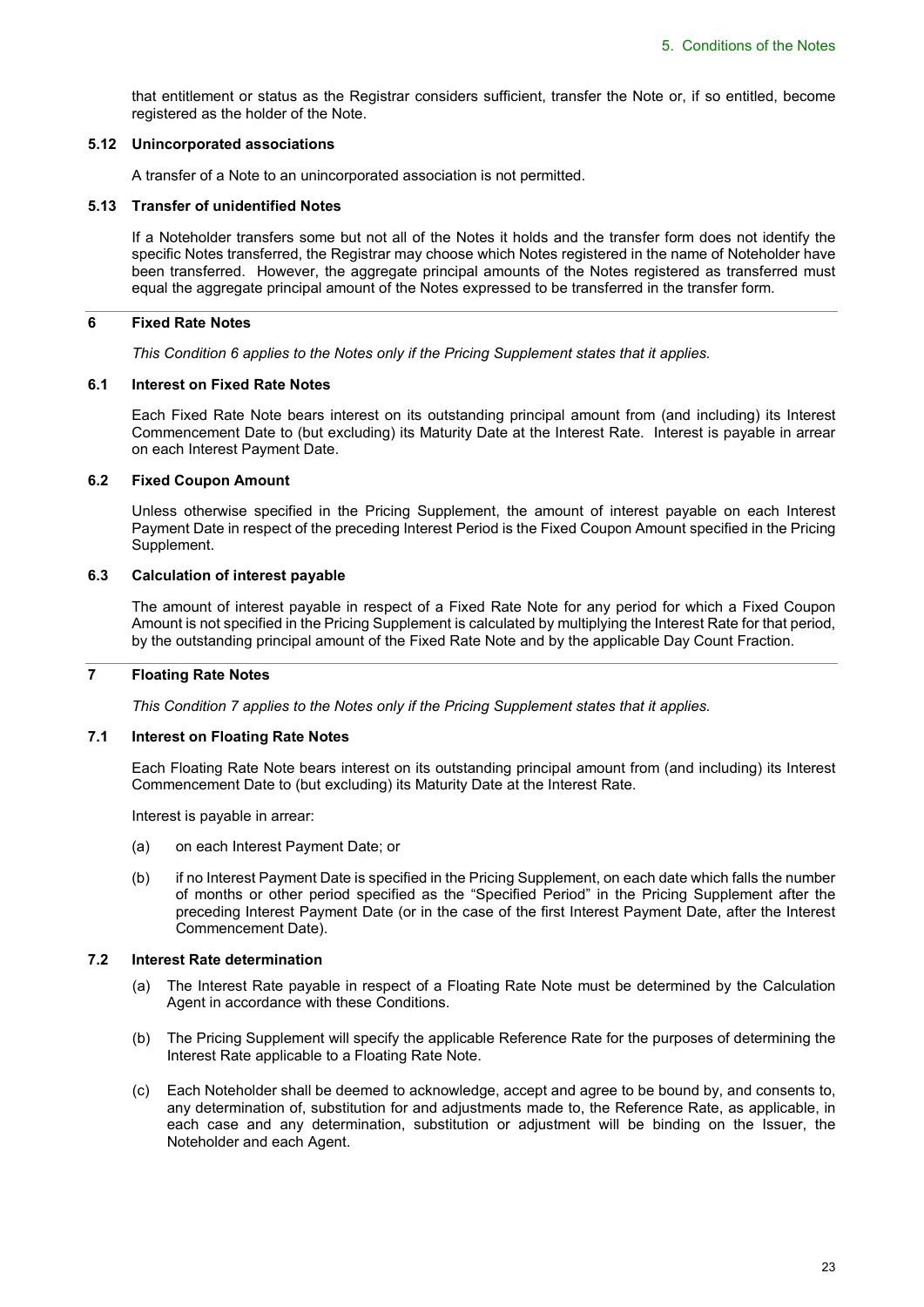#### **7.3 Interpolation**

If the Pricing Supplement states that "Linear Interpolation" applies to an Interest Period, the Interest Rate for that Interest Period is determined through the use of straight line interpolation by reference to two floating rates specified in the Pricing Supplement.

The first rate must be determined as if the Interest Period were the period of time for which rates are available next shorter than the length of the Interest Period (or any alternative Interest Period specified in the Pricing Supplement).

The second rate must be determined as if the Interest Period were the period of time for which rates are available next longer than the length of the Interest Period (or any alternative Interest Period specified in the Pricing Supplement).

#### **8 General provisions applicable to interest**

#### **8.1 Maximum or Minimum Interest Rate**

If the Pricing Supplement specifies a "Maximum Interest Rate" or "Minimum Interest Rate" for any Interest Period, the Interest Rate for the Interest Period must not be greater than the maximum, or be less than the minimum, so specified. If no Minimum Interest Rate is specified, the Minimum Interest Rate shall be zero.

### **8.2 Calculation of Interest Rate and interest payable**

- (a) The Calculation Agent must, in relation to each Interest Period for each Floating Rate Note:
	- (i) calculate the Interest Rate in accordance with these Conditions and the Pricing Supplement; and
	- (ii) as soon as practicable after determining the Interest Rate, calculate the amount of interest payable for the Interest Period in respect of the outstanding principal amount of that Note.
- (b) Unless otherwise specified in the Pricing Supplement, the amount of interest payable is calculated by multiplying the product of the Interest Rate for the Interest Period and the outstanding principal amount of the Note by the applicable Day Count Fraction.
- (c) The rate determined by the Calculation Agent must be expressed as a percentage rate per annum.

#### **8.3 Calculation of other amounts**

If the Pricing Supplement specifies that any other amount is to be calculated by the Calculation Agent, the Calculation Agent must, as soon as practicable after the time at which that amount is to be determined, calculate the amount in the manner specified in the Pricing Supplement.

#### **8.4 Notification of Interest Rate, interest payable and other items**

- (a) The Calculation Agent must notify the Issuer, the Registrar, the Noteholders and each other Agent and the Issuer will notify any stock or securities exchange or other relevant authority on which the Notes are listed, quoted and/or traded of:
	- (i) each Interest Rate, the amount of interest payable and each other amount, item or date calculated or determined by it together with the Interest Payment Date; and
	- (ii) any amendment to any amount, item or date referred to in paragraph (i) arising from any extension or reduction in any Interest Period or calculation period.
- (b) The Calculation Agent must give notice under this Condition as soon as practicable after it makes its determination. However, it must give notice of each Interest Rate, the amount of interest payable and each Interest Payment Date by the fourth day of the Interest Period.
- (c) The Calculation Agent may amend its determination of any amount, item or date (or make appropriate alternative arrangements by way of adjustment) as a result of the extension or reduction of the Interest Period or calculation period without prior notice but must notify the Issuer, the Registrar, the Noteholders and each other Agent after doing so. The Issuer will notify each stock or securities exchange or other relevant authority on which the Notes are listed, quoted and/or traded after the Calculation Agent has made any such amendment if so required to do so.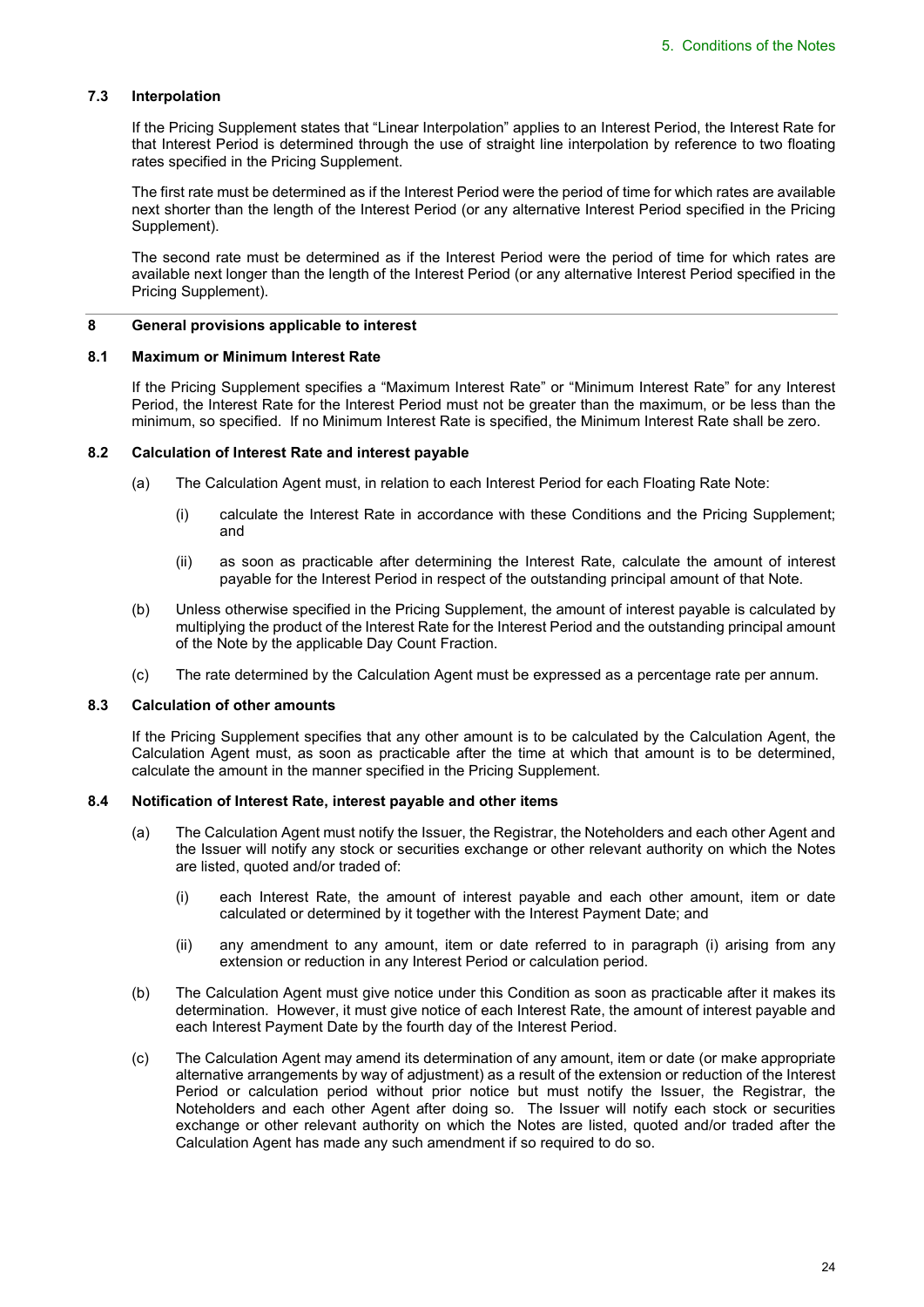## **8.5 Determination final**

The determination by the Calculation Agent of all amounts, rates and dates falling to be determined by it under these Conditions is, in the absence of manifest or proven error, final and binding on the Issuer, the Registrar, each Noteholder and each other Agent.

#### **8.6 Rounding**

For the purposes of any calculations required under these Conditions (unless otherwise specified in these Conditions or in the Pricing Supplement):

- (a) all percentages resulting from those calculations must be rounded, if necessary, to the nearest one hundred-thousandth of a percentage point (with 0.000005% being rounded up to 0.00001%);
- (b) all figures resulting from those calculations must be rounded to five decimal places (with 0.000005 being rounded up to 0.00001); and
- (c) all amounts that are due and payable must be rounded (with halves being rounded up) to:
	- (i) in the case of Australian dollars, one cent; and
	- (ii) in the case of any other currency, the lowest amount of that currency available as legal tender in the country of that currency.

#### **9 Redemption and purchase**

#### **9.1 Redemption on maturity**

Each Note must be redeemed by the Issuer on the Maturity Date at its Redemption Amount unless:

- (a) the Note has been previously redeemed;
- (b) the Note has been purchased and cancelled; or
- (c) the Pricing Supplement states that the Note has no fixed Maturity Date.

#### **9.2 Early redemption for taxation reasons**

The Issuer may redeem all (but not some) of the Notes of a Series in whole before their Maturity Date at the Redemption Amount together with interest (if any) accrued on it to (but excluding) the Redemption Date if, as a result of any change in, or amendment to, the laws or directives of Australia or of any political subdivision thereof or any authority or agency therein or thereof having power to tax, or any change in the application or official interpretation of any such laws or directives, which change or amendment becomes effective on or after the date on which agreement is reached to issue the first Tranche of the Notes, the Issuer is required under Condition 11.2 ("Withholding tax") to pay Additional Amounts in respect of a Note and such obligation cannot be avoided by the Issuer taking reasonable measures available to it.

However, the Issuer may only do so if:

- (a) the Issuer has given not less than 30 nor more than 60 days' notice (or any other period specified in the Pricing Supplement) to the Registrar, the Noteholders, each other Agent, any Clearing System and any stock or securities exchange or other relevant authority on which the Notes are listed, quoted and/or traded;
- (b) no such notice of redemption shall be given earlier than 90 days prior to the earliest date on which the Issuer would be obliged to pay such Additional Amounts; and
- (c) in the case of Floating Rate Notes, the proposed Redemption Date is an Interest Payment Date.

#### **9.3 Early redemption at the option of Noteholders (Noteholder Put)**

If the Pricing Supplement states that a Noteholder may require the Issuer to redeem all or some of the Notes of a Series held by that Noteholder before their Maturity Date under this Condition 9.3, the Issuer must redeem the Notes specified by the Noteholder at the Redemption Amount together with interest (if any) accrued on it to (but excluding) the Redemption Date if the following conditions are satisfied:

- (a) the amount of Notes to be redeemed is a multiple of their Denomination;
- (b) the Noteholder has given not less than 60 days' (or any other period specified in the Pricing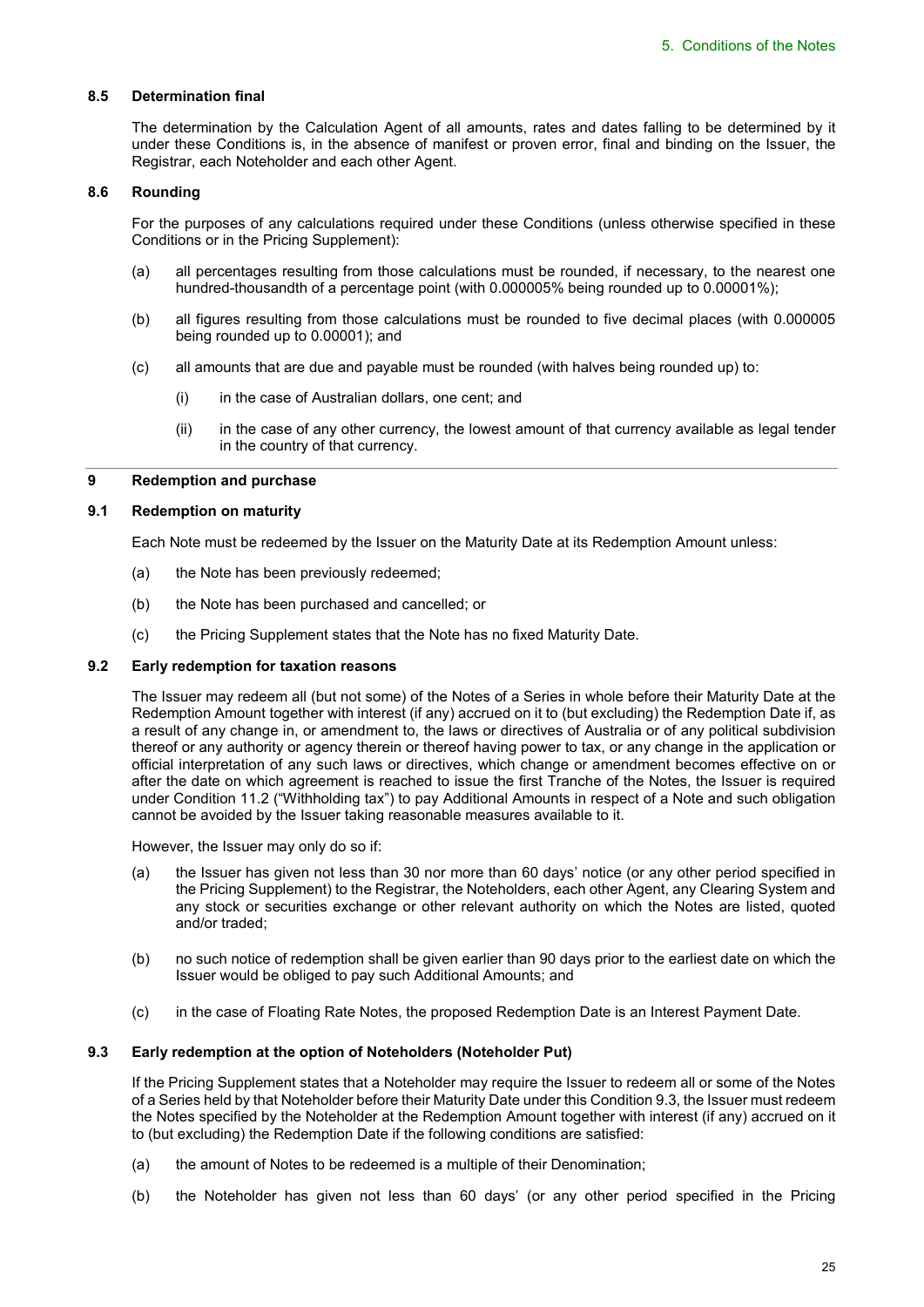Supplement) notice, to the Issuer and the Registrar by delivering to the Specified Office of the Registrar during normal business hours a completed and signed redemption notice in the form obtainable from the Specified Office of the Registrar together with any evidence the Registrar may require to establish title of the Noteholder to the Note (and the Issuer undertakes to give a copy of such notice to any Clearing System and any stock or securities exchange or other relevant authority on which the Notes are listed);

- (c) the notice referred to in paragraph (b) specifies an account in the country of the currency in which the Note is denominated to which the payment should be made or an address to where a cheque for payment should be sent;
- (d) the Redemption Date is an "Early Redemption Date (Put)" specified in the Pricing Supplement; and
- (e) any other relevant condition specified in the Pricing Supplement is satisfied.

Any notice given by a Noteholder pursuant to this Condition 9.3 shall be irrevocable except where, prior to the Redemption Date, an Event of Default shall have occurred and the Notes have been declared due and payable pursuant to Condition 13 ("Events of Default") in which event the Noteholder, at its option, may elect by notice to the Issuer to withdraw the notice given pursuant to this Condition 9.3.

A Noteholder may not require the Issuer to redeem any Note under this Condition 9.3 if the Issuer has given notice that it will redeem that Note under Condition 9.2 ("Early redemption for taxation reasons"), Condition 9.4 ("Early redemption at the option of the Issuer (Issuer Call)") or Condition 9.5 ("Early redemption at the option of the Issuer (Issuer Maturity Par Call)").

### **9.4 Early redemption at the option of the Issuer (Issuer Call)**

If the Pricing Supplement states that the Issuer may redeem all or some of the Notes of a Series before their Maturity Date under this Condition 9.4, the Issuer may redeem so many of the Notes specified in the Pricing Supplement at the Redemption Amount as specified in the Pricing Supplement together with interest (if any) accrued on it to (but excluding) the Redemption Date.

However, the Issuer may only do so if:

- (a) the amount of Notes to be redeemed is, or is a multiple of, their Denomination;
- (b) the Issuer has given not less than 30 days nor more than 60 days' (or such other period specified in the Pricing Supplement) notice to the Registrar, the Noteholders, each other Agent, any Clearing System and any stock or securities exchange or other relevant authority on which the Notes are listed;
- (c) the proposed Redemption Date is an Early Redemption Date (Call) specified in the Pricing Supplement;
- (d) the Redemption Amount must be at least equal to the Minimum Redemption Amount and not greater than the Maximum Redemption Amount, as specified in the Pricing Supplement;
- (e) the Issuer has received the consent, if necessary, of any relevant Government Body; and
- (f) any other relevant condition specified in the Pricing Supplement is satisfied.

#### **9.5 Early redemption at the option of the Issuer (Issuer Maturity Par Call)**

If the Pricing Supplement states that the Issuer may redeem all of the Notes of a Series before their Maturity Date under this Condition 9.5, the Issuer may redeem all of the Notes of a Series before their Maturity Date at the Redemption Amount together with any interest accrued on it to (but excluding) the Redemption Date.

However, the Issuer may only do so if:

- (a) the Issuer has given not less than 15 days nor more than 60 days' (or such other period specified in the Pricing Supplement) notice to the Registrar, the Noteholders, each other Agent and any stock or securities exchange or other relevant authority on which the Notes are listed;
- (b) the Issuer has received the consent, if necessary, of any relevant Government Body; and
- (c) the proposed Redemption Date is any date during the period commencing on (and including) the date that is 90 days prior to the Maturity Date.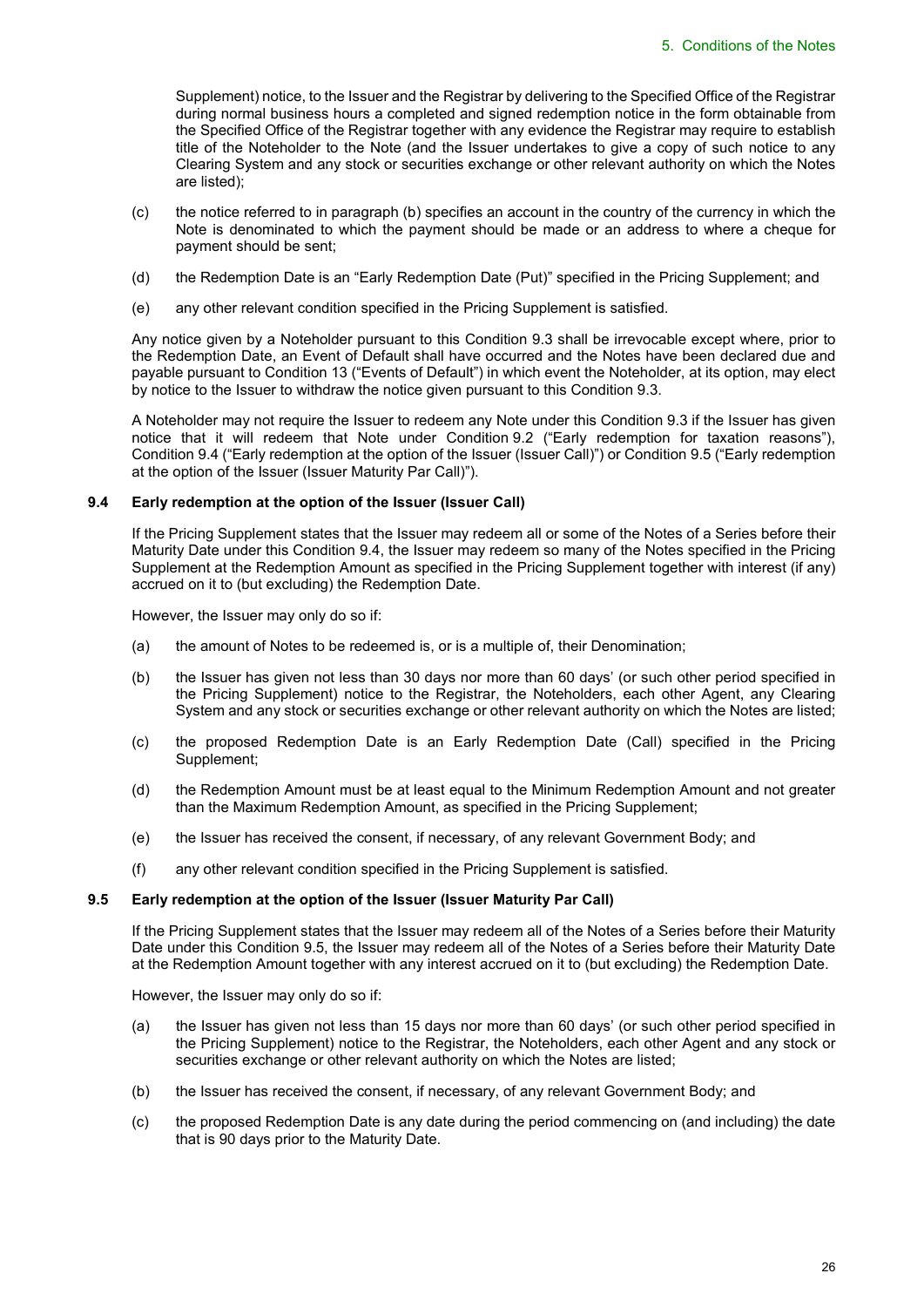## **9.6 Clean Up Call**

If 85% or more in aggregate principal amount of the Notes in a Series have been redeemed or repurchased pursuant to Conditions 9.3 ("Early redemption at the option of Noteholders (Noteholder Put)") and/or 9.4 ("Early redemption at the option of the Issuer (Issuer Call)"), then the Issuer may redeem all (but not some) of the Notes of that Series before their Maturity Date at the Redemption Amount together with interest (if any) accrued to (but excluding) the Redemption Date.

However, the Issuer may only do so if:

- (a) the Issuer has given not less than 30 days nor more than 60 days' (or such other period specified in the Pricing Supplement) notice to the Registrar, the Noteholders, each other Agent, any Clearing System and any stock or securities exchange or other relevant authority on which the Notes are listed;
- (b) the Issuer has received the consent, if necessary, of any relevant Government Body; and
- (c) the proposed Redemption Date is an Interest Payment Date.

#### **9.7 Partial redemptions**

If only some of the Notes are to be redeemed under this Condition 9, the Notes to be redeemed must be specified in the notice and selected:

- (a) in a fair and reasonable manner under the circumstances of the proposed redemption and having regard to prevailing market practice; and
- (b) in compliance with any applicable law, directive or requirement of any applicable Clearing System and stock or securities exchange or other relevant authority on which the Notes are listed.

## **9.8 Effect of notice of redemption**

Subject to Condition 9.3 ("Early redemption at the option of Noteholders (Noteholder Put)"), any notice of redemption given by the Issuer or a Noteholder under this Condition 9 is irrevocable.

### **9.9 Late payment**

If an amount is not paid under this Condition 9 when due, then interest continues to accrue on the unpaid amount (both before and after any demand or judgment) at the Default Rate (or, if no Default Rate is specified, the last applicable Interest Rate) until the date on which payment is made to the Noteholder.

#### **9.10 Purchase**

The Issuer and any of its affiliates or subsidiaries (if applicable) may at any time purchase Notes at any price in the open market or otherwise. Such Notes may be held, reissued, resold, or at the option of such purchaser, cancelled by notice to the Registrar. Purchases may be made by tender offers or in any other manner at the discretion of the purchasers, in each case, subject to compliance with any applicable law, directive or requirement of any stock or securities exchange or other relevant authority on which the Notes are listed. If purchases are made by tender offer, tender offers must be available to all Noteholders.

#### **10 Payments**

#### **10.1 Payment of principal and interest**

Payments of principal and interest in respect of a Note will be made to each person registered at the close of business on the Record Date as the holder of that Note (or the first person to be registered in the case of joint holders).

#### **10.2 Payments to accounts**

Payments in respect of the Note will be made in Australia, unless prohibited by law, and:

- (a) if the Note is held in the Austraclear System, by crediting on the payment date, the amount due to:
	- (i) the account of Austraclear (as the Noteholder) in Australia previously notified to the Issuer and the Registrar; or
	- (ii) if requested by Austraclear, the accounts in Australia of the persons in whose Security Record a Note is recorded as previously notified by Austraclear to the Issuer and the Registrar in accordance with Austraclear Regulations; and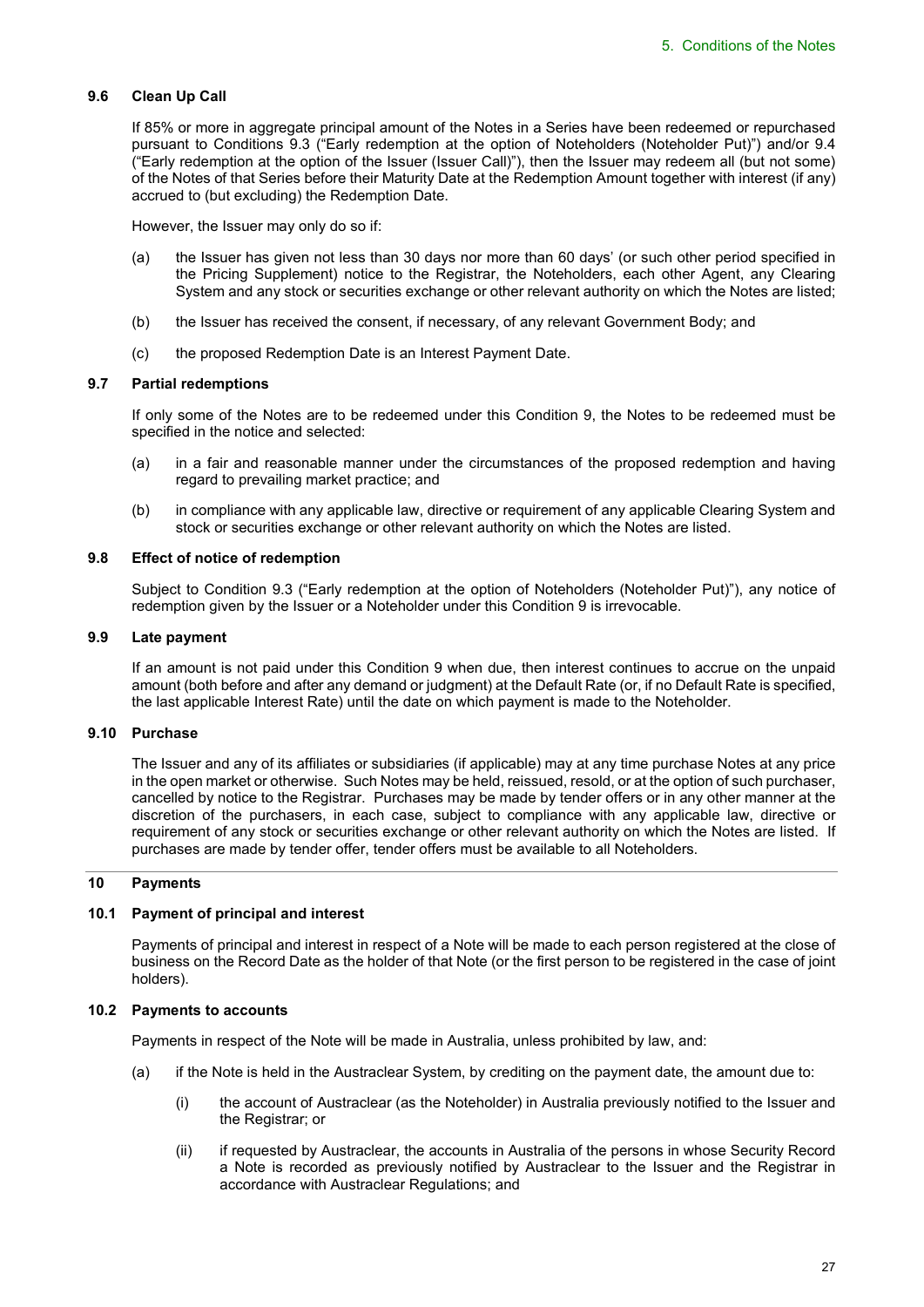(b) if the Note is not held in the Austraclear System, by crediting on the payment date, the amount then due under each Note to an account in the relevant jurisdiction or financial centre for the currency in which the payment is made previously notified by the Noteholder to the Issuer and the Registrar.

If a payment in respect of the Note is prohibited by law from being made in Australia, such payment will be made in an international financial centre for the account of the relevant payee, and on the basis that the relevant amounts are paid in immediately available funds, freely transferable at the order of the payee.

#### **10.3 Time of payment**

A payment made by electronic transfer is taken to be made when an irrevocable instruction for the making of that payment by electronic transfer is given, being an instruction which would reasonably be expected to result, in the ordinary course of banking business, in the funds the subject of the transfer reaching the account of the Noteholder on or before the due date (Sydney, Australia time).

#### **10.4 Payments subject to law**

All payments are subject in all cases to:

- (a) any applicable fiscal or other laws and directives in any jurisdiction but without prejudice to the provisions of Condition 11 ("Taxation"); and
- (b) any withholding or deduction required pursuant to FATCA.

#### **10.5 Payments on Business Days**

If a payment is due on a day which is not a Business Day then the due date for payment is adjusted in accordance with the applicable Business Day Convention. The Noteholder is not entitled to any additional payment in respect of such delay.

#### **10.6 Currency of account**

The Issuer waives any right it has in any jurisdiction to pay an amount other than in the currency in which it is due. However, if a Noteholder receives an amount in a currency other than that in which it is due:

- (a) it may convert the amount received into the due currency (even though it may be necessary to convert through a third currency to do so) on the day and at such rates (including spot rate, same day value rate or value tomorrow rate) as it reasonably considers appropriate. It may deduct its usual costs in connection with the conversion; and
- (b) the Issuer satisfies its obligation to pay in the due currency only to the extent of the amount of the due currency obtained from the conversion after deducting the costs of the conversion.

## **11 Taxation**

#### **11.1 No set-off, counterclaim or deductions**

All payments of principal and interest in respect of the Notes by the Issuer will be made free and clear of, and without withholding or deduction for or on account of, any present or future Taxes unless such withholding or deduction is required by law.

## **11.2 Withholding tax**

Subject to Condition 11.3 ("Withholding tax exemptions"), if a law requires the Issuer to withhold or deduct an amount in respect of Taxes from a payment in respect of the Notes such that the Noteholder would not actually receive on the due date the full amount provided for under the Notes, then:

- (a) the Issuer agrees to deduct the amount for the Taxes (and any further withholding or deduction applicable to any further payment due under paragraph (b) below); and
- (b) if the amount deducted or withheld is in respect of Taxes imposed by Australia or any political subdivision thereof or any authority therein or thereof having power to tax, the Issuer will pay such additional amounts so that, after making the deduction and further deductions applicable to additional amounts payable under the Conditions, each Noteholder is entitled to receive (at the time a payment is due) the amount it would have received if no such deductions or withholdings had been required to be made.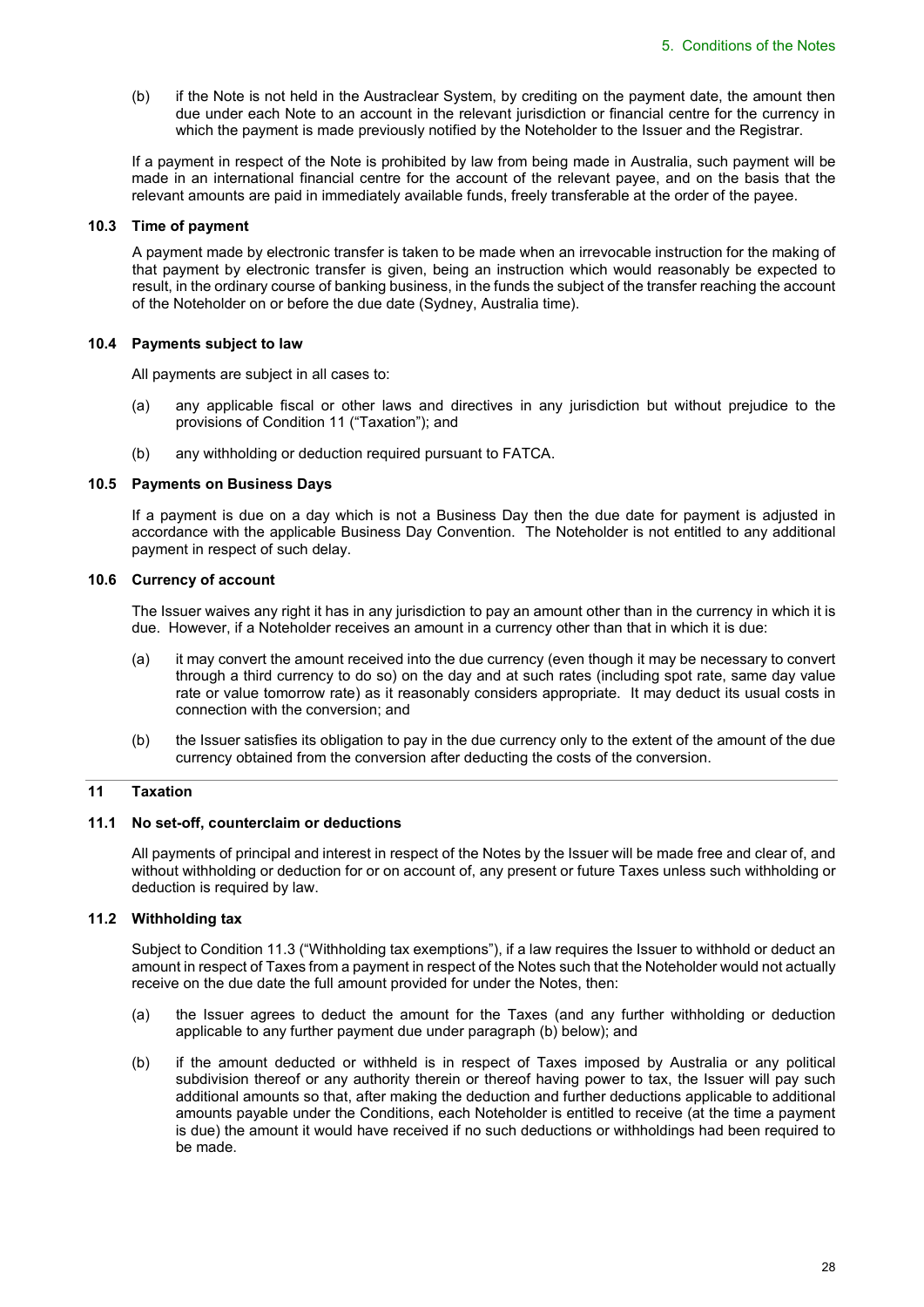## **11.3 Withholding tax exemptions**

No Additional Amounts shall be payable under Condition 11.2 ("Withholding tax") on any Note with respect to:

- (a) any Tax imposed on, or calculated having regard to, the net income of a Noteholder;
- (b) any withholding or deduction imposed on a payment received by or on behalf of a Noteholder who is liable for such Taxes in respect of such Note by reason of its having some connection with the jurisdiction by which such Taxes have been imposed, levied, collected, withheld or assessed other than the mere holding of the Note;
- (c) any payment to a holder or beneficial owner of any Note, who would be able to avoid such withholding or deduction by presenting any form or certificate and/or making a declaration of non-residence or similar claim for exemption or reduction to any relevant authority but fails to do so;
- (d) any payment to, or to a third party on behalf of, a Noteholder where the payee is an "offshore associate" (as that term is defined in section 128F(9) of the Australian Tax Act) of the Issuer not acting in the capacity of a clearing house, paying agent, custodian, funds manager or responsible entity of a registered scheme within the meaning of the Corporations Act;
- (e) on account of any Australian interest withholding tax imposed as a result of a determination by the Commissioner of Taxation of the Commonwealth of Australia that such tax is payable under the Australian Tax Act, in circumstances where the Noteholder is party to or participated in a scheme to avoid such tax and where the Issuer was neither a party to nor participated in such scheme;
- (f) a Noteholder that is not the beneficial owner of such Note to the extent that the beneficial owner thereof would not have been entitled to the payment of such Additional Amounts had such beneficial owner been the Noteholder of such Note;
- (g) any payment to, or to a third party on behalf of, a Noteholder, if that person or the holder has not supplied an appropriate Australian tax file number, Australian Business Number or details of another applicable exemption; and/or
- (h) any payment to, or to a third party on behalf of, a Noteholder where such withholding or deduction is required to be made pursuant to a notice or direction issued by the Commissioner of Taxation under section 255 of the Income Tax Assessment Act 1936 of Australia or section 260-5 of Schedule 1 to the Taxation Administration Act 1953 of Australia or any similar law.

Notwithstanding any other provision of these Conditions, the Issuer, the Guarantor (if applicable) or any other person making payments on behalf of the Issuer shall be entitled to deduct and withhold as required, and shall not be required to pay any Additional Amounts with respect to any withholding or deduction imposed on or in respect of any Note, pursuant to FATCA.

#### **12 Time limit for claims**

A claim against the Issuer for a payment under a Note is void unless made within five years from the date on which payment first became due.

## **13 Events of Default**

#### **13.1 Events of Default**

An event of default occurs with respect to a Series if any of the following events (each an "**Event of Default**") shall occur and is continuing:

- (a) (**non-payment**) default has been made for a period of 30 days or more in the payment of interest on, or 15 days or more in the payment of principal of, the Notes of that Series or any of them, and in each case payment is not made within a period of 7 Business Days following the service by any Noteholder of notice of non-payment on the Issuer requiring the payment to be made, which notice of non-payment may be served at any time after the relevant payment has become due and payable;
- (b) (**non-performance of other obligations**) the Issuer has been in default in the performance of any other obligation under the Notes of that Series for 30 days after service by any Noteholder of notice requiring the same to be made good;
- (c) (**Guarantee**) the Guarantor ceases to guarantee the repayment by the Issuer of money that is, or may at any time become, payable by the Issuer to persons other than the Guarantor, in respect of the Notes of that Series; or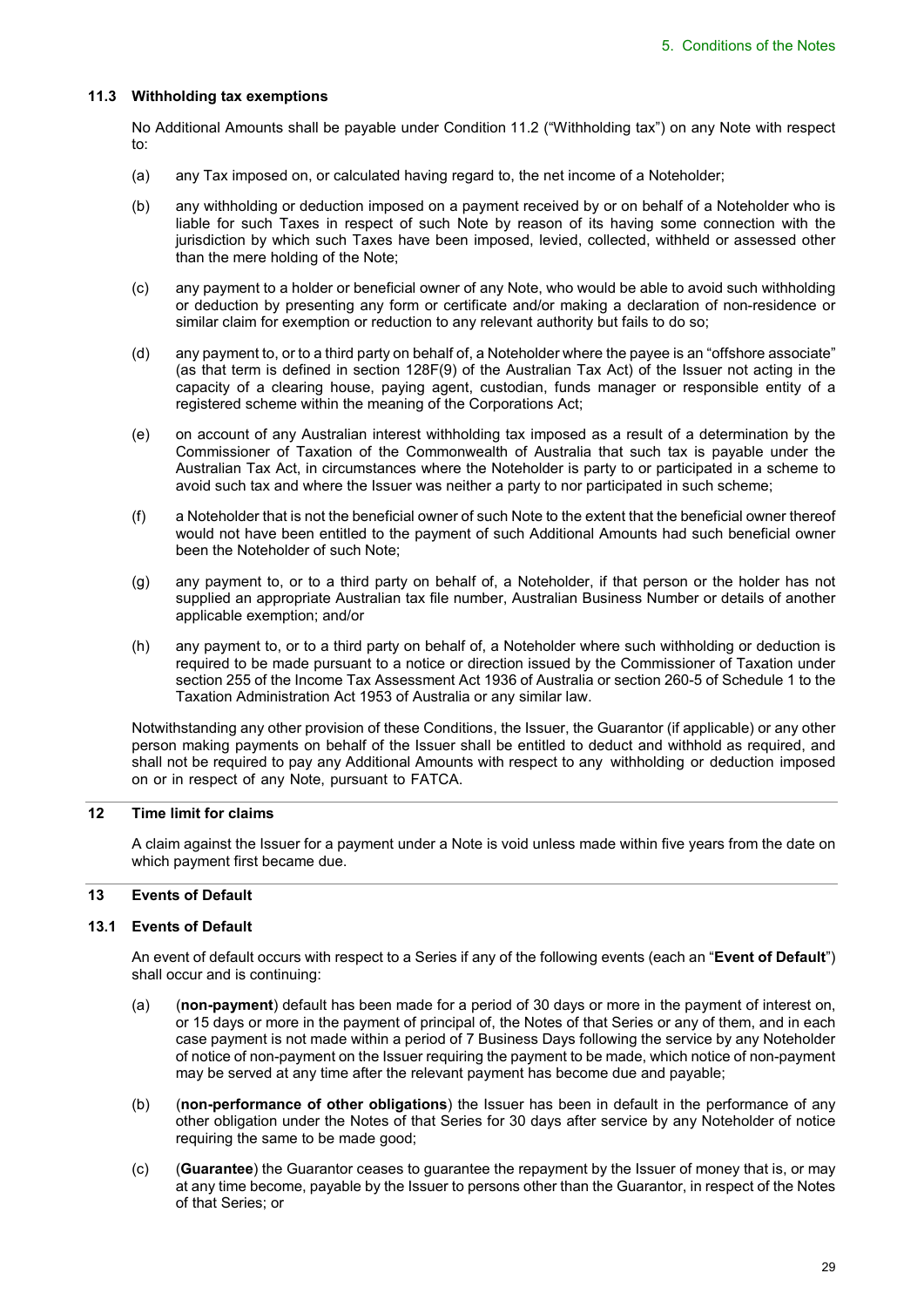(d) (**cessation of business**) there is made any government order, decree or enactment the effect of which is to dissolve the Issuer (otherwise than for the purposes of a merger, reconstruction or amalgamation pursuant to which a new entity assumes all the obligations of the Issuer in respect of the Notes of that Series and becomes the Issuer for the purposes thereof).

#### **13.2 Consequences of an Event of Default**

If an Event of Default occurs and is continuing, any Noteholder may give written notice to the Issuer, effective upon the date of receipt by the Issuer, that such Notes held by that Noteholder be immediately due and payable whereupon such Notes shall become immediately due and payable at their Redemption Amount, together with accrued interest (if any) to the date of repayment, without presentment, demand, protest or other notice of any kind.

## **13.3 Notification**

If an Event of Default occurs (or, under Condition 13.1(b) ("Events of Default"), an event which, after notice and lapse of time, would become an Event of Default), the Issuer must promptly after becoming aware of it notify the Registrar of the occurrence of the event (specifying details of it) and use its reasonable endeavours to ensure that the Registrar promptly notifies the Noteholders and each other Agent of the occurrence of the event.

## **14 Agents**

- (a) In acting under an Agency Agreement, each Agent acts solely as agent of the Issuer and does not assume any obligations towards or relationship of agency or trust for or with any Noteholder.
- (b) Each initial Agent for a Series of Notes is specified in the Pricing Supplement. Subject to Condition 14(d), the Issuer reserves the right at any time to vary or terminate the appointment of any Agent and to appoint a successor.
- (c) Notice of any change of an Agent or its Specified Offices must promptly be given to the Noteholders by the Issuer or the Agent on its behalf.
- (d) The Issuer must, in respect of each Series of Notes:
	- (i) at all times maintain a Registrar; and
	- (ii) if a Calculation Agent is specified in the Pricing Supplement, at all times maintain a Calculation Agent.

#### **15 Meetings of Noteholders**

The Meeting Provisions contain provisions (which have effect as if incorporated in these Conditions) for convening meetings of the Noteholders of any Series to consider any matter affecting their interests, including any variation of these Conditions.

## **16 Variation**

## **16.1 Variation with consent**

Unless Condition 16.2 ("Variation without consent") applies, any Condition may be varied by the Issuer in accordance with the Meeting Provisions.

#### **16.2 Variation without consent**

Any Condition may be amended by the Issuer without the consent of the Noteholders if the amendment:

- (a) is made to give effect to any successor rate or alternative rate for the Reference Rate as provided in Condition 7.2 ("Interest Rate determination");
- (b) is of a minor, formal, administrative or technical nature;
- (c) is required or desirable to cure any ambiguity or to correct or supplement any defective or inconsistent provision;
- (d) is made to correct a manifest or proven error;
- (e) is made to comply with the requirements, or a modification of the requirements, of any applicable law or directive; or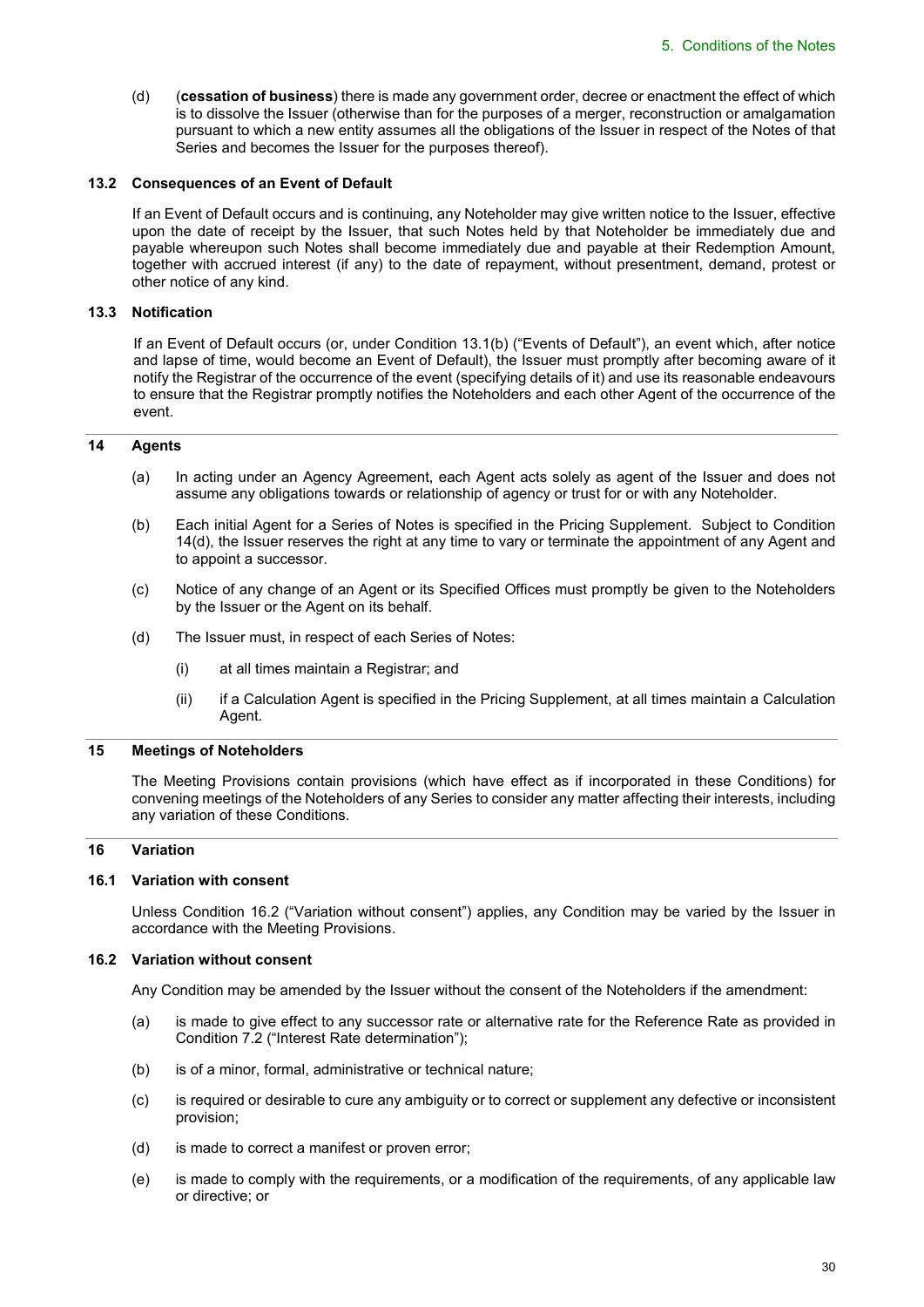(f) considered by the Issuer to be necessary or desirable,

and, in any such case, the Issuer is of the opinion that the interests of Noteholders generally will not be adversely affected as a result of the amendment.

#### **17 Further issues**

The Issuer may from time to time, without the consent of the Noteholders, create and issue further Notes having the same Conditions as the Notes of any Series in all respects (or in all respects except for the Issue Price, Issue Date and the first payment of interest) so as to form a single series with the Notes of that Series.

#### **18 Notices**

#### **18.1 To Noteholders**

All notices and other communications to Noteholders must be in writing. Any such notice or other communication may be given by any of the following means:

- (a) an advertisement published in the *Australian Financial Review* or *The Australian*;
- (b) if the Pricing Supplement specifies an additional or alternate newspaper, given by an advertisement published in that newspaper; or
- (c) prepaid post (airmail, if posted from a place outside Australia) or delivery by email to the address or email address, as the case may be, of the Noteholder as shown in the Register at the close of business three Business Days prior to the dispatch of the notice or communication.

In addition, for so long as Notes are held on behalf of a Clearing System, notices or communications to Noteholders may also be given by delivery to that Clearing System for communication by it to the Noteholders in accordance with the applicable rules and regulations of that Clearing System (including, in the case of the Austraclear System, the Austraclear Regulations). Any such communication shall be deemed to have been given to the Noteholders on the day on which the said notice was given to the relevant Clearing System.

#### **18.2 To the Issuer and the Agents**

All notices and other communications to the Issuer or an Agent must be in writing and may be left at the address of, or sent by prepaid post (airmail, if appropriate) to, its respective Specified Office or by email to the email address of the addressee specified:

- (a) in the Information Memorandum; or
- (b) as otherwise agreed between those parties from time to time and notified to the Noteholders.

#### **18.3 Effective on receipt**

Unless a later time is specified in a notice, approval, consent or other communication, it takes effect from the time it is received under Condition 18.4 ("Proof of receipt"), except that if it is received under that Condition after 5.00 pm in the place of receipt or on a non-Business Day in that place, it is to be taken to be received at 9.00 am on the next succeeding Business Day in that place.

#### **18.4 Proof of receipt**

Subject to Condition 18.3 ("Effective on receipt"), proof of posting a letter, sending of an email or publication of a notice is proof of receipt:

- (a) in the case of a letter, on the third (seventh if outside Australia) day after posting;
- (b) in the case of an email, at the time the sender receives an automated message confirming delivery or four hours after the time sent (as recorded on the device from which the sender sent the email) unless the sender receives an automated message that the email has not been delivered; and
- (c) in the case of publication in a newspaper, on the date of such publication.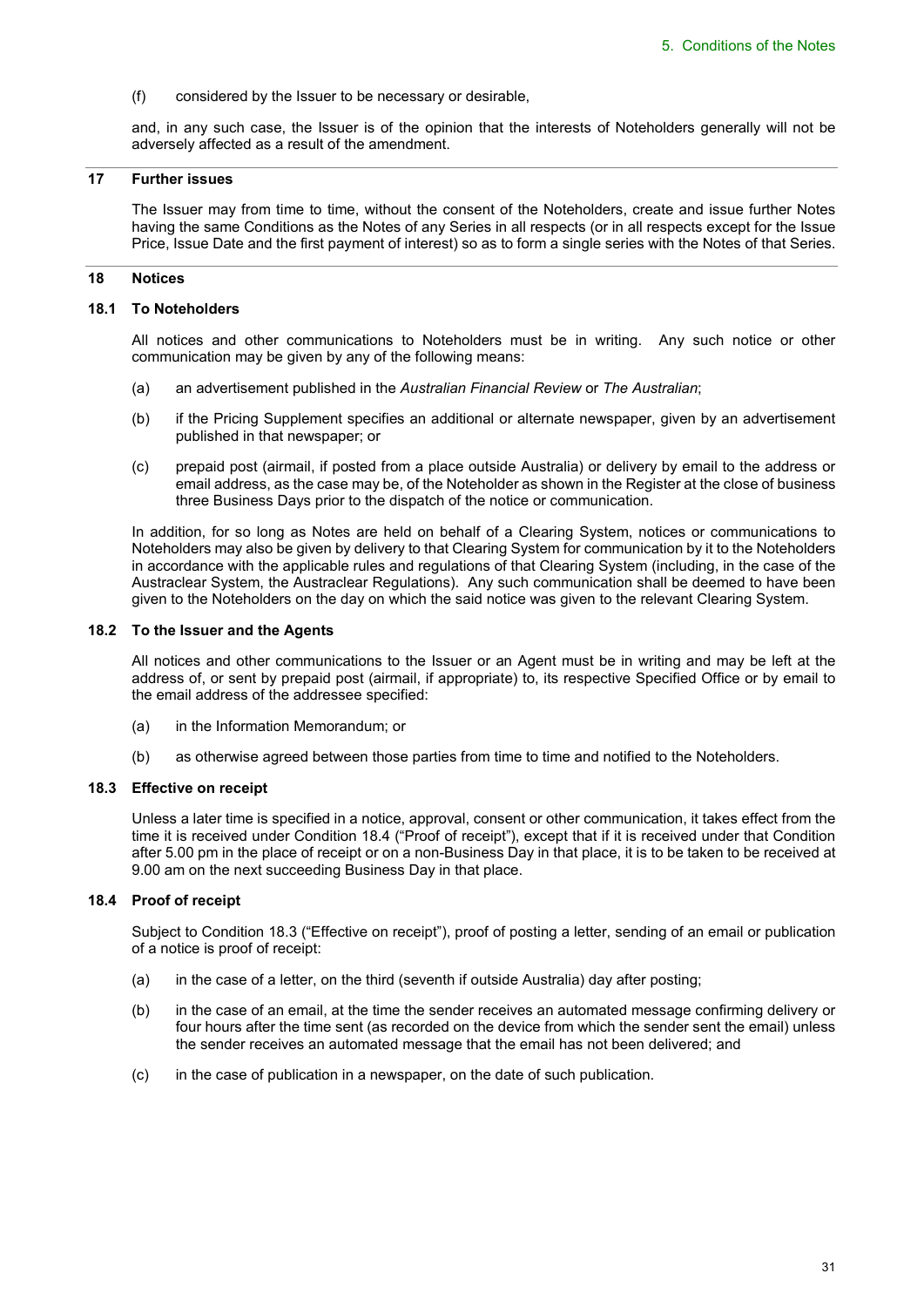## **19 Governing law, jurisdiction and service of process**

## **19.1 Governing law**

The Notes are governed by, and construed in accordance with, the law in force in New South Wales, Australia.

## **19.2 Jurisdiction**

The Issuer irrevocably and unconditionally submits, and each Noteholder is taken to have submitted, to the non-exclusive jurisdiction of the courts of New South Wales and courts of appeal from them. The Issuer waives any right it has to object to any suit, action or proceedings ("**Proceedings**") being brought in those courts including by claiming that the Proceedings have been brought in an inconvenient forum or that those courts do not have jurisdiction.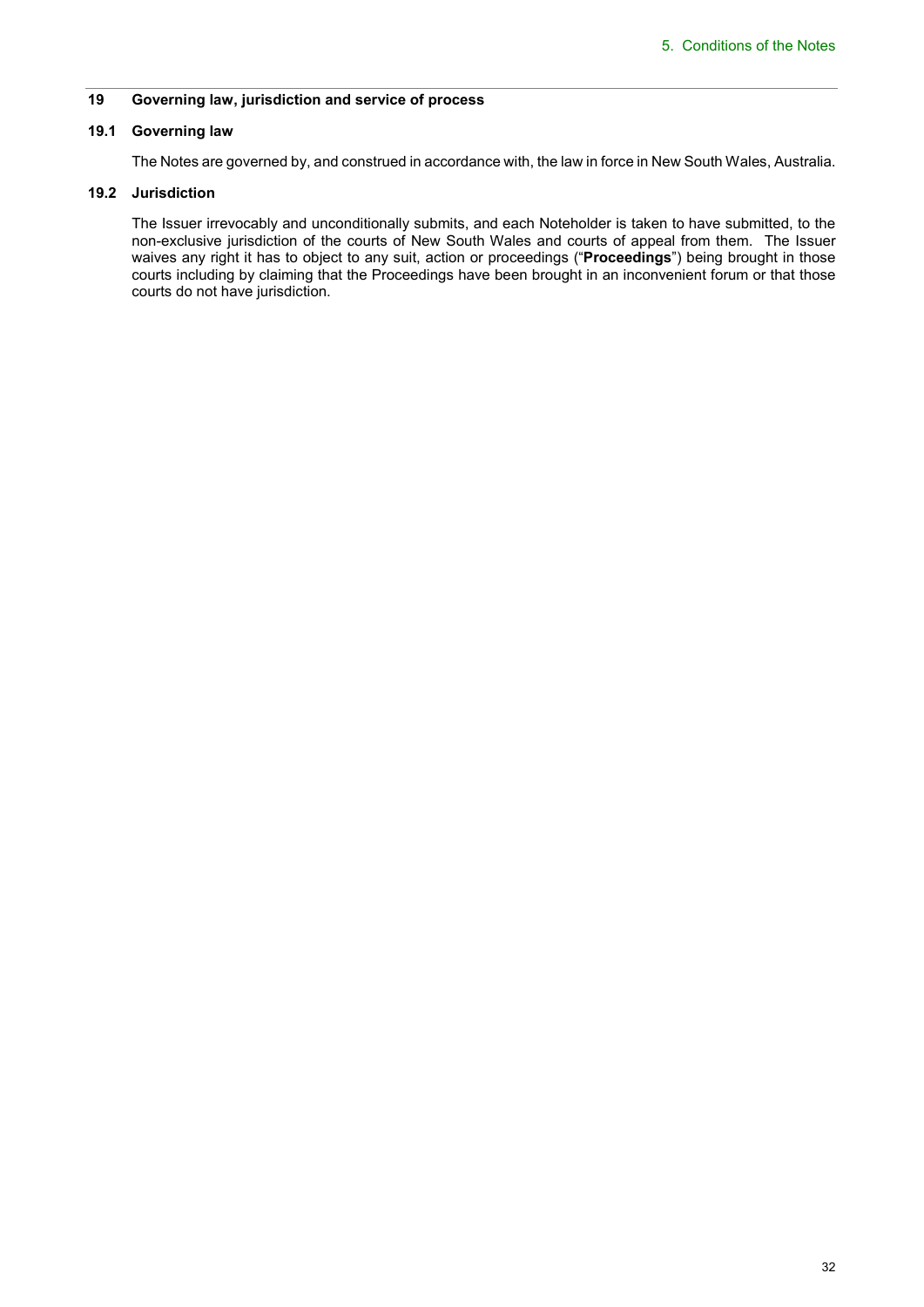## **6. Form of Pricing Supplement**

*The Pricing Supplement to be issued in respect of each Tranche of Notes will be substantially in the form set out below.* 

[**SINGAPORE SECURITIES AND FUTURES ACT PRODUCT CLASSIFICATION** – In connection with section 309B of the Securities and Futures Act (Chapter 289) of Singapore ("**SFA**") and the Securities and Futures (Capital Markets Products) Regulations 2018 of Singapore ("**CMP Regulations**"), the Issuer has determined and hereby notifies all relevant persons (as defined in section 309A of the SFA), that the Notes are "prescribed capital markets products" (as defined in the CMP Regulations) and Excluded Investment Products (as defined in MAS Notice SFA 04-N12: Notice on the Sale of Investment Products and MAS Notice FAA-N16: Notice on Recommendations on Investment Products).]

[**MIFID II PRODUCT GOVERNANCE / PROFESSIONAL INVESTORS AND ECPS ONLY TARGET MARKET –**  Solely for the purposes of [the/each] manufacturer's product approval process, the target market assessment in respect of the Notes has led to the conclusion that: (i) the target market for the Notes is eligible counterparties and professional clients only, each as defined in Directive 2014/65/EU (as amended, "**MiFID II**"); and (ii) all channels for distribution of the Notes to eligible counterparties and professional clients are appropriate. Any person subsequently offering, selling or recommending the Notes (a "**distributor**") should take into consideration the manufacturer['s/s'] target market assessment; however, a distributor subject to MiFID II is responsible for undertaking its own target market assessment in respect of the Notes (by either adopting or refining the manufacturer['s/s'] target market assessment) and determining appropriate distribution channels.]

Series no.: [ $\bullet$ ]

Tranche no.: [●]



export finance australia

## **Export Finance Australia**

(ABN 96 874 024 697) (LEI: 213800XAAULSUYWPBB61)

**Medium Term Notes Debt Issuance Programme** 

Issue of

[**A\$**][*Aggregate Principal Amount of Notes*] [*Title of Notes*] **due [●]**  ("**Notes**")

The date of this Pricing Supplement is [●].

This Pricing Supplement (as referred to in the Information Memorandum dated [●] ("**Information Memorandum**") issued by the Issuer) relates to the Tranche of Notes referred to above. It is supplementary to, and should be read in conjunction with, the terms and conditions of the Notes contained in the Information Memorandum ("**Conditions**"), the Information Memorandum and the Note Deed Poll dated [●] made by the Issuer. Unless otherwise indicated, terms defined in the Conditions have the same meaning in this Pricing Supplement.

This Pricing Supplement does not constitute, and may not be used for the purposes of, an offer or solicitation by anyone in any jurisdiction in which such offer or solicitation is not authorised or to any person to whom it is unlawful to make such offer or solicitation, and no action is being taken to permit an offering of the Notes or the distribution of this Pricing Supplement in any jurisdiction where such action is required.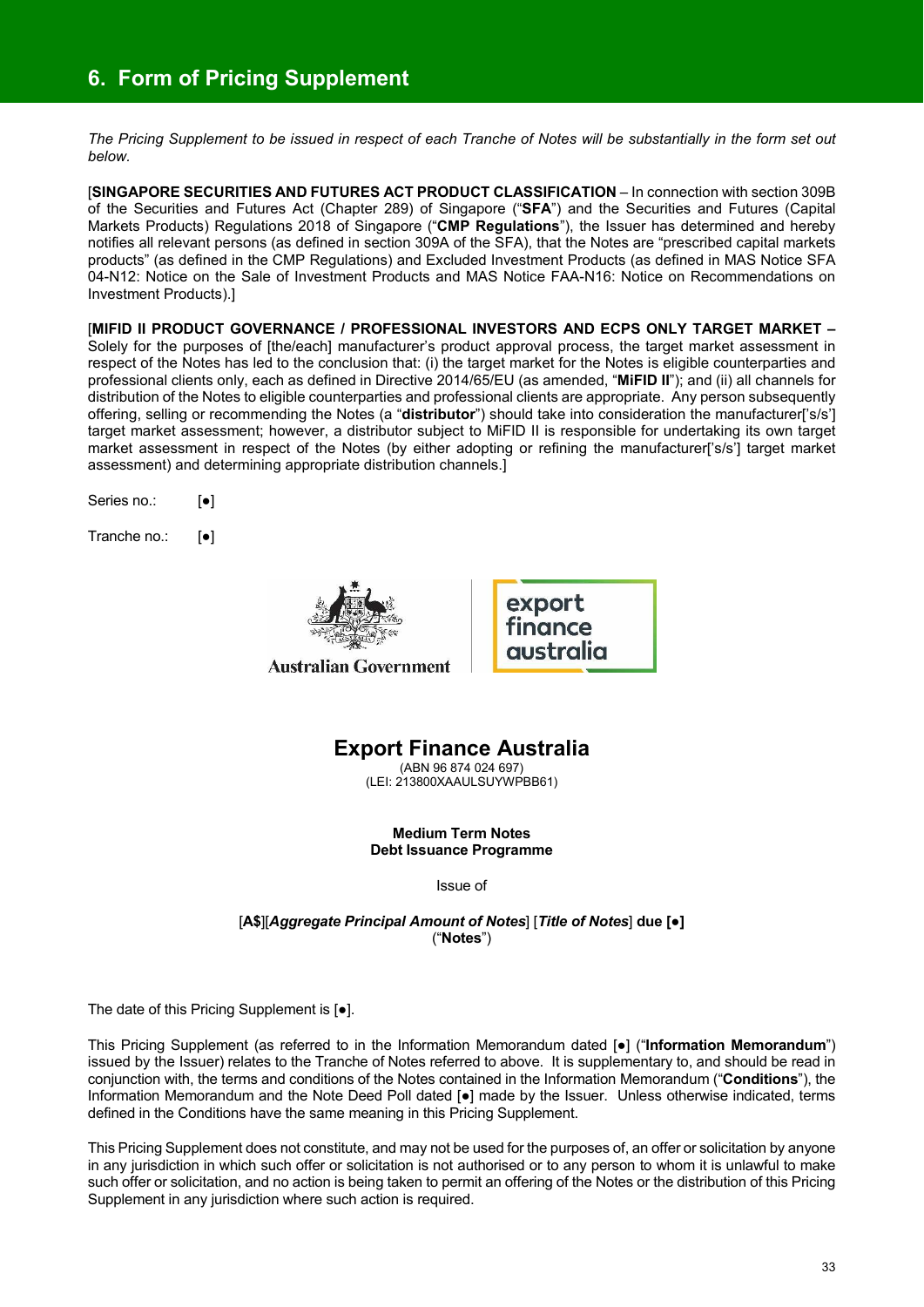## *The Notes are guaranteed by the Commonwealth of Australia pursuant to section 62 of the Export Finance and Insurance Corporation Act 1991 of Australia.*

The particulars to be specified in relation to the Tranche of Notes referred to above are as follows:

| 1  | <b>Issuer</b>                       |   | Export Finance Australia (ABN 96 874 024 697)<br>(LEI: 213800XAAULSUYWPBB61)                                                                                                                                       |
|----|-------------------------------------|---|--------------------------------------------------------------------------------------------------------------------------------------------------------------------------------------------------------------------|
| 2  | Guarantor                           |   | The Commonwealth of Australia                                                                                                                                                                                      |
| 3  | Type of Notes                       |   | [Fixed Rate Notes / Floating Rate Notes / specify other]                                                                                                                                                           |
| 4  | Method of Distribution              |   | [Private / Syndicated] Issue                                                                                                                                                                                       |
| 5  | [Joint] Lead Manager[s]             |   | [Specify]                                                                                                                                                                                                          |
| 6  | Dealer[s]                           |   | [Specify]                                                                                                                                                                                                          |
| 7  | Registrar                           |   | [Austraclear Services Limited (ABN 28 003 284 419) / specify<br>other]                                                                                                                                             |
| 8  | [Offshore Agent]                    |   | [Citibank, N.A., London Branch / specify]                                                                                                                                                                          |
| 9  | [Issuing and Paying Agent]          | ÷ | [If required, specify]                                                                                                                                                                                             |
| 10 | [Calculation Agent]                 |   | [If required, specify]                                                                                                                                                                                             |
| 11 | If fungible with an existing Series |   | [Not Applicable / specify if Tranche is to form a single Series with<br>an existing Series, specify date on which all Notes of the Series<br>become fungible (if no specific future date, specify the Issue Date)] |
| 12 | <b>Principal Amount of Tranche</b>  |   | [Specify]                                                                                                                                                                                                          |
| 13 | <b>Issue Date</b>                   |   | [Specify]                                                                                                                                                                                                          |
| 14 | <b>Issue Price</b>                  |   | [Specify]                                                                                                                                                                                                          |
| 15 | Currency                            |   | [A\$ / specify other]                                                                                                                                                                                              |
| 16 | Denomination[s]                     |   | [Specify]                                                                                                                                                                                                          |
| 17 | <b>Maturity Date</b>                |   | [Specify]                                                                                                                                                                                                          |
| 18 | Condition 6 (Fixed Rate Notes)      |   | [Applicable / Not Applicable]                                                                                                                                                                                      |
|    |                                     |   | [If "Not Applicable", delete following Fixed Rate provisions]                                                                                                                                                      |
|    | <b>Fixed Coupon Amount</b>          |   | [Specify]                                                                                                                                                                                                          |
|    | <b>Interest Rate</b>                |   | [Specify]                                                                                                                                                                                                          |
|    | Interest Commencement Date          |   | [Issue Date / specify]                                                                                                                                                                                             |
|    | <b>Interest Payment Dates</b>       |   | [Specify]                                                                                                                                                                                                          |
|    | <b>Business Day Convention</b>      |   | [Modified Following Business Day Convention / Following Business<br>Day Convention / Preceding Business Day Convention / No<br>Adjustment / specify other]                                                         |
|    | Day Count Fraction                  |   | [RBA Bond Basis / specify other]                                                                                                                                                                                   |
| 19 | Condition 7 (Floating Rate Notes)   |   | [Applicable / Not Applicable]                                                                                                                                                                                      |
|    |                                     |   | [If "Not Applicable", delete following Floating Rate provisions]                                                                                                                                                   |
|    | Interest Commencement Date          |   | [Issue Date / specify]                                                                                                                                                                                             |
|    | <b>Interest Rate</b>                |   | [Reference Rate +/- the Margin / specify any other method of<br>calculation]                                                                                                                                       |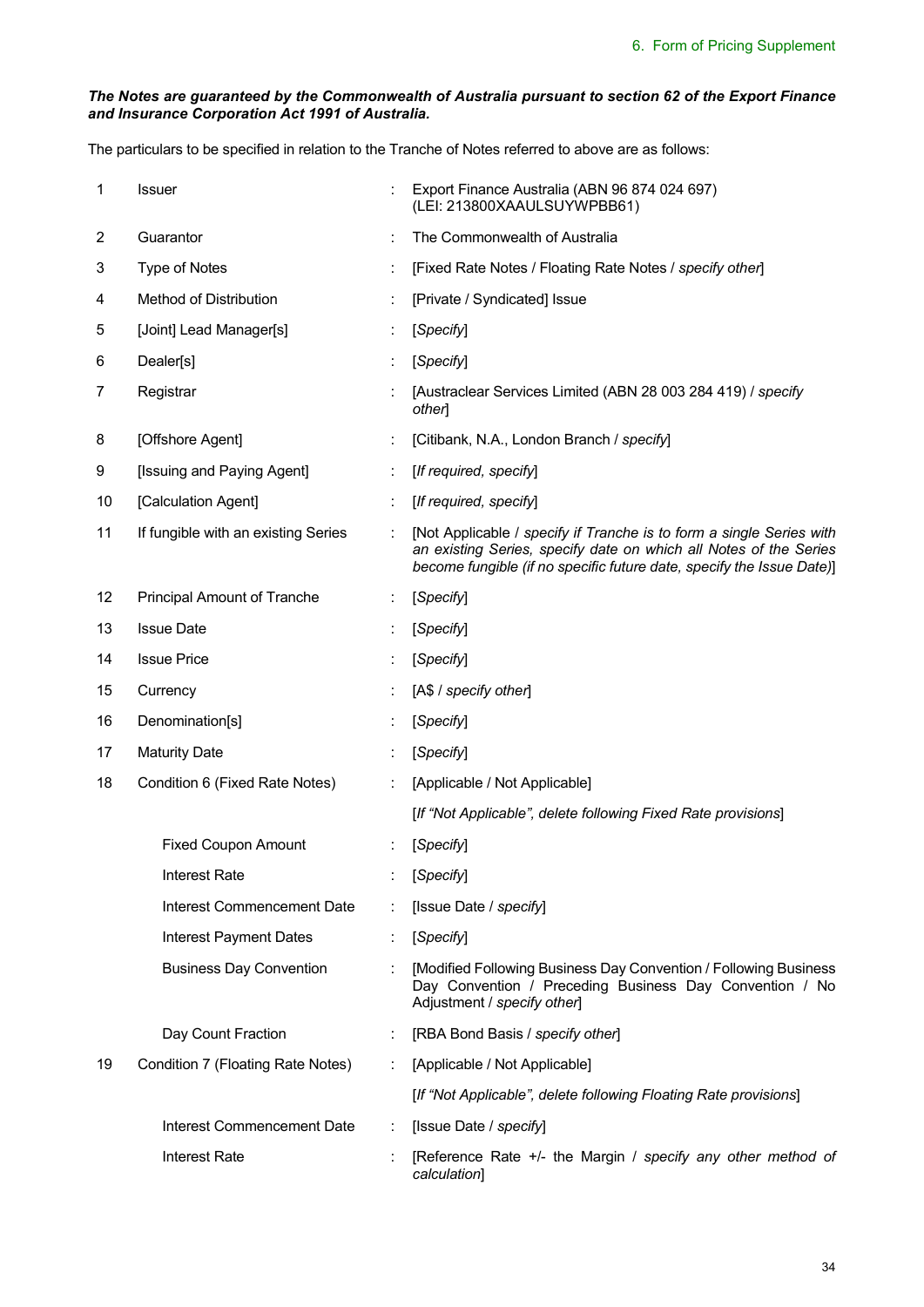|    | <b>Reference Rate</b>                                                | [Specify applicable Reference Rate]                                                                                                                                                   |
|----|----------------------------------------------------------------------|---------------------------------------------------------------------------------------------------------------------------------------------------------------------------------------|
|    | Fallback provisions                                                  | [Specify any relevant fallback provisions]                                                                                                                                            |
|    | Margin                                                               | [Specify (state if positive or negative)]                                                                                                                                             |
|    | <b>Interest Payment Dates</b>                                        | [Specify dates or the Specified Period]                                                                                                                                               |
|    | <b>Business Day Convention</b>                                       | [Floating Rate Convention / Following Business Day Convention /<br>Modified Following Business Day Convention / Preceding Business<br>Day Convention / No Adjustment / specify other] |
|    | Day Count Fraction                                                   | [Actual/365 (Fixed) / specify other]                                                                                                                                                  |
|    | Maximum and Minimum Interest<br>Rate                                 | [Not Applicable / specify]                                                                                                                                                            |
|    | Default Rate                                                         | [Specify (In the case of interest-bearing Notes, specify rate of<br>interest applying to overdue amounts (if different to usual Interest<br>Rate)                                     |
|    | Rounding                                                             | [As per Condition 8.6 / specify other]                                                                                                                                                |
|    | <b>Relevant Financial Centre</b>                                     | [Specify]                                                                                                                                                                             |
|    | Linear Interpolation                                                 | [Applicable / Not Applicable]                                                                                                                                                         |
|    |                                                                      | [If applicable, provide details]                                                                                                                                                      |
| 20 | Condition 9.3 (Noteholder Put)                                       | [Not Applicable / Applicable, the Notes are redeemable before their<br>Maturity Date at the option of the Noteholders under Condition 9.3]                                            |
|    |                                                                      | [If "Not Applicable", delete following Noteholder Put provisions]                                                                                                                     |
|    | Early Redemption Date(s) (Put)                                       | [Specify]                                                                                                                                                                             |
|    | Minimum / maximum notice<br>period for exercise of Noteholder<br>put | [Specify]                                                                                                                                                                             |
|    | Other relevant conditions to<br>exercise of Noteholder put           | [Specify]                                                                                                                                                                             |
|    | <b>Redemption Amount</b>                                             | [Specify]                                                                                                                                                                             |
| 21 | Condition 9.4 (Issuer Call)                                          | [Not Applicable / Applicable, the Notes are redeemable before their<br>Maturity Date at the option of the Issuer under Condition 9.4]                                                 |
|    |                                                                      | [If "Not Applicable", delete following Issuer Call provisions]                                                                                                                        |
|    | Early Redemption Date(s) (Call)                                      | [Specify]                                                                                                                                                                             |
|    | Minimum / maximum notice<br>period for exercise of Issuer call       | [Specify]                                                                                                                                                                             |
|    | Relevant conditions to exercise<br>of Issuer call                    | [Specify]                                                                                                                                                                             |
|    | <b>Redemption Amount</b>                                             | [Specify]                                                                                                                                                                             |
|    | If redeemable in part                                                |                                                                                                                                                                                       |
|    | Minimum Redemption<br>(i)<br>Amount                                  | [Specify]                                                                                                                                                                             |
|    | (ii)<br><b>Maximum Redemption</b><br>Amount                          | [Specify]                                                                                                                                                                             |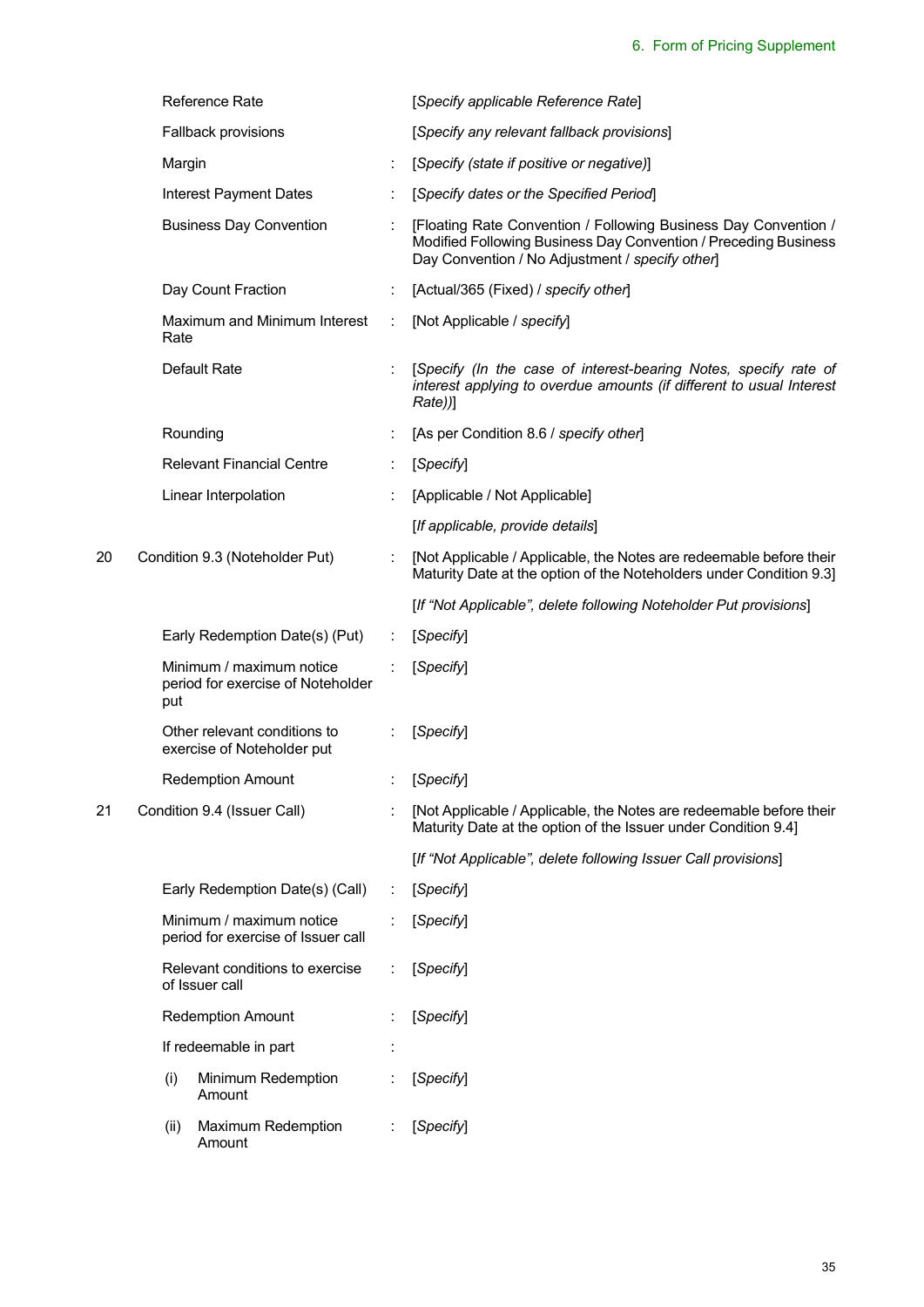| 22 | Condition 9.5 (Issuer Maturity Par<br>Call)                                                      | [Not Applicable / Applicable, the Notes are redeemable before their<br>Maturity Date at the option of the Issuer under Condition 9.5]                                                                                                                                                                                                                                                                                                                                                                                                                                                                                                                                                                                   |
|----|--------------------------------------------------------------------------------------------------|-------------------------------------------------------------------------------------------------------------------------------------------------------------------------------------------------------------------------------------------------------------------------------------------------------------------------------------------------------------------------------------------------------------------------------------------------------------------------------------------------------------------------------------------------------------------------------------------------------------------------------------------------------------------------------------------------------------------------|
|    |                                                                                                  | [If "Not Applicable", delete following Issuer Maturity Par Call<br>provisions]                                                                                                                                                                                                                                                                                                                                                                                                                                                                                                                                                                                                                                          |
|    | Minimum / maximum notice<br>period for exercise of Issuer call                                   | [Specify]                                                                                                                                                                                                                                                                                                                                                                                                                                                                                                                                                                                                                                                                                                               |
| 23 | Minimum / maximum notice period<br>for early redemption for taxation<br>purposes (Condition 9.2) | [As per Condition 9.2 / specify]                                                                                                                                                                                                                                                                                                                                                                                                                                                                                                                                                                                                                                                                                        |
| 24 | Minimum / maximum notice period<br>for Clean Up Call (Condition 9.6)                             | [As per Condition 9.6 / specify]                                                                                                                                                                                                                                                                                                                                                                                                                                                                                                                                                                                                                                                                                        |
| 25 | <b>Public Offer Test</b>                                                                         | [It is the Issuer's intention that this issue of Notes will be issued in<br>a manner which will seek to satisfy the Public Offer Test in section<br>128F of the Australian Tax Act.]                                                                                                                                                                                                                                                                                                                                                                                                                                                                                                                                    |
| 26 | <b>Additional Conditions</b>                                                                     | [Specify any Conditions to be altered, varied, deleted otherwise<br>than as provided above and also any additional Conditions to be<br><i>included</i>                                                                                                                                                                                                                                                                                                                                                                                                                                                                                                                                                                  |
| 27 | Clearing System[s]                                                                               | [Austraclear System / specify others]                                                                                                                                                                                                                                                                                                                                                                                                                                                                                                                                                                                                                                                                                   |
| 28 | <b>ISIN</b>                                                                                      | [Specify]                                                                                                                                                                                                                                                                                                                                                                                                                                                                                                                                                                                                                                                                                                               |
| 29 | [Common Code]                                                                                    | [Specify (otherwise delete)]                                                                                                                                                                                                                                                                                                                                                                                                                                                                                                                                                                                                                                                                                            |
| 30 | [Selling Restrictions]                                                                           | [Specify any variation to the selling restrictions set out in the<br>Information Memorandum]                                                                                                                                                                                                                                                                                                                                                                                                                                                                                                                                                                                                                            |
| 31 | Listing                                                                                          | [Not Applicable / An application has been made for the Notes to be<br>quoted on the Australian Securities Exchange / specify details of<br>other listing or quotation on a relevant stock or securities exchange]                                                                                                                                                                                                                                                                                                                                                                                                                                                                                                       |
| 32 | [Credit ratings]                                                                                 | [The Notes to be issued are expected to be rated [Specify].                                                                                                                                                                                                                                                                                                                                                                                                                                                                                                                                                                                                                                                             |
|    |                                                                                                  | A credit rating is not a recommendation to buy, sell or hold Notes<br>and may be subject to revision, suspension or withdrawal at any<br>time by the assigning rating agency.                                                                                                                                                                                                                                                                                                                                                                                                                                                                                                                                           |
|    |                                                                                                  | Credit ratings are for distribution only to a person who is (a) not a<br>"retail client" within the meaning of section 761G of the<br>Corporations Act and is also a sophisticated investor, professional<br>investor or other investor in respect of whom disclosure is not<br>required under Parts 6D.2 or 7.9 of the Corporations Act, and (b)<br>otherwise permitted to receive credit ratings in accordance with<br>applicable law in any jurisdiction in which the person may be<br>located. Anyone who is not such a person is not entitled to receive<br>this Pricing Supplement and anyone who receives this Pricing<br>Supplement must not distribute it to any person who is not entitled<br>to receive it.] |

The Issuer accepts responsibility for the information contained in this Pricing Supplement.

## **Confirmed**

For and on behalf of **Export Finance Australia**

By: 

Date: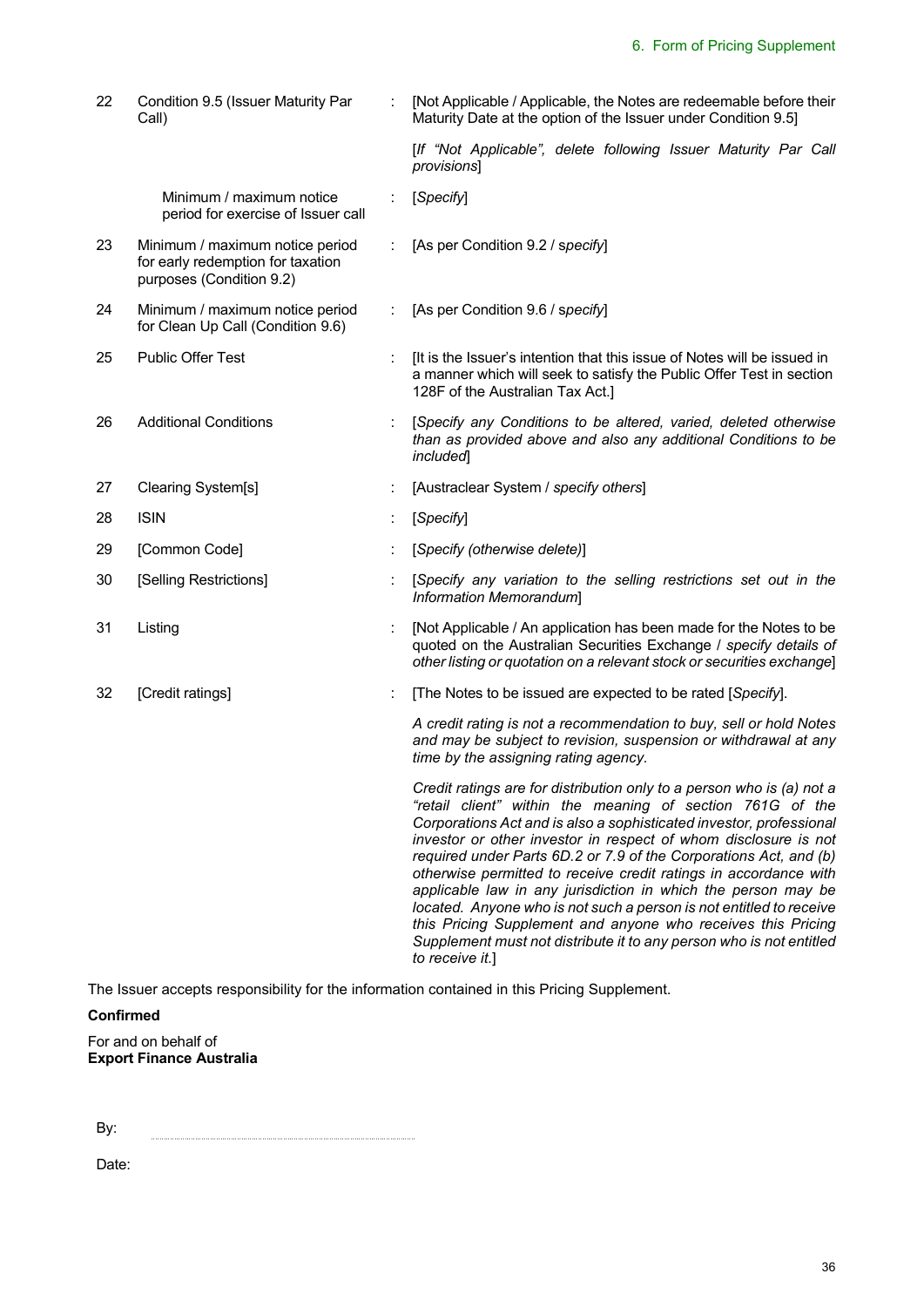# **7. Glossary**

| ABN                                                     | Australian Business Number.                                                                                                                                                                                                                                                                                                         |
|---------------------------------------------------------|-------------------------------------------------------------------------------------------------------------------------------------------------------------------------------------------------------------------------------------------------------------------------------------------------------------------------------------|
| <b>AFSL</b>                                             | Australian financial services licence.                                                                                                                                                                                                                                                                                              |
| <b>Agent</b>                                            | Each Registrar, Issuing and Paying Agent, Offshore Agent, Calculation Agent<br>and any other person appointed by the Issuer to perform other agency functions<br>with respect to any Series of Notes whether inside or outside of Australia<br>(details of such appointment may be set out in the relevant Pricing Supplement).     |
| <b>ASIC</b>                                             | Australian Securities and Investments Commission.                                                                                                                                                                                                                                                                                   |
| <b>ASX</b>                                              | Australian Securities Exchange operated by ASX Limited (ABN 98 008 624<br>691).                                                                                                                                                                                                                                                     |
| <b>Austraclear</b>                                      | Austraclear Ltd (ABN 94 002 060 773).                                                                                                                                                                                                                                                                                               |
| <b>Austraclear System</b>                               | The clearing and settlement system operated by Austraclear in Australia for<br>holding securities and electronic recording and settling of transactions in those<br>securities between participants of that system.                                                                                                                 |
| <b>Australian Tax Act</b>                               | Income Tax Assessment Acts of 1936 and 1997 of Australia.                                                                                                                                                                                                                                                                           |
| <b>Calculation Agent</b>                                | The person specified in section 1 (Programme summary).                                                                                                                                                                                                                                                                              |
| <b>CHESS</b>                                            | Clearing House Electronic Sub-Register System operated by ASX Settlement<br>Pty Limited (ABN 49 008 504 532).                                                                                                                                                                                                                       |
| <b>Clearing System</b>                                  | Austraclear System, Euroclear, Clearstream, Luxembourg and/or any other<br>clearing and settlement system specified in a relevant Pricing Supplement.                                                                                                                                                                               |
| <b>Clearstream, Luxembourg</b>                          | The clearing and settlement system operated by Clearstream Banking S.A.                                                                                                                                                                                                                                                             |
| <b>Conditions</b>                                       | The terms and conditions applicable to the Notes, as set out in section 5<br>(Conditions of the Notes), which may be supplemented, amended, modified or<br>replaced by the Pricing Supplement applicable to those Notes.                                                                                                            |
| <b>Corporations Act</b>                                 | Corporations Act 2001 of Australia.                                                                                                                                                                                                                                                                                                 |
| <b>Dealer</b>                                           | Each person specified in section 1 (Programme summary).                                                                                                                                                                                                                                                                             |
| <b>Deed Poll</b>                                        | The Issuer has executed a Note Deed Poll dated 30 April 2020 to constitute the<br>Notes.                                                                                                                                                                                                                                            |
| EEA                                                     | The European Economic Area.                                                                                                                                                                                                                                                                                                         |
| <b>EFIC Act</b>                                         | The Export Finance and Insurance Corporation Act 1991 of Australia.                                                                                                                                                                                                                                                                 |
| <b>Euroclear</b>                                        | The clearing and settlement system operated by Euroclear Bank SA/NV.                                                                                                                                                                                                                                                                |
| <b>FATCA</b>                                            | The Foreign Account Tax Compliance Act provisions of the U.S. Hiring<br>Incentives to Restore Employment Act and the U.S. Treasury regulations<br>promulgated thereunder, and including sections 1471 through 1474 of the<br>United States Internal Revenue Code of 1986 (or any amended or successor<br>version of such sections). |
| <b>Financial Instruments and</b><br><b>Exchange Act</b> | Financial Instruments and Exchange Act of Japan (Act No. 25 of 1948) (as<br>amended).                                                                                                                                                                                                                                               |
| <b>FSMA</b>                                             | United Kingdom Financial Services and Markets Act 2000 (as amended).                                                                                                                                                                                                                                                                |
| <b>GST</b>                                              | Goods and services or similar tax imposed in Australia.                                                                                                                                                                                                                                                                             |
| <b>Guarantee</b>                                        | The guarantee given by the Guarantor pursuant to section 62 of the EFIC Act.                                                                                                                                                                                                                                                        |
| <b>Guarantor</b>                                        | The Commonwealth of Australia.                                                                                                                                                                                                                                                                                                      |
| <b>Information Memorandum</b>                           | This information memorandum, and any other document incorporated by<br>reference in it, and any of them individually.                                                                                                                                                                                                               |
| <b>Issue Date</b>                                       | In respect of a Note, the date on which the Note is, or is to be, issued and as<br>may be specified, or determined, in accordance with, the Pricing Supplement.                                                                                                                                                                     |
| <b>Issue Materials</b>                                  | For any Notes, the relevant Pricing Supplement and advertisement or other<br>offering material issued by the Issuer in relation to those Notes.                                                                                                                                                                                     |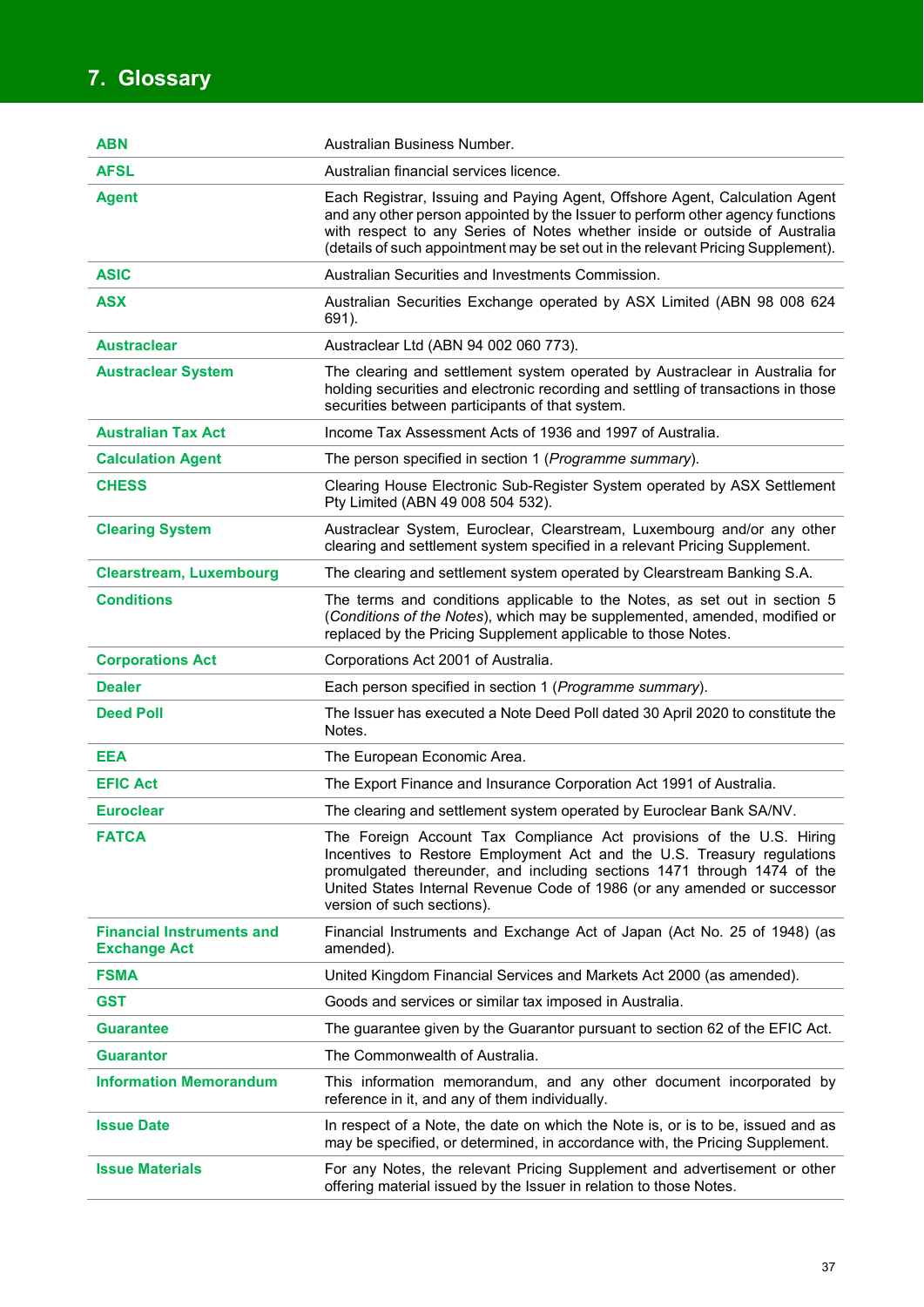| <b>Issue Price</b>                                 | The price as set out in the Pricing Supplement.                                                                                                                                                                                                                                                                                                                                                                                                                                                                                                                                                                                 |
|----------------------------------------------------|---------------------------------------------------------------------------------------------------------------------------------------------------------------------------------------------------------------------------------------------------------------------------------------------------------------------------------------------------------------------------------------------------------------------------------------------------------------------------------------------------------------------------------------------------------------------------------------------------------------------------------|
| <b>Issuer</b>                                      | Export Finance Australia (ABN 96 874 024 697), also known as Export Finance<br>and Insurance Corporation.                                                                                                                                                                                                                                                                                                                                                                                                                                                                                                                       |
| <b>MiFID II</b>                                    | Directive 2014/65/EU (as amended).                                                                                                                                                                                                                                                                                                                                                                                                                                                                                                                                                                                              |
| <b>Noteholder</b>                                  | For a Note, each person whose name is entered in the Register as being the<br>holder of that Note.                                                                                                                                                                                                                                                                                                                                                                                                                                                                                                                              |
| <b>Notes</b>                                       | Collectively, medium term notes and other debt securities issued by the Issuer<br>under the Programme (see the full definition set out in Condition 1.1<br>("Definitions")).                                                                                                                                                                                                                                                                                                                                                                                                                                                    |
| <b>Preparation Date</b>                            | In relation to (1) this Information Memorandum, the date indicated on its face<br>or, if this Information Memorandum has been amended or supplemented, the<br>date indicated on the face of that amendment or supplement, (2) annual reports<br>and any financial statements incorporated in this Information Memorandum, the<br>date up to, or as at, the date on which such annual reports and financial<br>statements relate, and (3) any other item of information which is to be read in<br>conjunction with this Information Memorandum, the date indicated on its face<br>as being its date of release or effectiveness. |
| <b>Pricing Supplement</b>                          | A pricing supplement and/or another supplement to this Information<br>Memorandum to be issued for each Tranche or Series of Notes. The form of<br>Pricing Supplement is set out in section 7 (Form of Pricing Supplement).                                                                                                                                                                                                                                                                                                                                                                                                      |
| <b>Programme</b>                                   | The Issuer's debt issuance programme described in this Information<br>Memorandum.                                                                                                                                                                                                                                                                                                                                                                                                                                                                                                                                               |
| <b>Programme Participant</b>                       | Each Dealer and each Agent.                                                                                                                                                                                                                                                                                                                                                                                                                                                                                                                                                                                                     |
| <b>Programme Participant</b><br><b>Information</b> | Information concerning the legal or marketing name, ABN, AFSL number,<br>address, facsimile number, telephone number, email address and/or contact<br>person for a Programme Participant which is set out in section 1 (Programme<br>summary) or in the Directory section.                                                                                                                                                                                                                                                                                                                                                      |
| <b>Programme Participant Party</b>                 | Each Programme Participant and each of their respective affiliates, related<br>entities, partners, directors, officers and employees.                                                                                                                                                                                                                                                                                                                                                                                                                                                                                           |
| <b>Prospectus Regulation</b>                       | Regulation (EU) 2017/1129.                                                                                                                                                                                                                                                                                                                                                                                                                                                                                                                                                                                                      |
| <b>Register</b>                                    | The register, including any branch register, of Noteholders established and<br>maintained by the Issuer, or by a Registrar on its behalf.                                                                                                                                                                                                                                                                                                                                                                                                                                                                                       |
| <b>Registrar</b>                                   | Each person specified in section 1 (Programme summary).                                                                                                                                                                                                                                                                                                                                                                                                                                                                                                                                                                         |
| <b>Regulation S</b>                                | Regulation S under the U.S. Securities Act.                                                                                                                                                                                                                                                                                                                                                                                                                                                                                                                                                                                     |
| <b>Series</b>                                      | An issue of Notes made up of one or more Tranches all of which form a single<br>Series and are issued on the same Conditions except that the Issue Price, Issue<br>Date and first payment of interest may be different in respect of a different<br>Tranche of a Series.                                                                                                                                                                                                                                                                                                                                                        |
| <b>SFA</b>                                         | Securities and Futures Act (Chapter 289) of Singapore, as modified or amended<br>from time to time.                                                                                                                                                                                                                                                                                                                                                                                                                                                                                                                             |
| <b>SFO</b>                                         | Securities and Futures Ordinance (Cap. 571) of Hong Kong (as amended).                                                                                                                                                                                                                                                                                                                                                                                                                                                                                                                                                          |
| <b>Tranche</b>                                     | An issue of Notes specified as such in the Pricing Supplement issued on the<br>same Issue Date and on the same Conditions.                                                                                                                                                                                                                                                                                                                                                                                                                                                                                                      |
| <b>UK</b>                                          | The United Kingdom.                                                                                                                                                                                                                                                                                                                                                                                                                                                                                                                                                                                                             |
| U.S. person                                        | As defined in Regulation S.                                                                                                                                                                                                                                                                                                                                                                                                                                                                                                                                                                                                     |
| <b>U.S. Securities Act</b>                         | United States Securities Act of 1933 (as amended).                                                                                                                                                                                                                                                                                                                                                                                                                                                                                                                                                                              |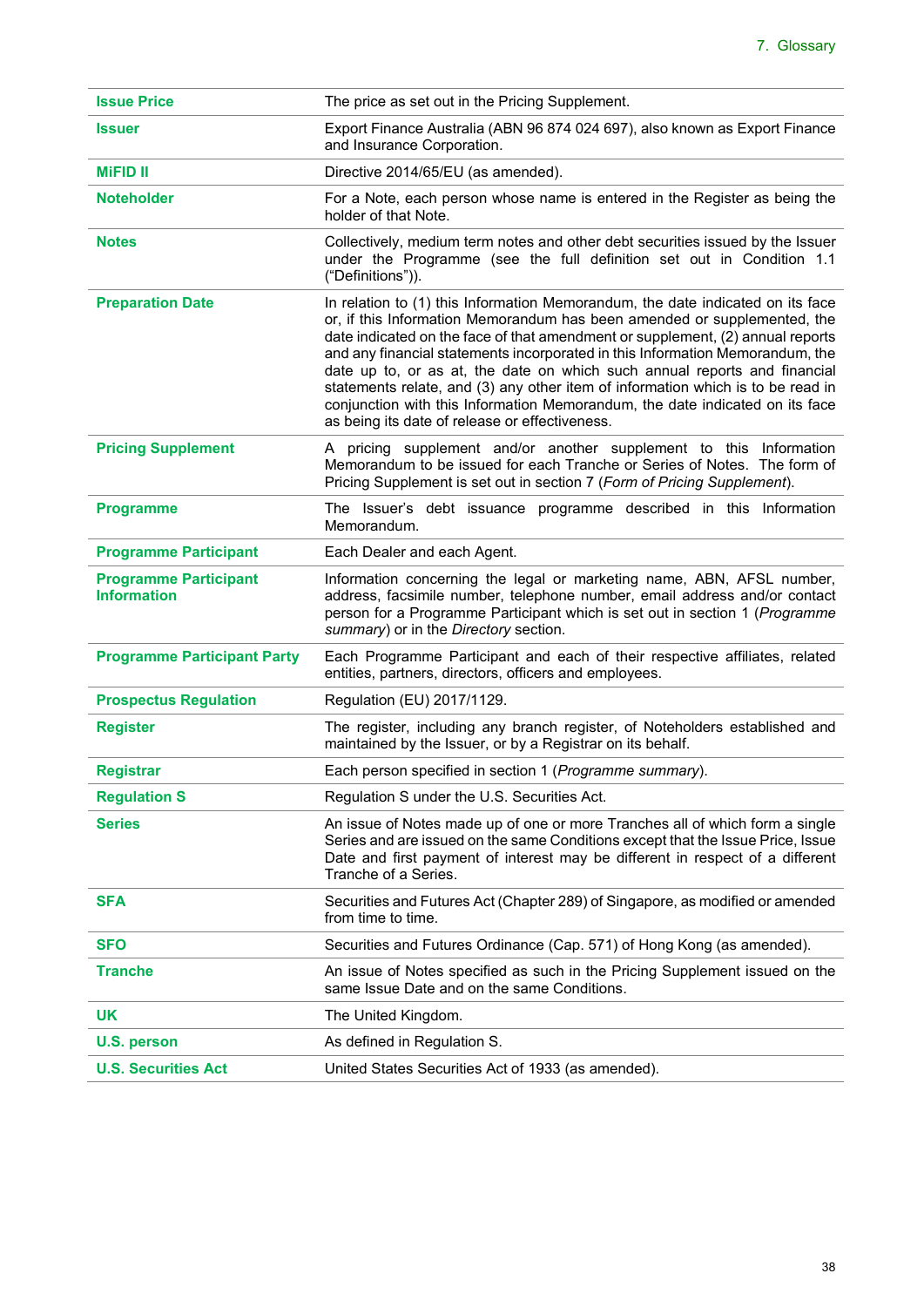## **Directory**

## **Issuer**

#### **Export Finance Australia**  (ABN 96 874 024 697)

Level 10 22 Pitt Street Sydney NSW 2000 Australia

Attention: Treasurer<br>Telephone: +61 2 827 Telephone:  $+61282735442$ <br>Email:  $auv.moraan@exb$ guy.morgan@exportfinance.gov.au

## **Australian Registrar**

#### **Austraclear Services Limited** (ABN 28 003 284 419)

20 Bridge Street Sydney NSW 2000 Australia

Attention: Manager, Clearing and Settlement Operations Email: sfe.registry@asx.com.au

## **Offshore Agent**

## **Citibank, N.A., London Branch**

c/o Citibank, N.A., Dublin Branch One North Wall Quay Dublin 1 Ireland

Attention: Agency and Trust Email: agencytrust.tmg@citi.com